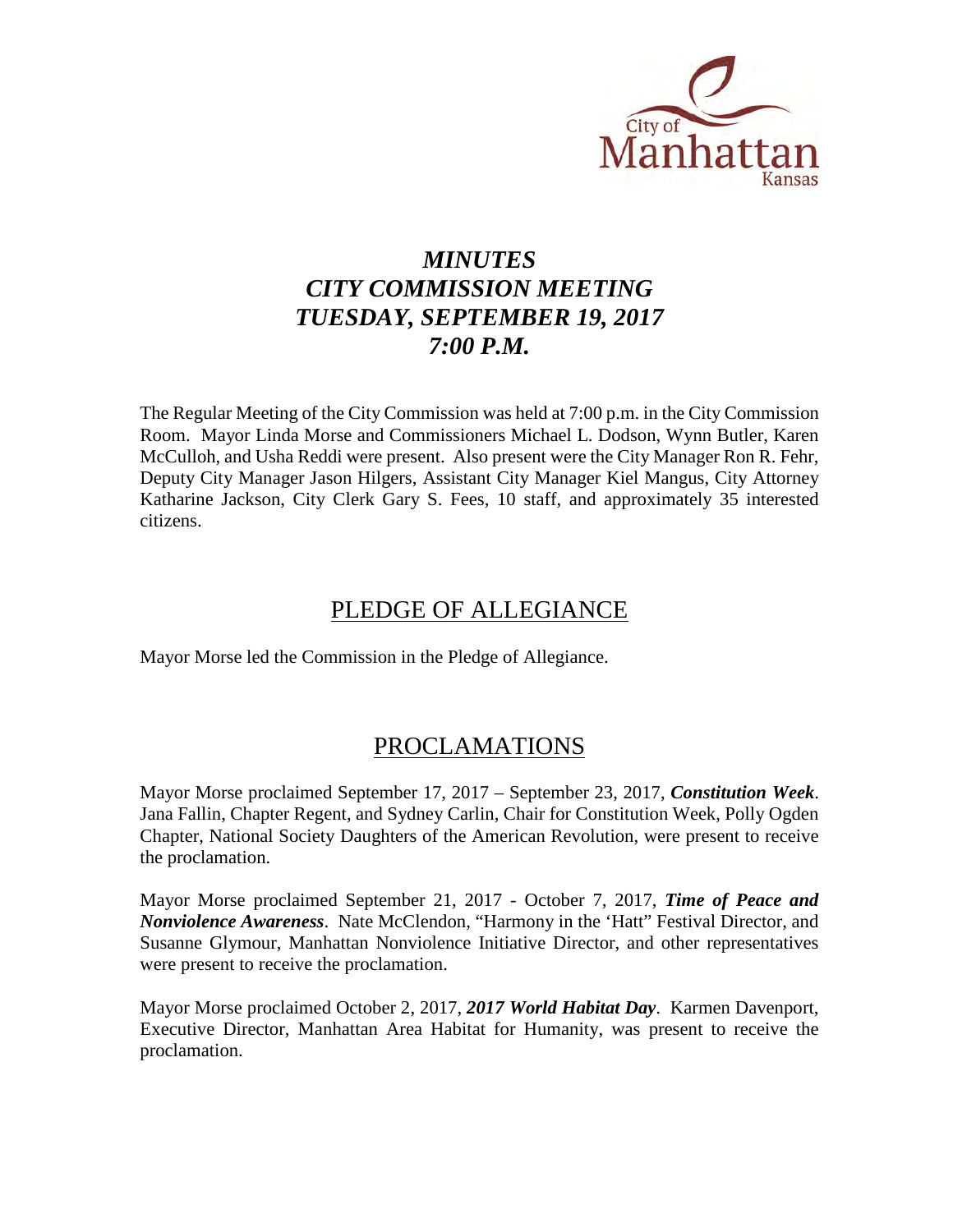## COMMISSIONER COMMENTS

Commissioner Reddi informed the community that there would be an Out of the Darkness Suicide Prevention Walk at Bosco Plaza on the Kansas State University campus on Saturday, September 23, 2017, from 10:00 a.m. - 2:00 p.m. and encouraged those interested to walk or to consider making a donation. She said the Duty First: 100 Years of the Big Red One exhibit is continuing at the Flint Hills Discovery Center. She also stated the annual Apple Day Festival at Fort Riley is Saturday, September 23, 2017, from 9:00 a.m. - 5:00 p.m., and encouraged citizens to attend and to order your pies.

Commissioner McCulloh stated that the pies can also be ordered in advance online and then picked up at the Manhattan Area Chamber of Commerce. She said the Flint Hills Discovery Center exhibit about Fort Riley and the First Division is wonderful. She said that Commissioner Butler would be giving a lecture about the Great War on Sunday, September 24, 2017, at Peace Memorial Auditorium at City Hall.

Mayor Morse informed the community that Sunday, September 24, 2017, is Family Fun Day in City Park.

Eddie Eastes, Director of Parks and Recreation, highlighted information about Family Fun Day and Manhattan's Got Talent event. He stated the event is free and will be held on Sunday, September 24, 2017, at the Wefald Pavilion in City Park. He highlighted participating sponsors and said this will be a great event for the entire family.

# CONSENT AGENDA

(\* denotes those items discussed)

#### **MINUTES**

The Commission approved the minutes of the Regular City Commission Meeting held Tuesday, September 5, 2017.

## **CLAIMS REGISTER NO. 2860**

The Commission approved Claims Register No. 2860 authorizing and approving the payment of claims from August 30, 2017 - September 12, 2017, in the amount of \$3,376,733.38.

#### **LICENSE**

The Commission approved an annual Cereal Malt Beverages Off-Premises License for Target Store T-1821, 800 Commons Place.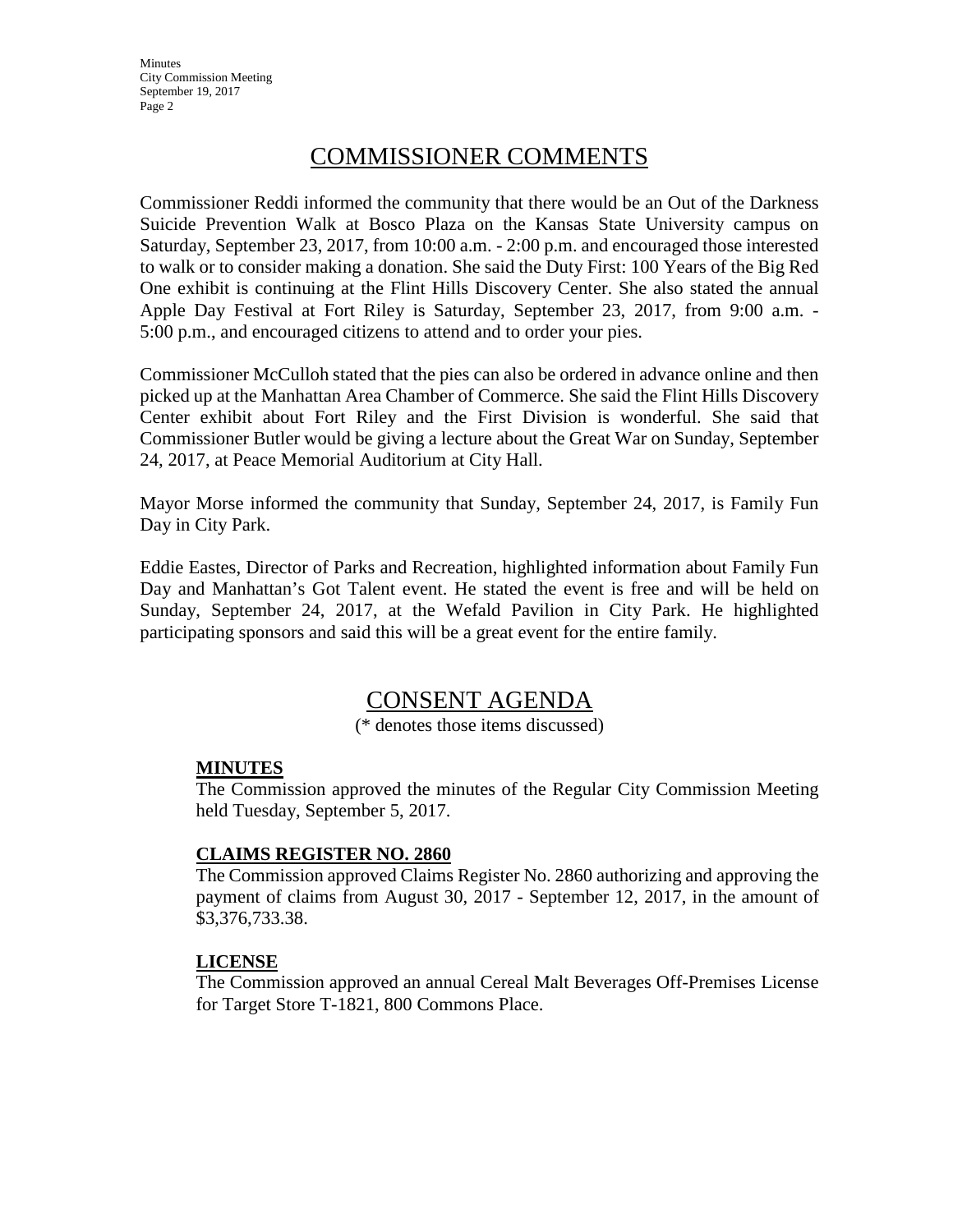## **FINAL PLAT – MANHATTAN MEDICAL CENTER, UNIT III**

The Commission accepted the easements as shown on the Final Plat of Manhattan Medical Center, Unit III, generally located in the center of the Manhattan Medical Center (1133 College Avenue), based on conformance with the Manhattan Urban Area Subdivision Regulations.

## **FINAL PLAT – KIMBALL PLACE ADDITION, UNIT THREE**

The Commission accepted the easements as shown on the Final Plat of Kimball Place Addition, Unit Three, generally located to the southwest of the intersection of West Laramie Street and North Manhattan Avenue, based on conformance with the Manhattan Urban Area Subdivision Regulations.

## **ORDINANCE NO. 7313 - ANNEX - WILDCAT CREEK FUN AND FITNESS CENTER**

The Commission approved Ordinance No. 7313 annexing the 1.22-acre unplatted land associated with the Wildcat Creek Fun and Fitness Center, based on conformance with the Manhattan Urban Area Comprehensive Plan, the Growth Vision, and the Capital Improvements Program.

## **ORDINANCE NO. 7314 – REZONE – WILDCAT CREEK FUN AND FITNESS CENTER (COUNTY AG TO C-5)**

The Commission approved Ordinance No. 7314 rezoning the 1.22-acre unplatted land associated with the Wildcat Creek Fun and Fitness Center from Riley County AG, General Agriculture, to C-5, Highway Service Commercial District, based on the findings in the Staff Report *(See Attachment No. 1)* and the recommendation of the Planning Board.

## **ORDINANCE NO. 7315 – AMEND – LOT 2, GRAND MERE VILLAGE PUD (SIGNS)**

The Commission approved Ordinance No. 7315 amending Ordinance Nos. 6516, 6765, and 6766, and the Final Development Plan of Lot 2, Grand Mere Village Planned Unit Development, located at 2005 Clocktower Place, Suite 120, based on the findings in the Staff Report *(See Attachment No. 2)* and the recommendation of the Planning Board.

## **ORDINANCE NO. 7316 – REZONE – 325 EAST POYNTZ AVENUE (LL&G PUD TO C-5)**

The Commission approved Ordinance No. 7316 rezoning 325 East Poyntz Avenue from PUD, Planned Unit Development, to C-5 Highway Service Community District, based on the findings in the Staff Report *(See Attachment No. 3)* and the recommendation of the Planning Board.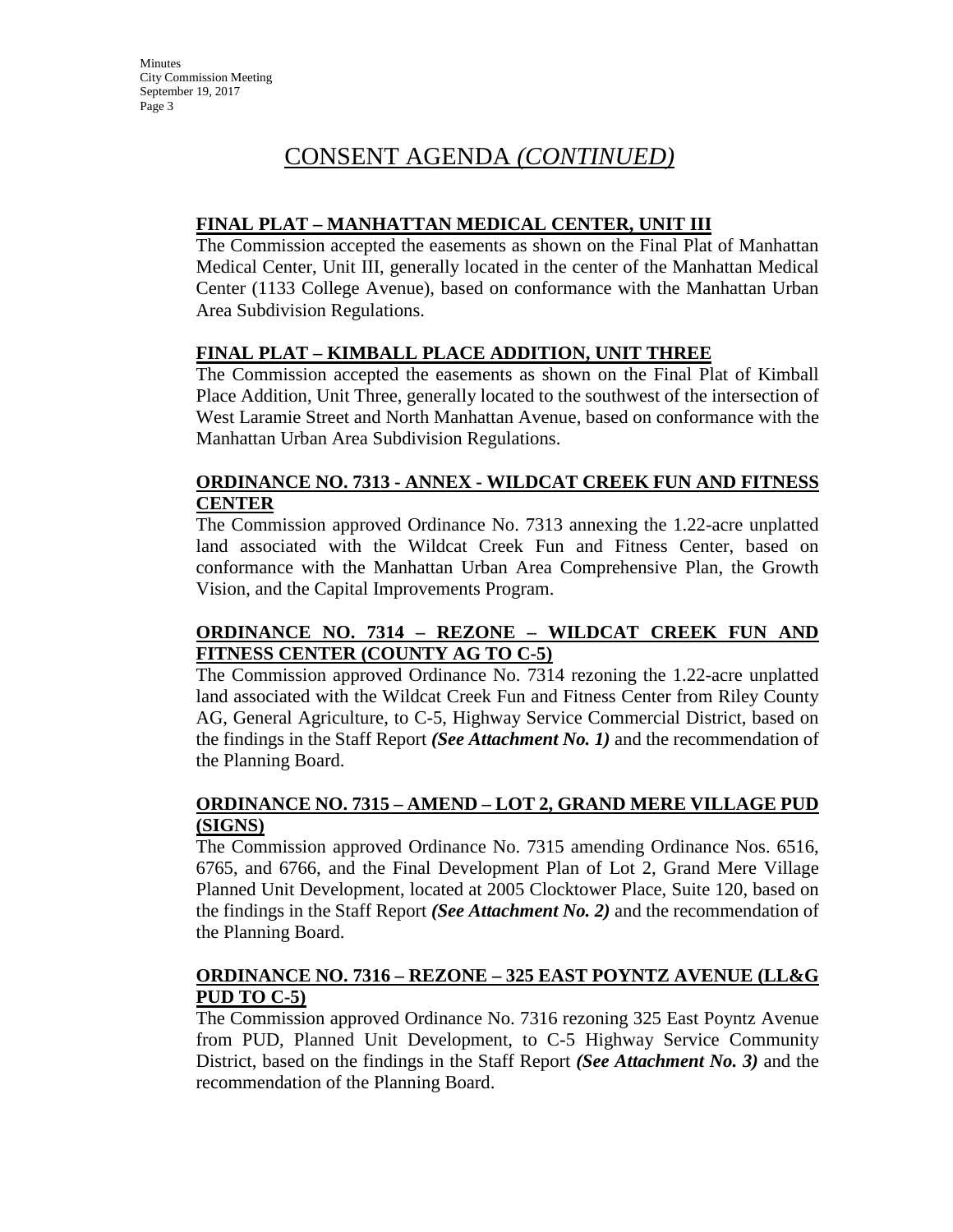## **FINAL PLAT – POYNTZ SARBER ADDITION (325 EAST POYNTZ AVENUE)**

The Commission accepted the easements and rights-of-ways, as shown on the Final Plat of Poyntz Sarber Addition, generally located at the southwest corner of Sarber Lane and Frontage Road (325 East Poyntz Avenue), based on conformance with the Manhattan Urban Area Subdivision Regulations.

## **ORDINANCE NO. 7317 – ANNEX – STONEHAVEN, UNIT TWO**

The Commission approved Ordinance No. 7317 annexing two tracts of land, totaling approximately 20.63 acres in the Stonehaven, Unit Two, development, generally located to the southwest of the intersection of Miller Parkway and Arbor Drive, based on conformance with the Manhattan Urban Area Comprehensive Plan, the Growth Vision, and the Capital Improvements Program.

## **ORDINANCE NO. 7318 – REZONE – STONEHAVEN, UNIT TWO (COUNTY AG, R-2/AO, AND I-5/A/O TO R/AO AND R-3/AO**

The Commission approved Ordinance No. 7318 rezoning the residential portions of Stonehaven, Unit Two, development, generally located south of Miller Parkway, from: Riley County AG, Agricultural District; R-2/AO, Two Family Residential District with Airport Overlay District; and I-5/AO, Business Park District with Airport Overlay District; to R, Single-Family Residential District with Airport Overlay District; and R-3/AO, Multiple Family Residential District with Airport Overlay District, based on the findings in the Staff Report *(See Attachment No. 4)*, recommendations of the Planning Board and the findings of the City Commission following the public hearing of the first reading of the rezoning ordinance.

## **RESOLUTION NO. 091917-A – POLICY – STREET BANNER SIGNS**

The Commission approved Resolution No. 091917-A establishing a policy concerning street banner signs in the public rights-of-way in the city of Manhattan, Kansas.

### **REQUEST FOR QUALIFICATIONS – SANITARY SEWER COLLECTION SYSTEM MAINTENANCE AND MANAGEMENT ASSESSMENT PROJECT (SS1705, CIP #WW163P)**

The Commission authorized City Administration to seek qualifications for professional services to develop a Sanitary Sewer Collection System Maintenance and Management Assessment Project (SS1705, CIP #WW163P).

## **REQUEST FOR PROPOSALS – DEVELOPER – LEE MILL VILLAGE PROPERTY**

The Commission authorized City Administration to seek proposals for a developer to purchase and develop the Lee Mill Village property.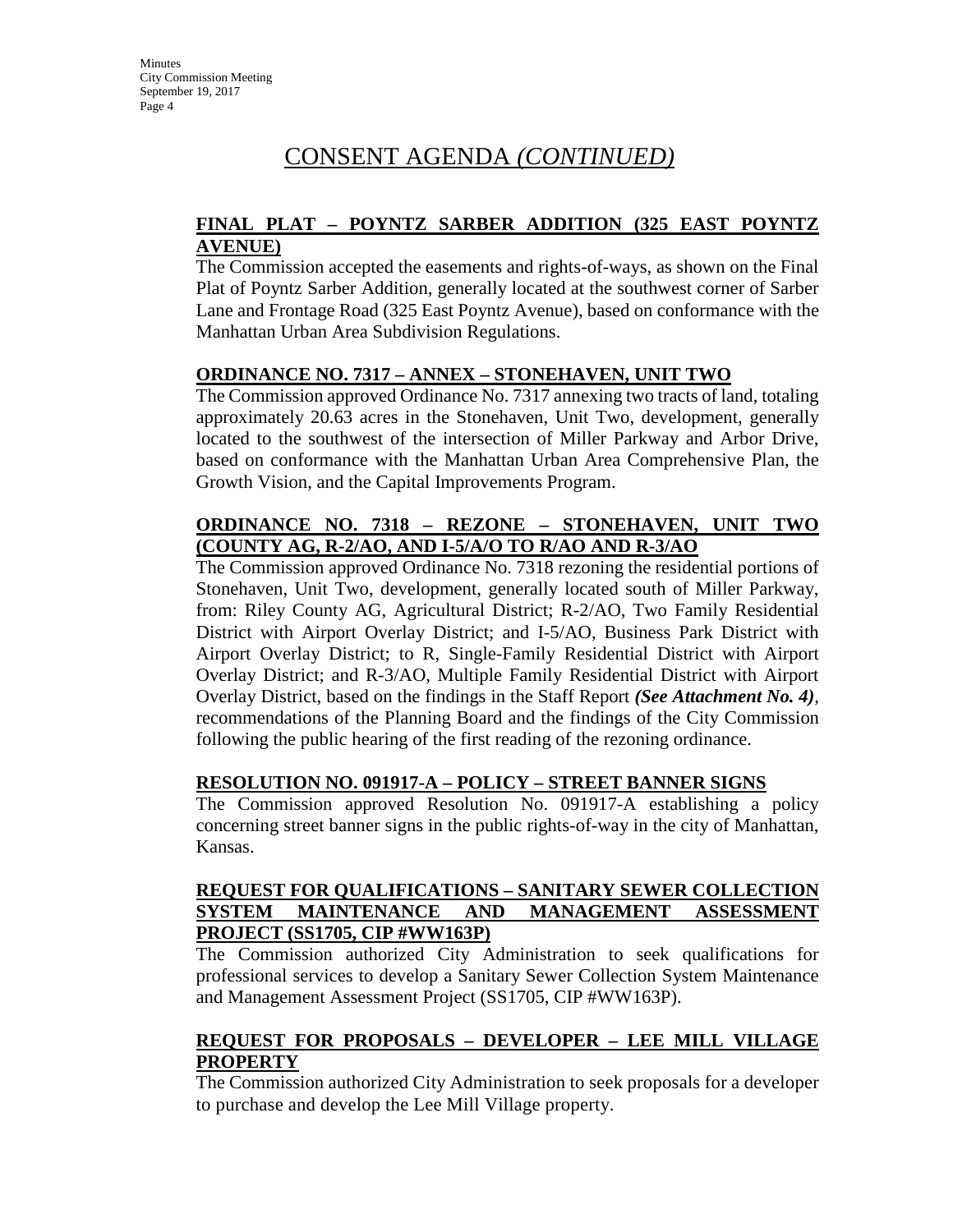### **AGREEMENT – INSURANCE BROKER AGENT-OF-RECORD (2018- 2022)**

The Commission accepted the recommendation of the Selection Committee, and awarded and authorized the Mayor to execute a Compensation Agreement, in the amount of \$24,000.00, to the firm of Arthur J. Gallagher, of Kansas City, Missouri, as Insurance Broker "Agent-of-Record" beginning January 1, 2018, renewable for a period of up to five years through 2022.

## **NEGOTIATE CONTRACT – PROFESSIONAL SERVICES – BOOSTER PUMP STATION CAPACITY UPGRADE STUDY (WA1708, CIP #WA154P)**

The Commission accepted the Selection Committee's recommendation, and authorized City Administration to negotiate a professional services contract with Bartlett and West, Inc., of Manhattan, Kansas, for the Booster Pump Station Capacity Upgrade Study (WA1708, CIP #WA154P).

## **AWARD CONTRACT – SUNRISE CEMETERY DRIVE LANE IMPROVEMENTS (PR1701, CIP #CP222P)**

The Commission accepted the Engineer's Opinion of Probable Cost in the amount of \$291,900.00; awarded and authorized the Mayor and City Clerk to execute a construction contract in the amount of \$244,890.70 (Base Bid in the amount of \$163,558.30, Bid Alternate No. 1 for additional street paving in the amount of \$60,741.30, and Bid Alternate No. 2 for additional finish grading of burial spaces in Sections K and L in the amount of \$20,591.10) to Bayer Construction Co., Inc., of Manhattan, Kansas, for the Sunrise Cemetery Drive Lane Improvements Project (PR1701, CIP #CP222P).

## **CONTRACT AMENDMENT NO. 1 – CONSTRUCTION ADMINISTRATION SERVICES – SUNRISE CEMETERY DRIVE LANE IMPROVEMENTS (PR1701, CIP #CP222P)**

The Commission approved and authorized the Mayor and City Clerk to execute Contract Amendment No. 1 to the professional services contract with Schwab-Eaton, P.A., of Manhattan, Kansas, to include Construction Administration Services in an amount not to exceed \$7,500.00, for the Sunrise Cemetery Drive Lane Improvements Project (PR1701, CIP #CP222P).

## **CHANGE ORDER NO. 2 – INFORMATIONAL KIOSK – PEACE MEMORIAL AUDITORIUM LOBBY (PR1604)**

The Commission approved and authorized the Mayor to execute Change Order No. 2, in the amount of \$23,405.10 (+36.45%), to the contract with Trinium Contractors, Inc., of Manhattan, Kansas, for the addition of an informational Kiosk to the Peace Memorial Auditorium Lobby project (PR1604), financed 100% by the Friends of Peace Memorial Auditorium.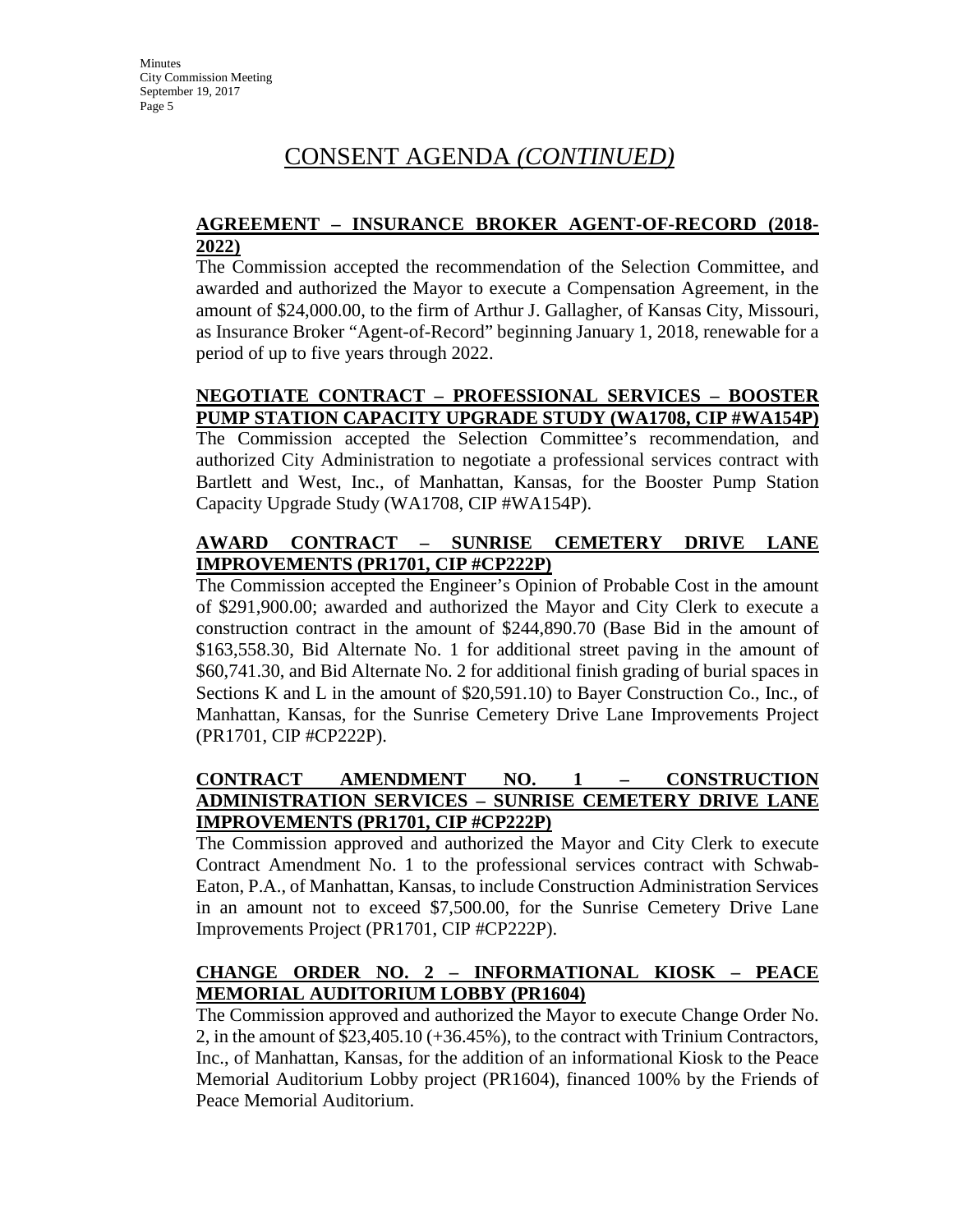## **JOINT FUNDING AGREEMENT – RIVER GAUGES**

The Commission approved and authorized the Mayor to execute a Joint Funding Agreement with the United States Geological Survey for the costs pertaining to maintenance and operation of four (4) stream gauges along Wildcat Creek and the Kansas River from October 1, 2017, until September 30, 2018.

## **RESOLUTION NO. 091917-B – RILEY COUNTY POLICY DEPARTMENT – SELF-FUNDED WORKER'S COMPENSATION INSURANCE PROGRAM**

The Commission approved Resolution No. 091917-B authorizing the Mayor and City Clerk to execute a Guaranty Agreement with Riley County for the State of Kansas, and authorizing the Mayor and City Clerk to execute a Funding Agreement with the Riley County Police Department (RCPD) and Riley County to continue a self-funded Worker's Compensation Insurance Program for RCPD.

## **SECOND AMENDMENT – AIRPORT FARM LEASE AGREEMENT**

The Commission authorized the Mayor and City Clerk to execute a Second Amendment to the Farm Lease Agreement with Dibben Land & Cattle, Inc., of Junction City, Kansas, adjusting the amount of tillable acres from 358 to 353 acres due to the sale of Lot 25 in the Manhattan Business Park, and setting the annual rent for each parcel at the Manhattan Regional Airport and Manhattan Business Park.

Mayor Morse opened the public comments.

Hearing no comments, Mayor Morse closed the public comments.

Commissioner McCulloh moved to approve the consent agenda. Commissioner Dodson seconded the motion. On a roll call vote, motion carried 5-0.

# GENERAL AGENDA

## **FLINT HILLS/FORT RILEY JOINT LAND USE (JLUS) STUDY - PRESENTATION/DISCUSSION**

Eric Cattell, Director of Community Development, introduced the Flint Hills/Fort Riley Joint Land Use (JLUS) Study.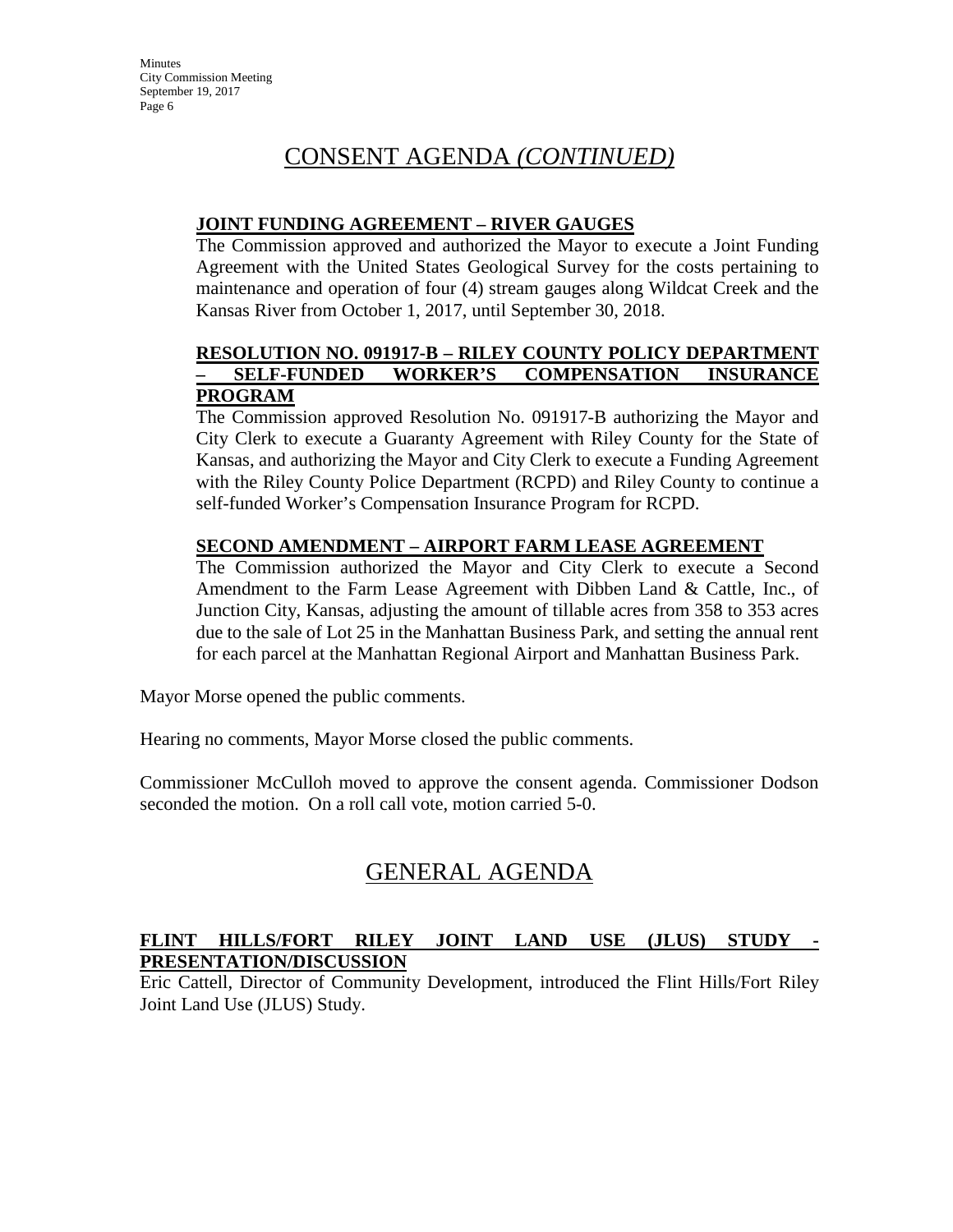## **FLINT HILLS/FORT RILEY JOINT LAND USE (JLUS) STUDY - PRESENTATION/DISCUSSION** *(CONTINUED)*

Gary Stith, Director, Flint Hills Regional Council, thanked Commissioner Dodson, Mayor Morse, and City staff for their involvement and participation with the Joint Land Use Study. He provided background information on the item and introduced Ray Greer, Project Manager.

Ray Greer, Project Manager, Santec, presented an overview of the item. He highlighted the Joint Land Use Study initially conducted in 2005 and changes since the initial Study. He presented information on the 2017 JLUS update and the recommendations and implementation plans. He focused his presentation on land use, noise, habitat, alternative energy sources using solar and wind, floodplain management, and housing. He then responded to questions from the Commission regarding habitat on the Fort Riley installation and noise measurement.

Eric Cattell, Director of Community Development, provided a map showing the Fort Riley noise disclosure boundary and noise contours. He responded to questions from the Commission regarding the Fort Riley noise disclosure boundary, contour zones and noise disclosure statements for properties. He highlighted a map on the City's website showing the noise boundary and information available on Fort Riley's website.

Ray Greer, Project Manager, Santec, informed the Commission that the City of Manhattan and Riley County are already looking ahead to implementation. He stated that the noise recommendations will be a big aspect of the plan and an additional study will be required to address noise in the identified Military Influence Areas. He informed the Commission that the study would involve getting an acoustical consultant to develop appropriate noise reduction, mitigation strategies and standards.

Gary Stith, Director, Flint Hills Regional Council, provided additional information on the item. He stated the importance to work with communities in the region to attract talent and to provide them with printed materials and/or information on a website about JLUS they can use.

Ray Greer, Project Manager, Santec, responded to questions and concerns from the Commission regarding the importance of education and communication regarding noise. He also provided additional information with consideration to noise standards and changes in measurement technology for military installations, education for intensified training on Post, and habitat at Fort Riley.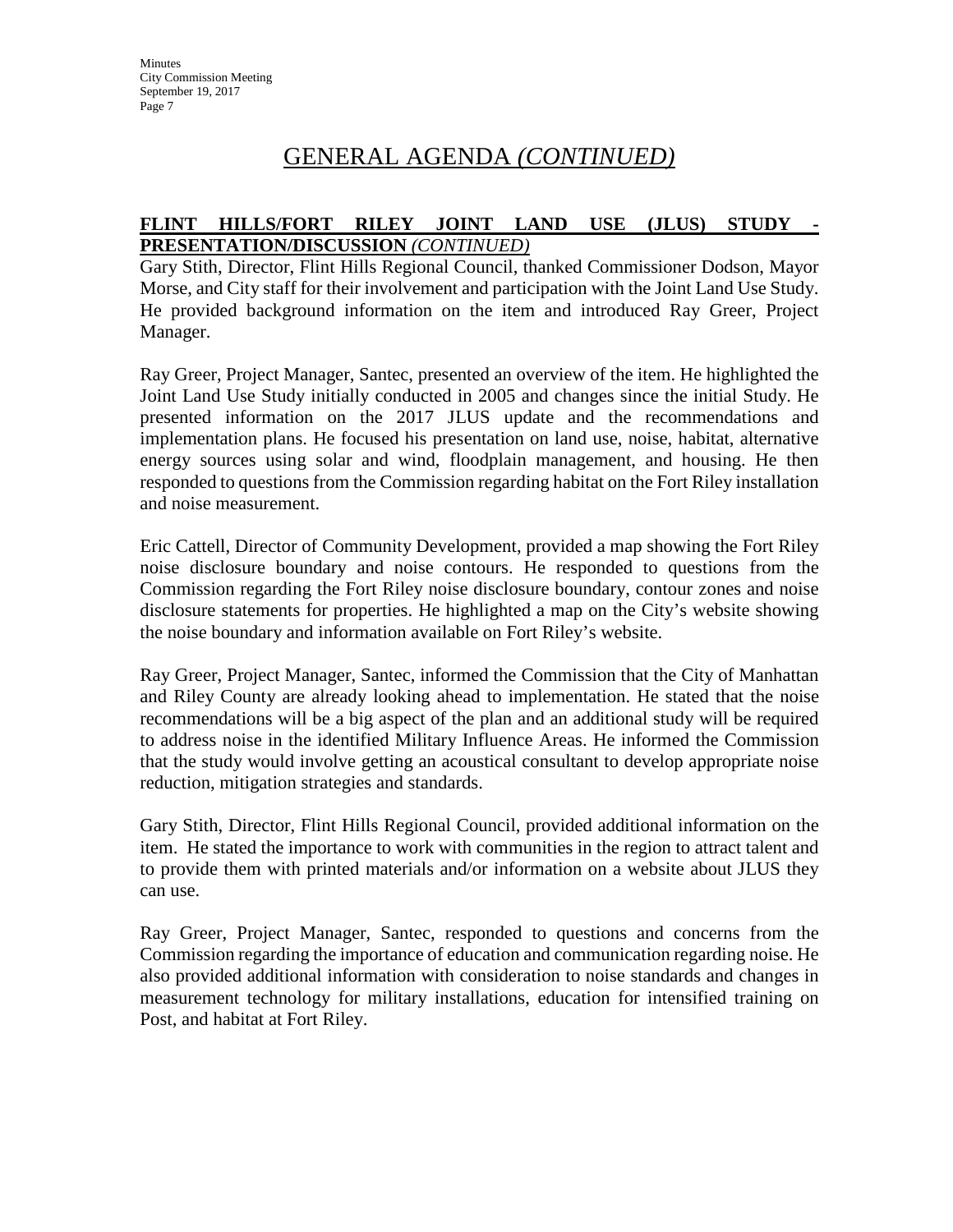## **FLINT HILLS/FORT RILEY JOINT LAND USE (JLUS) STUDY - PRESENTATION/DISCUSSION** *(CONTINUED)*

Gary Stith, Director, Flint Hills Regional Council, informed the Commission that there is a draft Resolution to accept and adopt the Fort Riley Joint Land Use Study (JLUS) Final Report and support the implementation of the JLUS recommendations. He stated that three communities have adopted this already and asked the Commission to consider adoption of the Resolution in early October 2017.

Ron Fehr, City Manager, informed the Commission that the proposed Resolution would be on the October 3, 2017, City Commission agenda for consideration.

Eric Cattell, Director of Community Development, responded to questions from the Commission about adopting the Resolution as part of the Comprehensive Plan.

Mayor Morse opened the public comments.

Hearing no comments, Mayor Morse closed the public comments.

As this was a discussion item, the Commission took no formal action.

#### **2016 ECONOMIC DEVELOPMENT ANNUAL REPORT**

Hillary Badger, Assistant Director of Finance, introduced the item and Courtney Kramer, Senior Financial Analyst.

Courtney Kramer, Senior Financial Analyst, City of Manhattan, presented background information on the item. She highlighted the Economic Development Fund history; provided an overview on the Fund process for companies seeking assistance; presented highlights from the 2016 Economic Development Fund Report; highlighted the Economic Development Fund forecast showing debt service, debt service revenue, jobs, jobs revenue, infrastructure, and infrastructure revenue; presented a chart showing mill levy reduction and Economic Development Fund support of the annual General Obligation Bond payment; provided a summary of all Economic Development sales taxes; and presented a summary of accountability reports for Continental Mills, Farrar Corporation, GTM Sportswear, Kansas Entrepreneurship Center, Manhattan Holdings LLC, CivicPlus, Flint Hills Beverage, Kansas State University Institute for Commercialization, Manhattan Area Technical College, Meadowlark Hills, Tallgrass Brewing Company, and the National Bio and Agro-Defense Facility (NBAF). She also highlighted infrastructure including new investments, continuing debt service support and other investments.

Ron Fehr, City Manager, responded to questions from the Commission regarding infrastructure commitments pledged and the future amount available.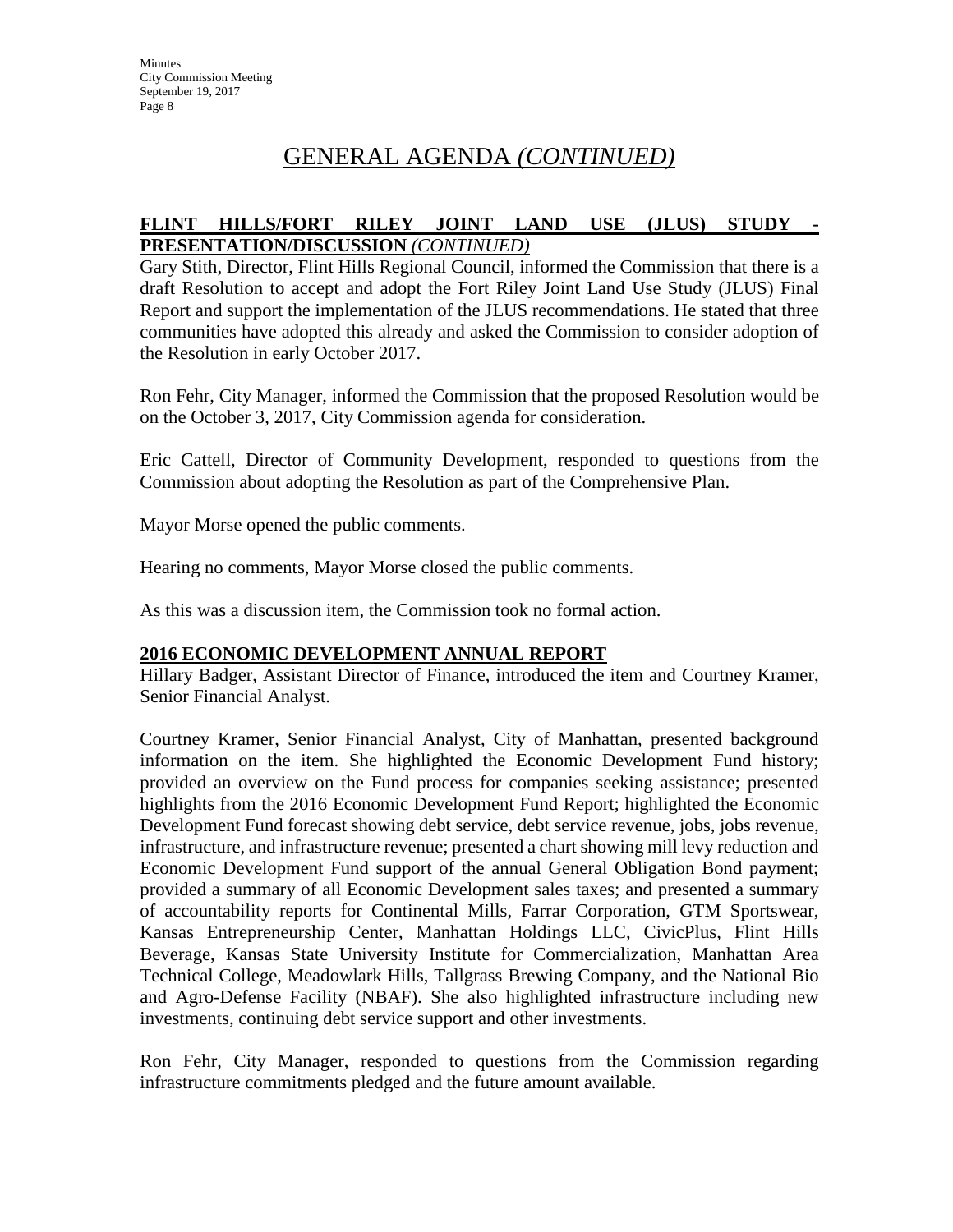## **2016 ECONOMIC DEVELOPMENT ANNUAL REPORT** *(CONTINUED)*

Hillary Badger, Assistant Director of Finance, provided additional information and clarification on the economic development forecast chart showing funds committed, program administration costs, fund balance, and revenue.

Bernie Hayen, Director of Finance, responded to questions from the Commission regarding the mill levy reduction chart.

Ron Fehr, City Manager, responded to questions from the Commission regarding wage categories and provided additional clarification.

Courtney Kramer, Senior Financial Analyst, provided clarification on the difference between a forgivable loan and a performance grant. She informed the Commission that the full report will be on the City's website and thanked all the companies that reported the necessary information.

Ron Fehr, City Manager, responded to questions from the Commission regarding Manhattan Holdings LLC, and provided history on the formation and partners of Manhattan Holdings.

Kent Glasscock, President, K-State Institute for Commercialization, provided additional information on Manhattan Holdings LLC and the annualized rate of return since inception.

After comments from the Commission, Hillary Badger, Assistant Director of Finance, and Ron Fehr, City Manager, responded to additional questions from the Commission regarding the total amount of uncommitted Economic Development Funds remaining, current cash balances in the Economic Development Funds, program administration costs, and mill levy reductions.

As this was a discussion item, the Commission took no formal action.

## **KNOWLEDGE BASED ECONOMIC DEVELOPMENT (KBED) UPDATE**

Lyle Butler, President/CEO, Manhattan Area Chamber of Commerce, introduced the item KBED: A decade of University/Community Partnership. He highlighted the evolving landscape in economic development, the partnership and number of jobs created from 2007- 2016, and the KBED partners and staff.

Rebecca Robinson, Director of Economic Development, K-State Institute for Commercialization, and staff lead for KBED, presented information about leveraging strengths of innovation, talent and professional development. She highlighted the partners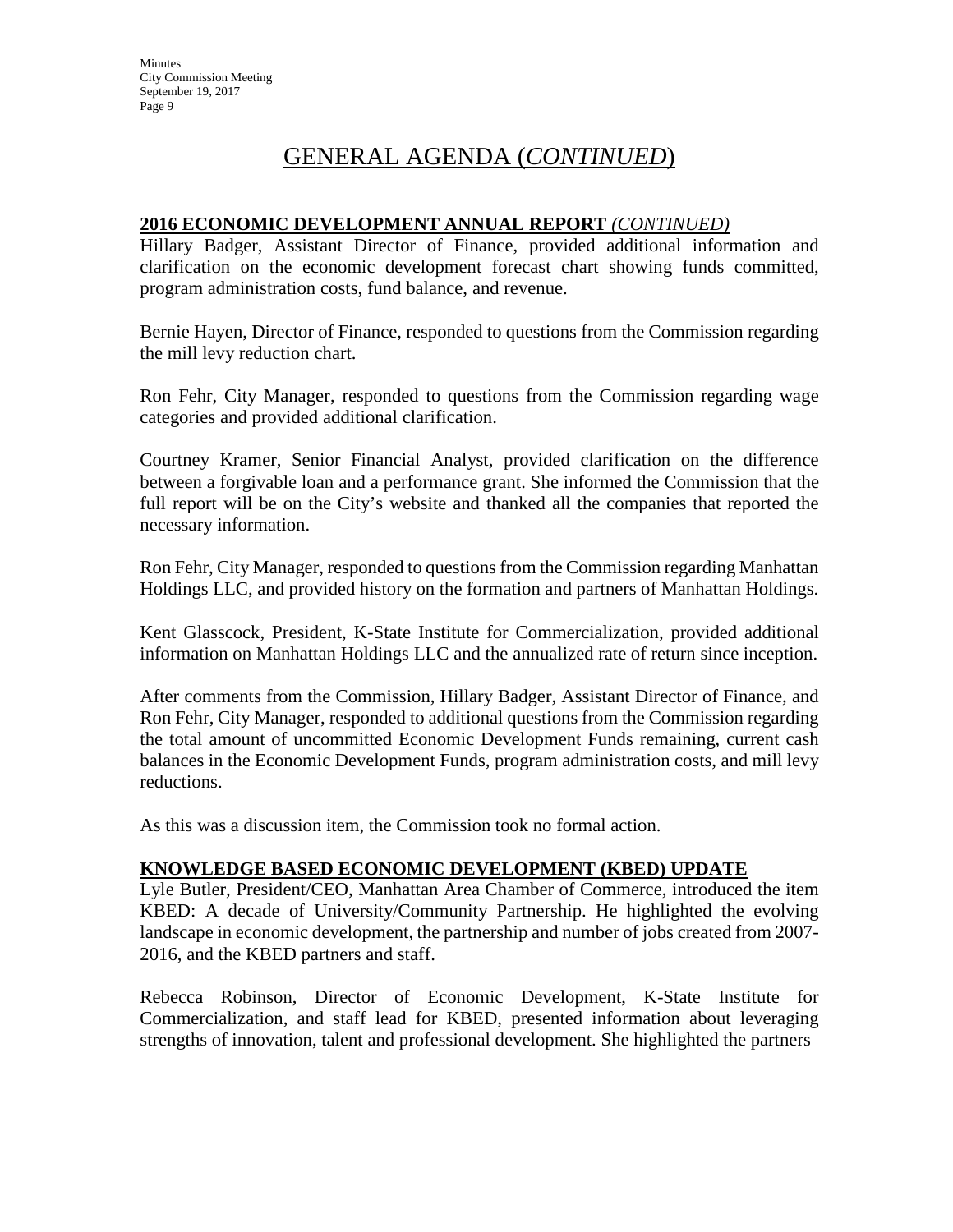#### KNOWLEDGE BASED ECONOMIC DEVELOPMENT (KBED) UPDATE (CONTINUED)

involved and discussed the opportunities and process in working with potential companies. She highlighted the process necessary to engage, align, enable, advance and enrich. She also highlighted strategies to attract high-wage/high-tech jobs, company successes, and leadership needed to make a partnership like this work.

Kent Glasscock, President, K-State Institute for Commercialization, provided additional information on the KBED partnership. He highlighted the net number of Full Time Equivalent (FTE) jobs in Fiscal Year (FY) 2016, projected economic impact, FTE jobs created in the region, average salary levels, to-date economic impact, and capital investment. He highlighted return on the City's investment, return on property taxes and sales tax revenue generated. He also discussed the North Campus Corridor, advancing the University/industry co-location partnerships, increasing exposure to Manhattan and K-State, and the National Bio and Agro-Defense Facility (NBAF).

As this was a discussion item, the Commission took no formal action.

## **ADJOURNMENT**

At 9:18 p.m., the Commission adjourned.

Fees, MMC, City Clerk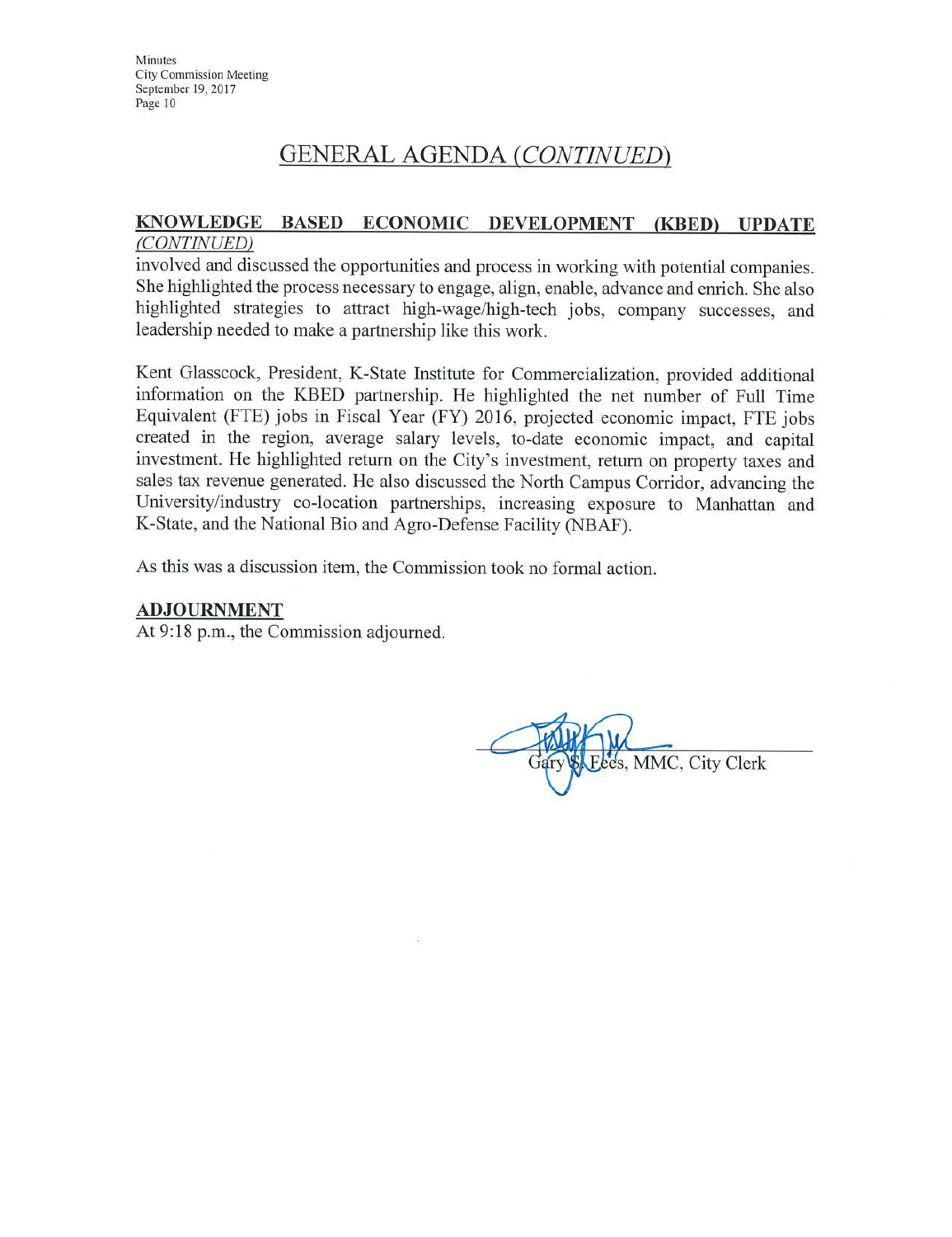#### **STAFF REPORT**

## **ON AN APPLICATION TO REZONE PROPERTY**

**FROM:** County AG, General Agriculture

**TO:** C-5, Highway Service Commercial District

**APPLICANT:** Kangolf, Inc., DBA Wildcat Creek Fun and Fitness

**ADDRESS:** 800 Anneberg Circle, Manhattan, KS 66503

**OWNERS:** Doretha Wells Trust, Ron Wells Trustee

**ADDRESS:** 3609 Anderson Avenue, Manhattan, KS 66503

**LEGAL DESCRIPTION:** A tract of land in the Northeast Quarter of Section 15, Township 10 South, Range 7 East

**LOCATION:** Generally located south and east of the existing golf course clubhouse and fitness center at 800 Anneberg Circle.

**AREA:** Area to be annexed and rezoned is 53,225 square feet (1.22-acres). The total site once annexed and rezoned would be 49,275 square feet (2.35-acres).

**DATE OF NEIGHBORHOOD MEETING:** May 22, 2017

**DATE OF PUBLIC NOTICE PUBLICATION:** July 12, 2017

**DATE OF PUBLIC HEARING: PLANNING BOARD:** August 7, 2017 **CITY COMMISSION:** September 5, 2017

## **THIRTEEN MATTERS TO BE CONSIDERED WHEN REZONING**

**1. EXISTING USE:** The Wildcat Creek Fun and Fitness Center, includes a clubhouse and fitness center, 9-hole golf course, miniature golf course, driving range, batting cages and a gravel off-street parking lot. A portion of the business has already been annexed into the City and zoned C-5, Highway Service Commercial District. This portion includes the clubhouse and fitness center, batting cages and a portion of the gravel parking area.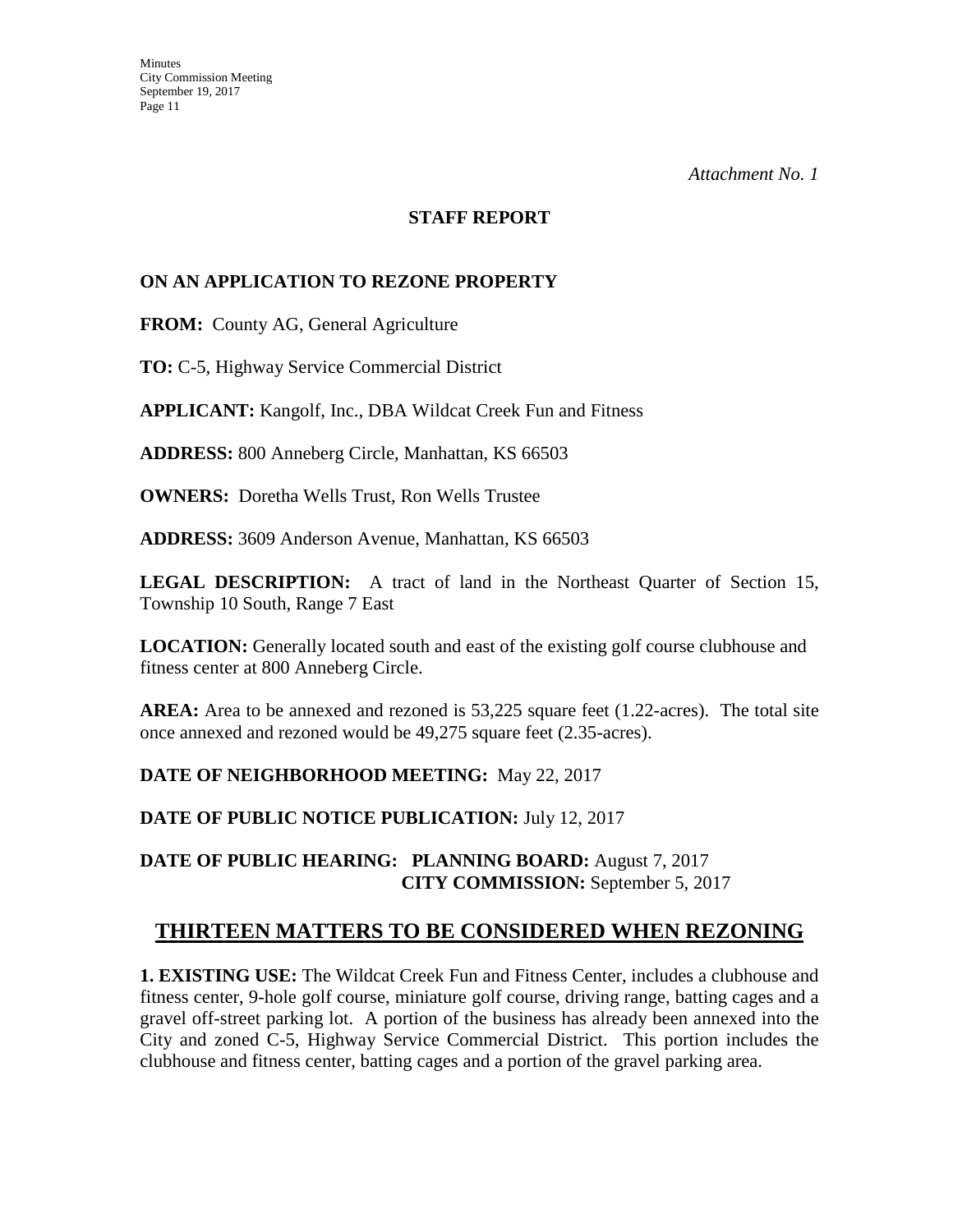*Attachment No. 1*

The applicant is proposing to annex and rezone an 1.22-acre tract of this site to C-5; this would include the grass area to the east of the clubhouse and parking area to the south clubhouse and batting cages. The purpose of the proposed annexation and rezoning is to allow for a building expansion.

**2. PHYSICAL AND ENVIRONMENTAL CHARACTERISTICS:** The site is a relatively flat creek bottom piece of land along Little Kitten Creek and Wildcat Creek. The confluence of these two (2) creeks occur on the golf course to the east of the annexation and rezoning site. The subject site is within the Community Special Flood Hazard Area. The FEMA Floodway is near the annexation and rezoning area. Development on the site will require special site and construction techniques to conform to the City's Floodplain Regulations.

The majority of the area has been used as a 9-hole golf course with associated accessory uses.

## **3. SURROUNDING LAND USE AND ZONING:**

- **NORTH:** Weststar electrical sub-station, vacant creek bottom land, Little Kitten Creek, and golf course; Riley County AG, General Agriculture District
- **SOUTH:** Land associated with the golf course, Wildcat Creek and vacant Flinthills range land; Riley County AG District

**EAST:** Land associated with the golf course, Wildcat Creek; Riley County AG **District** 

**WEST:** Anneberg Park; R-S, Single-Family Residential Suburban District

**4. SUITABILITY OF SITE FOR USES UNDER CURRENT ZONING:** The annexation and rezoning site is suitable for its current accessory uses associated with the golf course. The applicant has stated they would like to expand their existing building to the south and east to enlarge their fitness center space. No specific designs of the proposed building has been presented to City Administration. If the area was not annexed and rezoned, the applicant would not be able to expand the clubhouse and fitness center due to the lack of compliance with Riley County Zoning Regulations, which would not permit a fitness center in the AG, General Agriculture District.

Additionally, the building addition would be split between being within the City and rural Riley County, which would cause issues with Building and Fire Code requirements.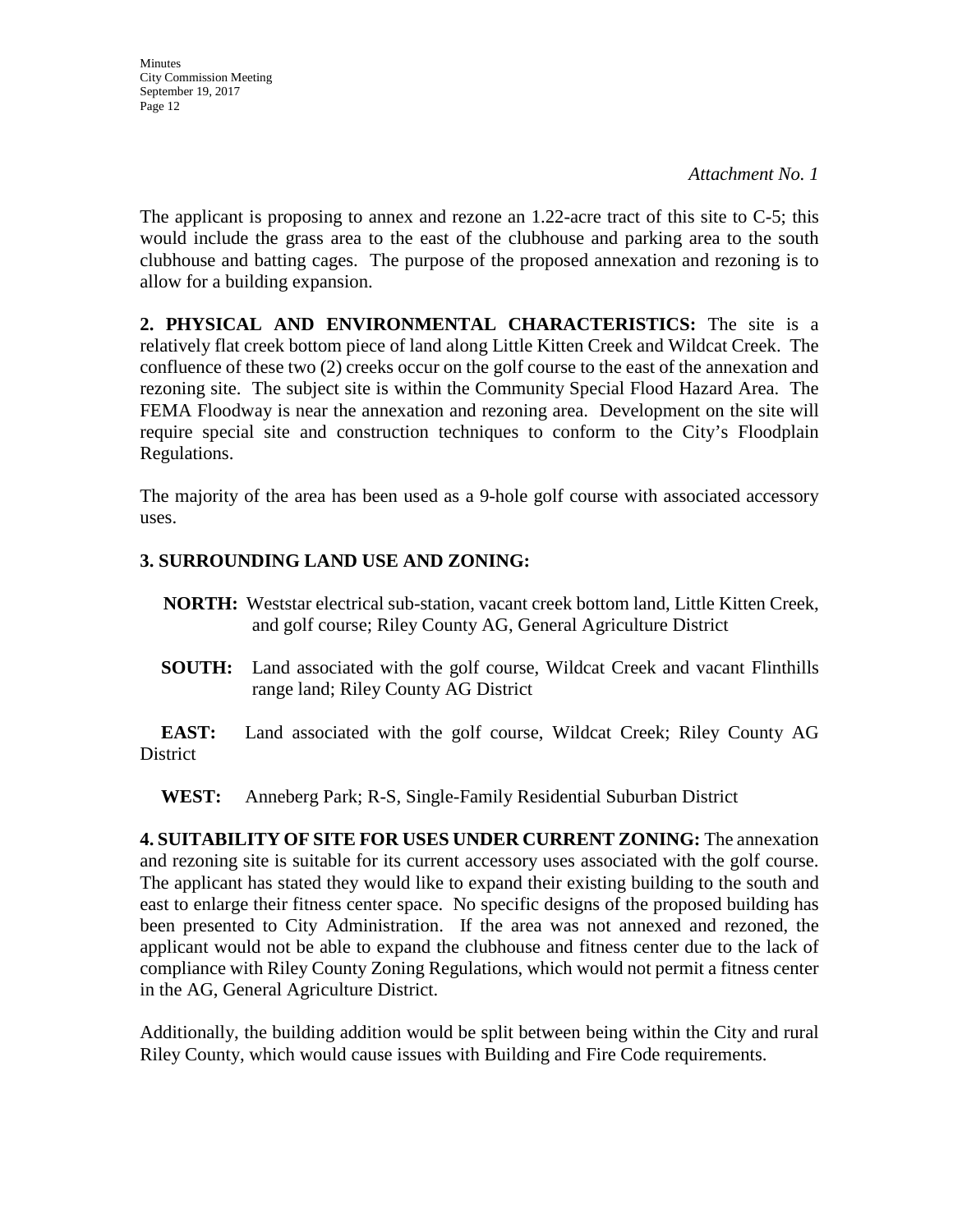**Minutes** City Commission Meeting September 19, 2017 Page 13

**5. GENERAL NEIGHBORHOOD CHARACTER:** The surrounding neighborhood has mostly open areas associated with the Wildcat Creek Golf Course, the City's Anneberg Park, and undevelopable land along the area creeks. The nearest residential neighbor to the annexation and rezoning site is over 1,500 feet away.

**6. COMPATIBILITY OF PROPOSED DISTRICT WITH NEARBY PROPERTIES AND EXTENT TO WHICH IT MAY HAVE DETRIMENTAL AFFECTS:** The proposed rezoning should have minimal impacts on nearby properties. The fitness center and golf course have no residents or permanent neighbors in proximity to the proposed annexation and rezoning site. The site gains access from the internal road network within Anneberg Park, which has been so since its inception in the 1990's.

## **7. CONFORMANCE WITH COMPREHENSIVE PLAN:**

The site is shown on the Southwest Future Land Use map of the Manhattan Area 2035 Comprehensive Plan as Parks and Recreation. *Chapter 9: An Active Community Recognized for its Quality of Life and Strong Sense Place* provides policy guidance for this land use designation. However, the stated policies are addressed towards the City of Manhattan for maintaining and developing parklands and open space. No specific policies were adopted for private businesses owning and managing recreational and open space, such as golf courses. Table 3-1 of the Comprehensive Plan summarizes each land use category shown on the Future Land Use map (see attached). The table does recognize that privately operated golf courses are included in the Park and Recreation land use category.

The proposed rezoning of the unplatted tract for the proposed expansion of the commercial building associated with the Wildcat Creek Fun and Fitness Center conforms to the Comprehensive Plan.

#### **8. ZONING HISTORY AND LENGTH OF TIME VACANT AS ZONED:**

According to the applicant, the golf course and fitness center was established in 1993.

| May 17, 2004  | Manhattan Urban Area Planning Board considers and recommends<br>approval (6-0) of the annexation and rezoning of an approximate one-<br>acre tract from County AG, General Agricultural District, to C-5,<br>Highway Service Commercial District for Wildcat Creek Sports<br>Center Clubhouse and Batting Cages at 800 Anneberg Circle. |
|---------------|-----------------------------------------------------------------------------------------------------------------------------------------------------------------------------------------------------------------------------------------------------------------------------------------------------------------------------------------|
| June 1, 2004  | City Commission approves first reading of annexation and rezoning<br>of the Wildcat Creek Sports Center Clubhouse and Batting Cages.                                                                                                                                                                                                    |
| June 15, 2004 | City Commission approves Ordinance Nos. 6406 and 6407 annexing<br>and rezoning the Wildcat Creek Sports Center Clubhouse to C-5,<br>Highway Service Commercial District.                                                                                                                                                                |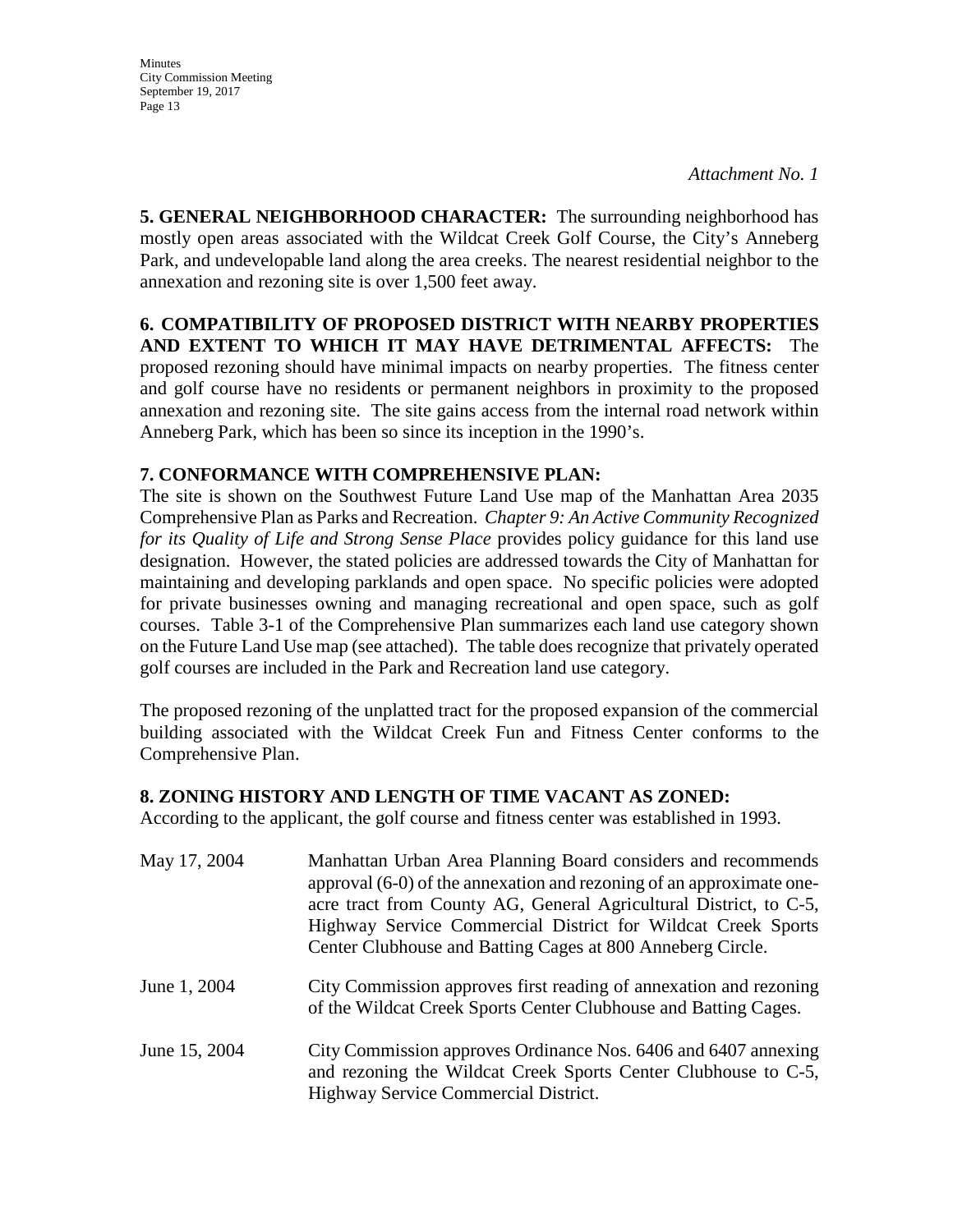## **9. CONSISTENCY WITH INTENT AND PURPOSE OF THE ZONING ORDINANCE:**

The intent and purpose of the Zoning Regulations is to protect the public health, safety, and general welfare; regulate the use of land and buildings within zoning districts to assure compatibility; and to protect property values.

The C-5, Highway Service Commercial District is designed to provide for businesses offering accommodations, supplies, or services to motorists, and for certain specialized activities which require access to major streets and highways. The proposed building addition on the site is to expand the health and fitness center that is currently operating in the existing building. Health and fitness clubs are a permitted use in the C-5 District.

**10. RELATIVE GAIN TO THE PUBLIC HEALTH, SAFETY AND WELFARE THAT DENIAL OF THE REQUEST WOULD ACCOMPLISH, COMPARED WITH THE HARDSHIP IMPOSED UPON THE APPLICANT:** There appears to be no gain to the public health, safety and welfare that denial would accomplish, compared to the hardship to the applicant if the request to rezone was denied.

**11. ADEQUACY OF PUBLIC FACILITIES AND SERVICES:** Public utilities currently serve the site. The size and location of these utilities may need to be addressed to accommodate the proposed building expansion. This will be addressed during the building permit process.

**12. OTHER APPLICABLE FACTORS:** Staff identifies no further applicable factors.

**13. STAFF COMMENTS:** City Administration recommends approval of the proposed rezoning of the 1.22-acre portion of the Wildcat Creek Fun and Fitness Center from County AG, General Agriculture, to C-5, Highway Service Commercial District, based on the findings in the Staff Report.

## **ALTERNATIVES:**

- 1. Recommend approval of the proposed rezoning of Wildcat Creek Fun and Fitness Center from County AG, General Agriculture, to C-5, Highway Service Commercial District, stating the basis for such recommendation.
- 2. Recommend denial of the proposed rezoning, stating the specific reasons for denial.
- 3. Table the proposed rezoning to a specific date, for specifically stated reasons.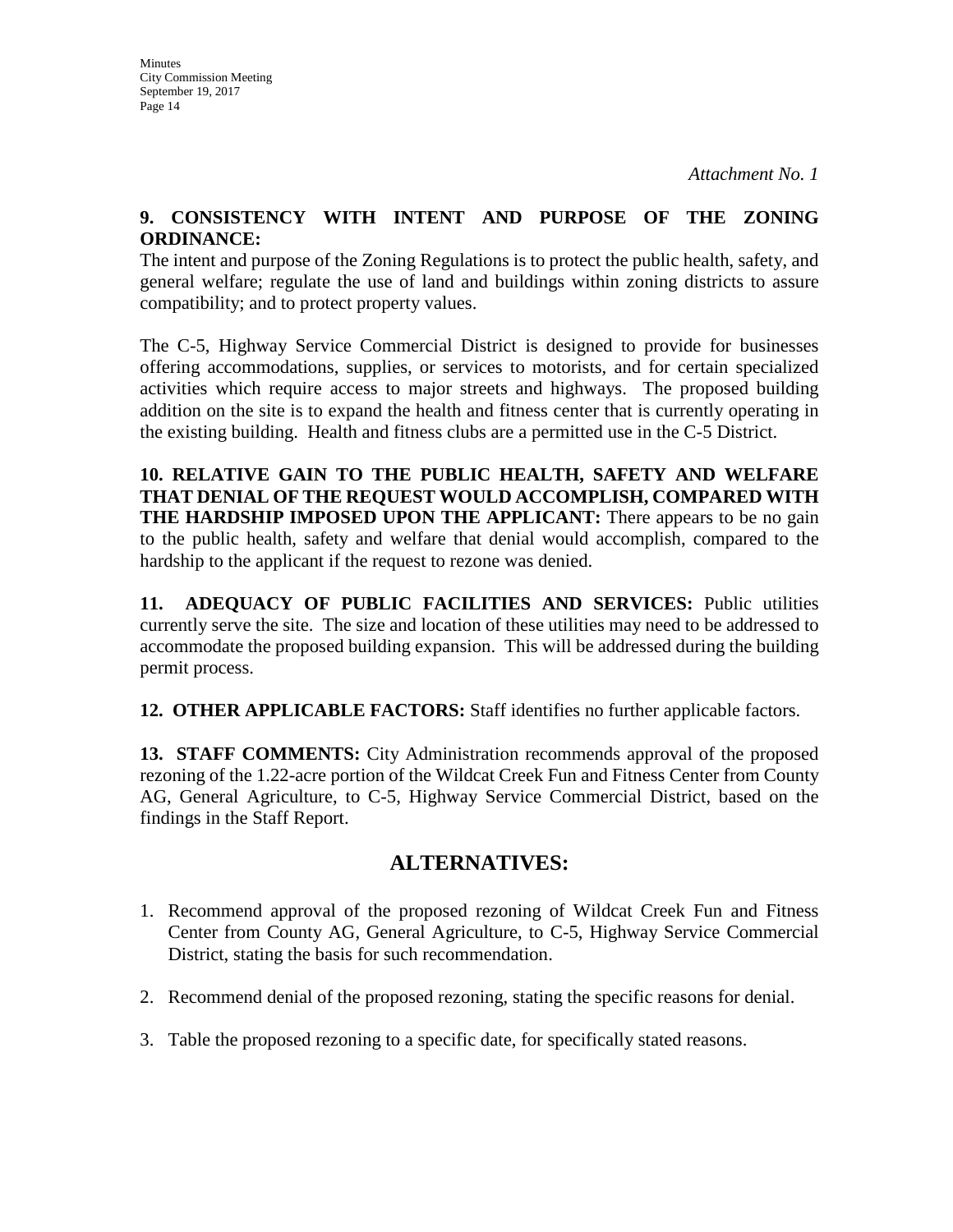## **POSSIBLE MOTION:**

The Manhattan Urban Area Planning Board recommends approval of the proposed rezoning of the 1.22-acre portion of the Wildcat Creek Fun and Fitness Center, generally located south and east of the existing golf course clubhouse and fitness center at 800 Anneberg Circle, from County AG, General Agriculture, to C-5, Highway Service Commercial District based on the findings in the Staff Report.

**PREPARED BY:** Chad Bunger, AICP, CFM, Assistant Director of Community Development Department

**DATE:** July 28, 2017

CB MUAPB\_Wildcat Creek Fun & Fitness\_Rezone.docx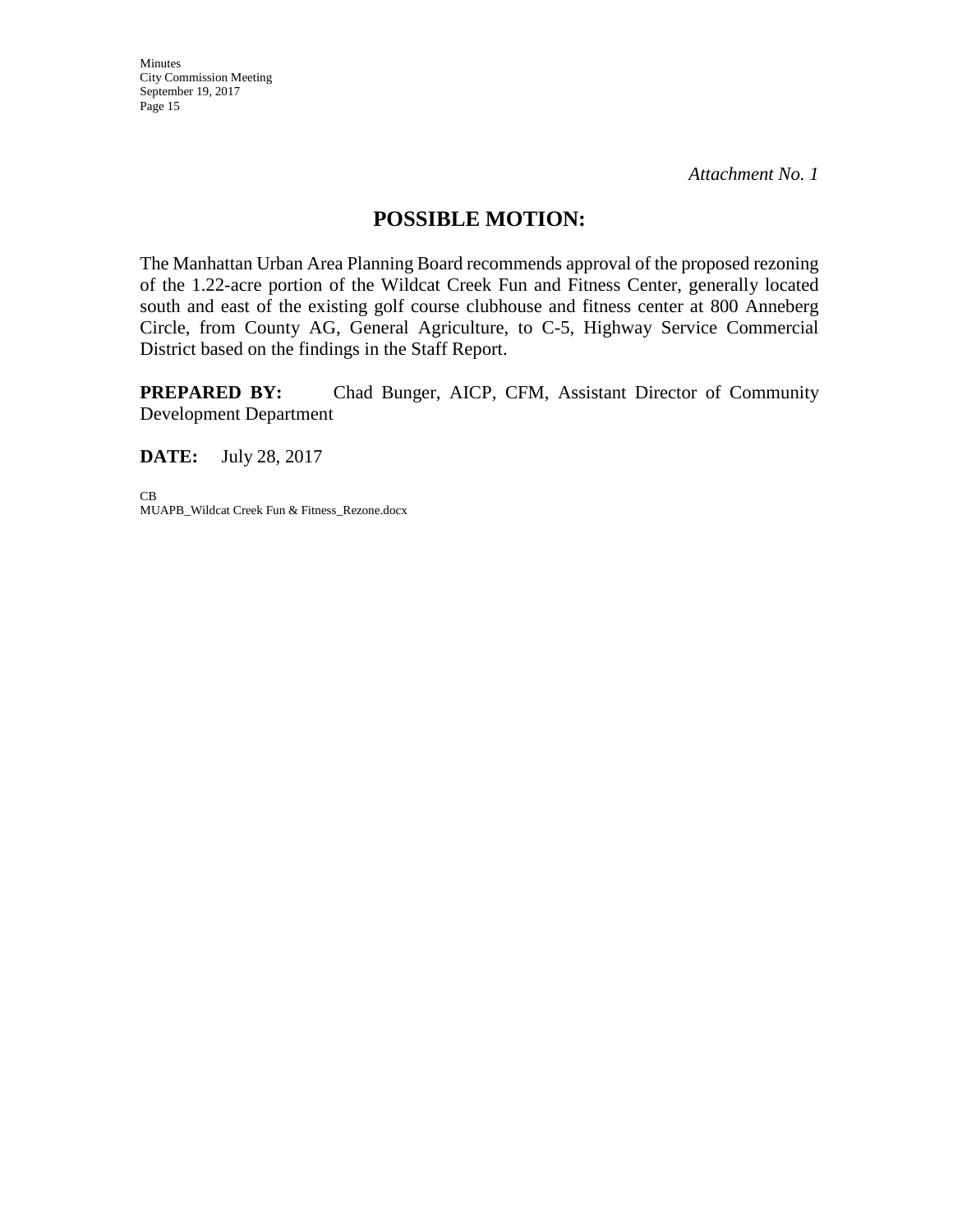#### **STAFF REPORT**

## **AN AMENDMENT OF ORDINANCE NO. 6516, 6765, AND 6766, AND THE APPROVED FINAL DEVELOPMENT PLAN OF LOT 2, GRAND MERE VILLAGE PLANNED UNIT DEVELOPMENT.**

**REQUEST**: This is a request to amend Ordinance Nos. 6516, 6765, and 6766, and the Final Development Plan of Lot 2, Grand Mere Village Planned Unit Development. No changes to the uses or buildings are proposed. The only proposed change is increased signage on the Bank of the Flint Hills and Paramour Coffee building.

## **BACKGROUND**

**APPLICANT:** Dan Knight – Anderson Knight Architects

**OWNER:** Lance White – Bank of the Flint Hills

**ADDRESS:** 2005 Clocktower Place, Suite 120

**LOCATION:** Grand Mere Village, S03, T10, R07E, Lot 2

**AREA:** 0.7249 acres, 31,576.64 square feet

## **DATE OF PUBLIC NOTICE PUBLICATION:** Monday, July 17, 2017

## **DATE OF PUBLIC HEARING: PLANNING BOARD:** Monday, August 21, 2017 **CITY COMMISSION:** Tuesday, September 5, 2017

## **EXISTING PUD**

## **EXISTING PUD AFFECTING LOT 2**

**Ordinance:** 6516, 6765, and 6766

The Grand Mere Village Planned Unit Development, and Ordinance No. 6516, approved November 7, 2005, is subject to the following conditions of approval: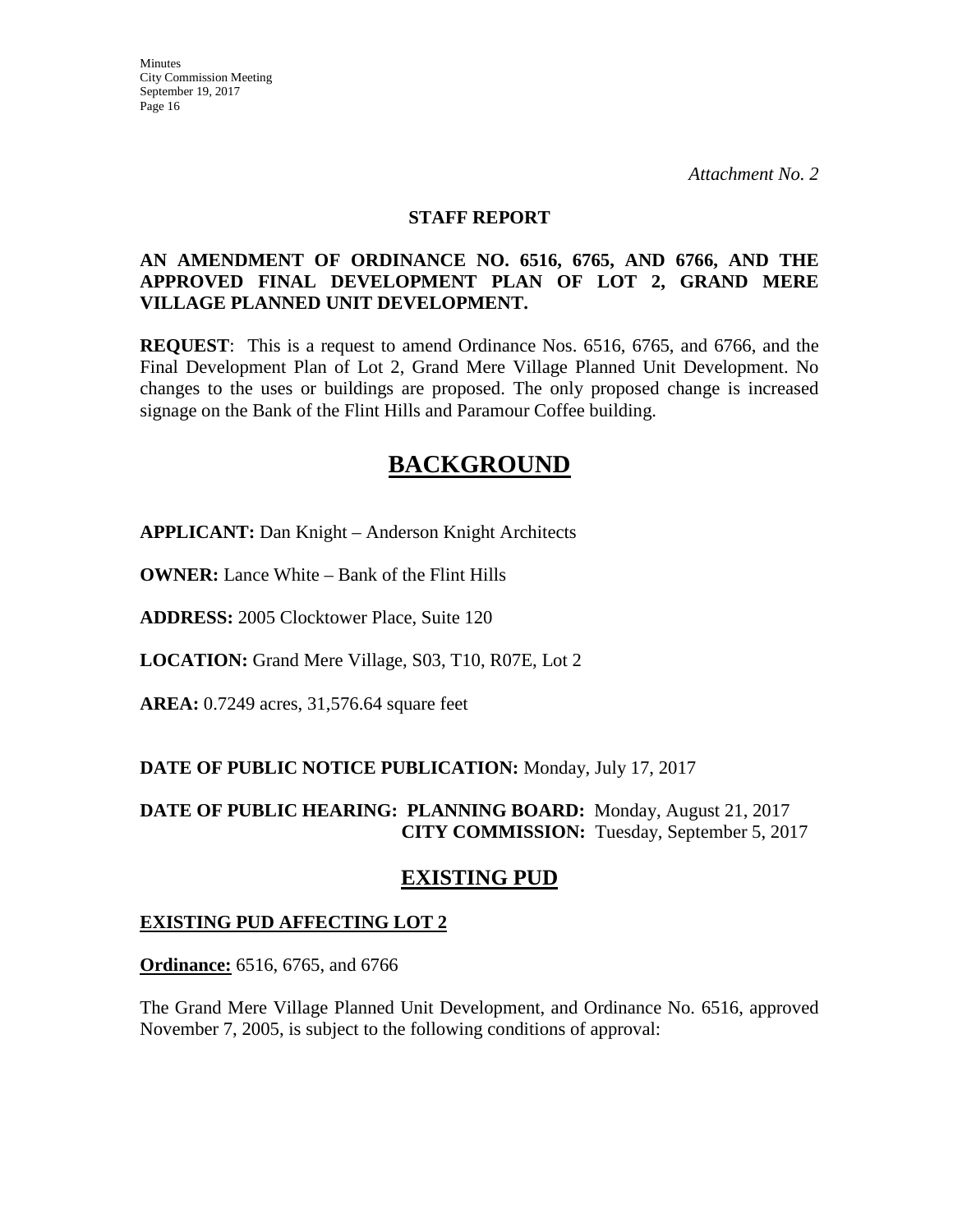- 1. Permitted uses shall include all of the Permitted Uses and Conditional Uses allowed in the C-2, Neighborhood Shopping District; Municipally Owned and Operated Fire Stations; Bed and Breakfast Inns; Hospitals and Nursing Homes; and, Residential Dwelling Units as a part of an Office, Retail or Restaurant Use.
- 2. Landscaping and irrigation shall be provided pursuant to a Landscaping Performance Agreement between the City and the owner, which shall be entered into prior to issuance of a building permit.
- 3. All landscaping and irrigation shall be maintained in good condition.
- 4. Lighting shall be provided as described in the application documents.
- 5. Signs shall be provided as proposed in the application documents, and shall allow for exempt signage described in Article VI, Section 6-104  $(A)(1),(2),(4),(5),(7)$  and  $(8)$ ; and Section 6-104 (B)(2), of the Manhattan Zoning Regulations.
- 6. The traffic improvements cited in the October 31, 2005, Inter-Office Memorandum from the City Engineer for turn lanes on Kimball Avenue and a traffic signal at the intersection of Vanesta Drive and Kimball Avenue, shall be constructed with the street improvements of Vanesta Drive.

## **PUD AMENDMENT AND PROPOSED IMPROVEMENTS ON LOT 2**

## **Proposed Buildings, Structures, and Phasing**

**Phasing:** No new buildings, structures or phasing is proposed as part of this PUD Amendment. The site features one 4,600 square foot building which currently houses Bank of the Flint Hills and Paramour Coffee. Other than the proposed signage, this building is not proposed to change.

**Proposed Signs:** The proposed sign plan increases what was originally approved, which was 4 wall signs on the north, south, and west façades, ranging from approximately 7 square feet in area up to 25 square feet in area. The proposed sign plan consists of 8 new signs to be placed on the south, north, and east elevations. And the removal of one sign on the west elevation. (Please refer to the existing and proposed signs attachment.)

The originally approved signs comprise:

- 1. South elevation: One 17' by 1' sign across the top of the building, above the front door. This sign is proposed to remain unchanged.
- 2. South elevation: One 1' by 7' sign on the left side of the coffee shop entrance. This sign has not yet been installed. This sign is proposed to remain unchanged.
- 3. North elevation: One 17' by 1' sign across the top of the building, above the front door. This sign is proposed to remain unchanged.
- 4. West elevation: One 5'6" octagon sign on the right side of the building.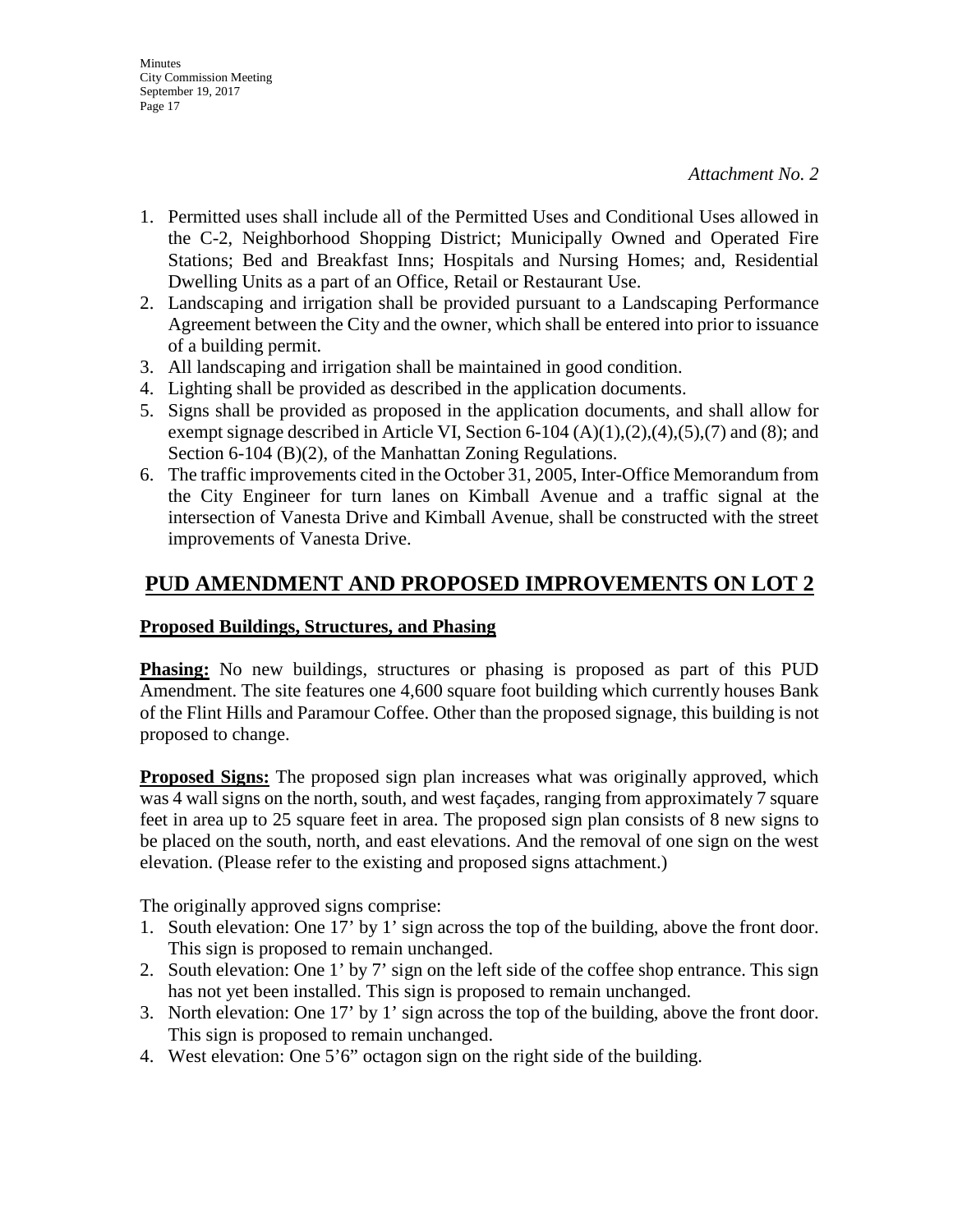The proposed additional signs:

- 1. South elevation: Two 4' octagon signs to be placed on either side of the 17' by 1' sign across the top of the buildings.
- 2. South elevation: One 7' by 5' sign to be placed on the right side of the coffee shop entrance.
- 3. North elevation: One 7' by 5' sign to be placed on the left side of the coffee shop.
- 4. East elevation: Two 2' oval signs to be placed on either side of the coffee shop drivethrough window.

**PROPOSED LIGHTING:** The lighting is not proposed to change from what was approved in the lighting plan that was submitted to the Manhattan Urban Area Planning Board with the original PUD in April of 2016. This plan consisted of pole lights in the parking lot that cut-off at the property lines.

# **MATTERS TO BE CONSIDERED WHEN AMENDING A PLANNED UNIT DEVELOPMENT**

## **1. WHETHER THE PROPOSED AMENDMENT IS CONSISTENT WITH THE INTENT AND PURPOSE OF THE APPROVED PUD, AND WILL PROMOTE THE EFFICIENT DEVELOPMENT AND PRESERVATION OF THE ENTIRE PUD:**

The proposed amendment is consistent with the intent and purpose of the approved PUD. The intention of the amendment is to more clearly identify the businesses that reside within the structure on Lot 2.

**2. WHETHER THE PROPOSED AMENDMENT IS MADE NECESSARY BECAUSE OF CHANGED OR CHANGING CONDITIONS IN OR AROUND THE PUD, AND THE NATURE OF SUCH CONDITIONS:** 

The proposed amendment is not made necessary because of changed or changing conditions in or around the PUD. The amendment is simply a result of the property owner wishing to take the signage of the property in a slightly different direction than what was originally approved.

**3. WHETHER THE PROPOSED AMENDMENT WILL RESULT IN A RELATIVE GAIN TO THE PUBLIC HEALTH, SAFETY, CONVENIENCE OR GENERAL WELFARE, AND IS NOT GRANTED SOLELY TO CONFER A SPECIAL BENEFIT UPON ANY PERSON:** 

The applicant states that the proposed amendment will result in a limited relative gain to the public health, safety, convenience, and general welfare since the intention of the increased signage is to clarify the location of the businesses located within the subject building of the PUD. The application states that no individual person is conferring a special benefit as a result of the proposed amendment.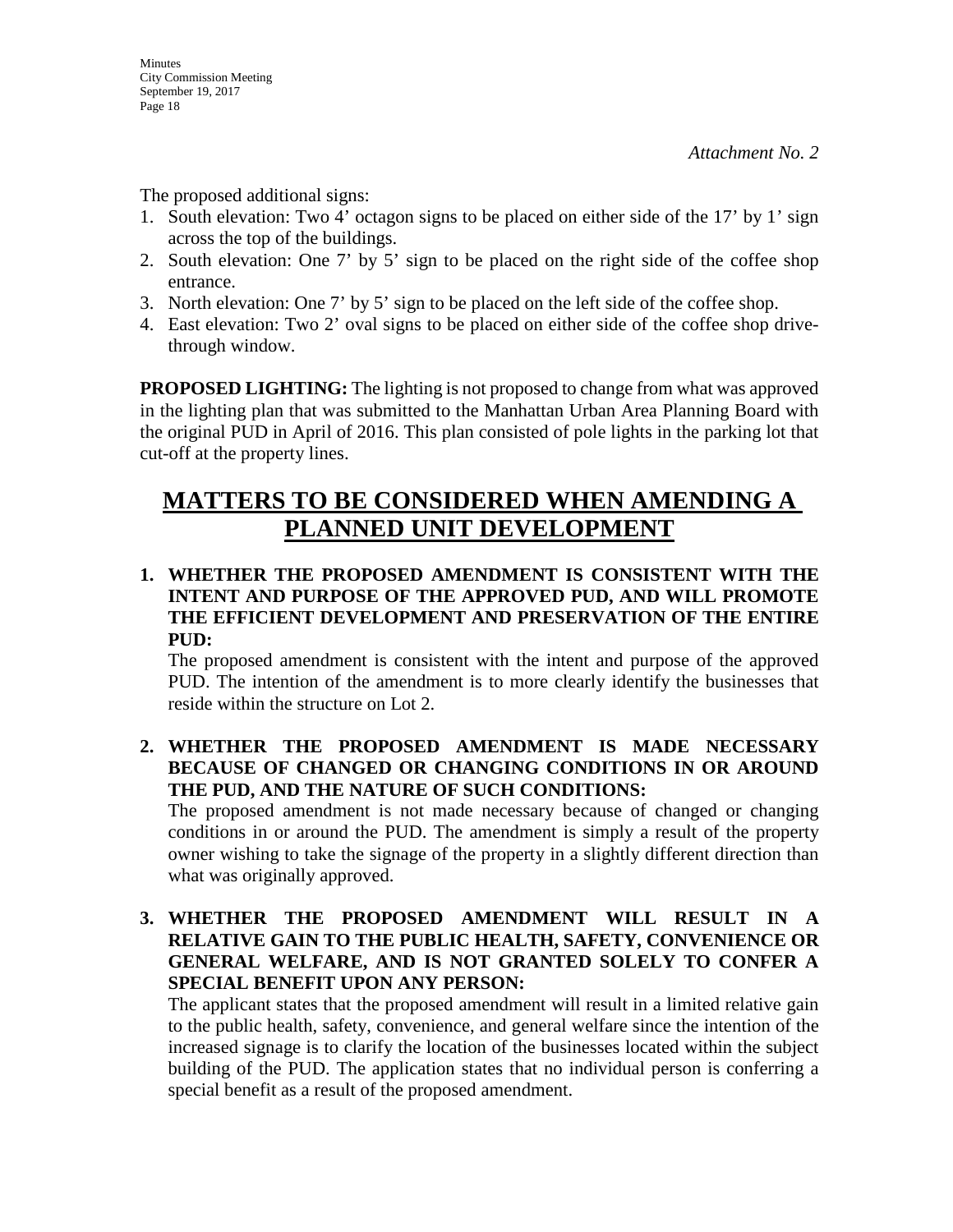# **ADDITIONAL MATTERS TO BE CONSIDERED WHEN AMENDING A PLANNED UNIT DEVELOPMENT**

**1. LANDSCAPING:** The existing landscaping, which was approved as part of the Grand Mere Village Planned Unit Development is not proposed to change as part of this amendment. The originally approved landscape plan consisted of a combination of deciduous and evergreen shrubs as well as ornamental grasses along the south property line as well as deciduous and evergreen trees combined with shrubs and grasses in various locations around and within the parking lot.

**2. SCREENING:** Screening is not proposed to change as part of this amendment. The originally approved screening plan consists of the landscaping along the southern property line described above as well as a seven (7) foot tall retaining wall, which runs along the southern and western property lines. Additionally, the trash enclosure is screened with a block wall with limestone veneer.

**3. DRAINAGE:** Drainage is not proposed to change from the existing approved Planned Unit Development.

**4. CIRCULATION:** The circulation patterns are based on the Final Development Plan that was approved by the Manhattan Urban Area Planning Board in April of 2016. This proposed PUD Amendment will not change the circulation patterns within or around the site.

Public Access. The site is currently accessed from Clocktower Place to the north, which is a private street that is accessed from Vanesta Drive, a public Right of Way.

Traffic. The proposed PUD Amendment will not increase the number of vehicle trips to and from the site.

Off-Street Parking. The property currently contains 33 off-street parking spaces, which was approved with the original Final Development Plan, and this proposed amendment will not change the number of parking space or the demand for parking at the property.

**5. OPEN SPACE/LANDSCAPED AND COMMON AREA:** The property is almost entirely covered by either the structure that houses the bank and coffee shop or the associated off-street parking lot. The coffee shop does contain a small patio area on the south side of the structure that is surrounded by a low 24" seat wall. The patio measures approximately 17'4" wide by 20', 8" long. This patio, which was approved with the final development plan is not proposed to change as part of this PUD Amendment.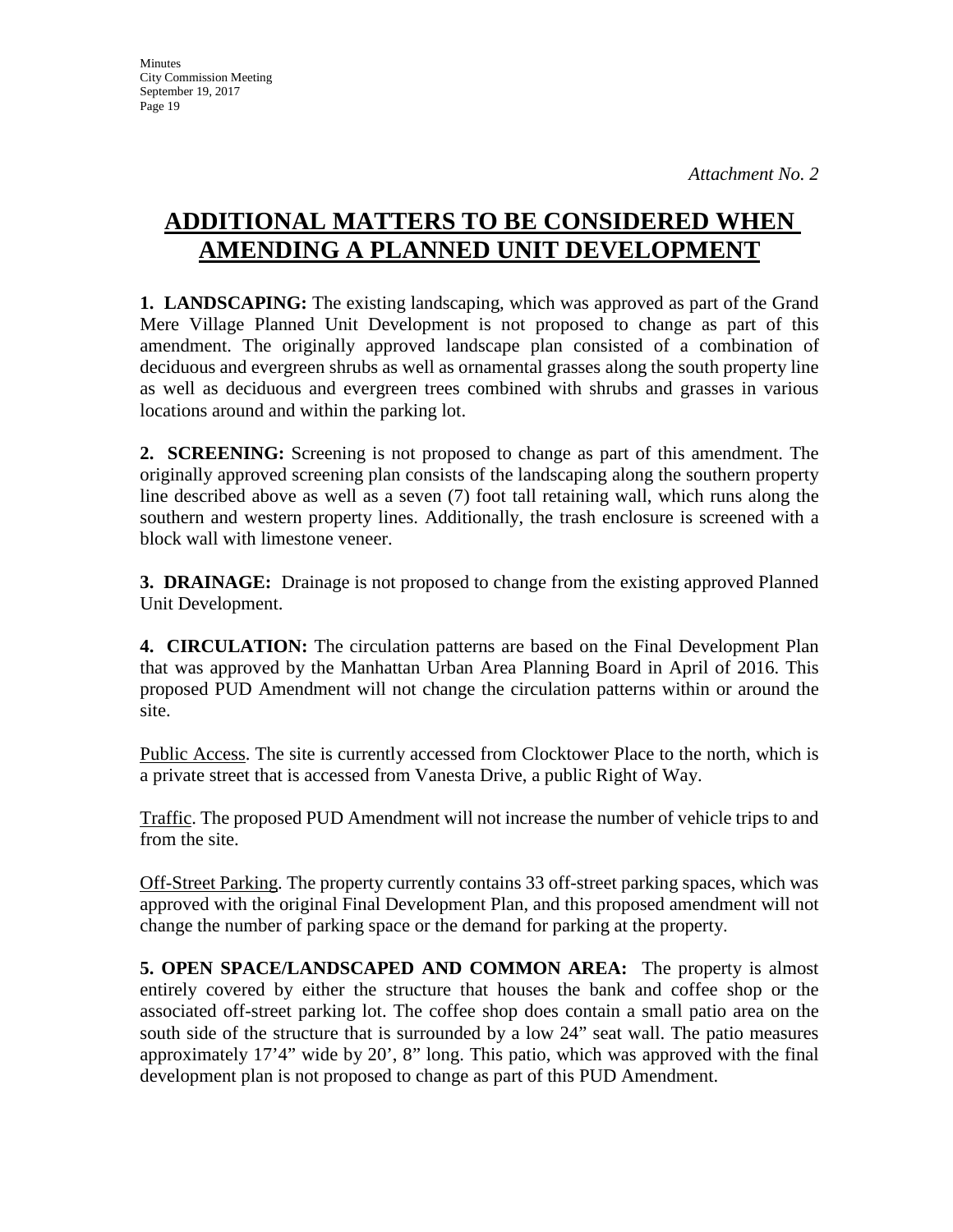## **6. CHARACTER OF THE NEIGHBORHOOD:**

The character of the neighborhood is that of a mixed-use district, which includes restaurants and services mixed with several different types of housing units; including single family detached houses, single family attached houses, townhomes, and apartments. The subject site itself sits at a prominent intersection at the northeast corner of Kimball Avenue and Vanesta Drive.

## **MATTERS TO BE CONSIDERED WHEN REZONING**

## **1. EXISTING USE:** Bank and Coffee Shop

**2. PHYSICAL AND ENVIRONMENTAL CHARACTERISTICS:** The property is completely built upon as permitted according to the Final Development Plan for Lot 2 of the approved Planned Unit Development.

## **3. SURROUNDING LAND USE AND ZONING:**

- **(a.) NORTH:** A portion of the Grand Mere Village Planned Unit Development consisting of the shopping center that contains Rockhill Real Estate, Mr. K's Café & Bar, Avalon Hair & Nail Salon, and others.
- **(b.) SOUTH:** Kimball Avenue ROW and Westbank Townhomes Planned Unit Development, located across Kimball Avenue.
- **(c.) EAST:** A portion of the Grand Mere Village Planned Unit Development consisting of Old Chicago restaurant
- **(d.) WEST:** Vanesta Drive ROW and a portion of the Grand Mere Village Planned Unit Development consisting of the Frontier Farm Credit building.

## **4. GENERAL NEIGHBORHOOD CHARACTER:** See above under "**6, CHARACTER OF THE NEIGHBORHOOD."**

**5. SUITABILITY OF SITE FOR USES UNDER CURRENT ZONING:** The site is completely built as approved through the PUD process, apart from the additional signage described in this staff report.

**6. COMPATIBILITY OF PROPOSED DISTRICT WITH NEARBY PROPERTIES AND EXTENT TO WHICH IT MAY HAVE DETRIMENTAL AFFECTS:**. This additional signage which is described in this staff report is not anticipated to have any detrimental effects to the approved PUD or to the surrounding neighborhood. The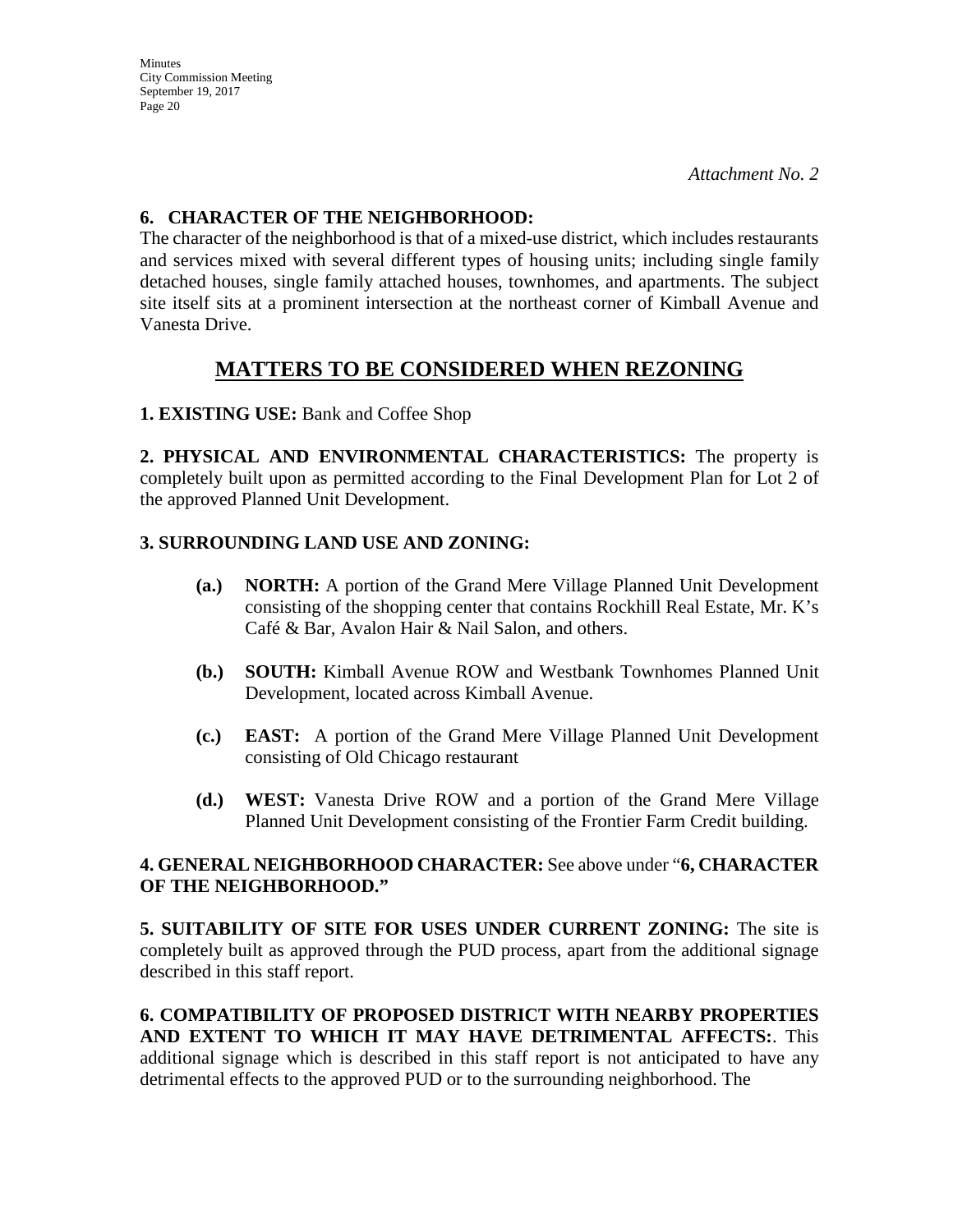#### *Attachment No. 2*

immediate surroundings are mostly commercial in nature, except for the townhomes which are located to the south across Kimball Avenue, which is a 100' right of way. The applicants held the required neighborhood meeting and three property owners attended. According to the neighborhood meeting summary, there were no concerns expressed about the additional signage. The only concern that was expressed was about the brightness of the existing 'Bank of the Flint Hills' sign, which was approved with the original Final Development Plan. The applicants stated that they have reached out to the three property owners that attended the meeting to get their input on how the brightness of the sign can be modified, and is continuing to work with them to ensure that the sign is compatible with the neighborhood.

### **7. CONFORMANCE WITH COMPREHENSIVE PLAN**

The proposed amendment conforms to the Comprehensive Plan. The uses of the approved final development plan of this Planned Unit Development will not change as part of this Amendment.

## **8. ZONING HISTORY AND LENGTH OF TIME VACANT AS ZONED:**

|                   | September 20, 1992 Annexation and rezoning to R-2 District (Western Hills Unit 6).                                                                                                                                                                                                                  |
|-------------------|-----------------------------------------------------------------------------------------------------------------------------------------------------------------------------------------------------------------------------------------------------------------------------------------------------|
| July 7, 1998      | Annexation and rezoning to R-S and R Districts (Grand Mere Tract)<br>I and Colbert Hills).                                                                                                                                                                                                          |
| October 20, 1998  | Annexation and rezoning to R-2 District (Grand Mere Tract III and<br>V).                                                                                                                                                                                                                            |
| November 7, 2005  | Manhattan Urban Area Planning Board recommends approval (7-0)<br>of the rezoning of Grand Mere Village from R-S, Single-Family<br>Residential Suburban District; R, Single-Family Residential District;<br>and, R-2, Two-Family Residential District, to PUD, Planned Unit<br>Development District. |
| December 6, 2005  | City Commission approves first reading of an ordinance rezoning<br>Grand Mere Village PUD.                                                                                                                                                                                                          |
| December 20, 2005 | City Commission approves Ordinance No. 6516 rezoning Grand<br>Mere Village PUD.                                                                                                                                                                                                                     |
| April 3, 2006     | Manhattan Urban Area Planning Board approves the Final Plat of Lot<br>1-13 and the Final Development Plans for Lots 5 and 10, Grand Mere<br>Village Addition, based on conformance with the Manhattan Urban<br>Area Subdivision Regulations.                                                        |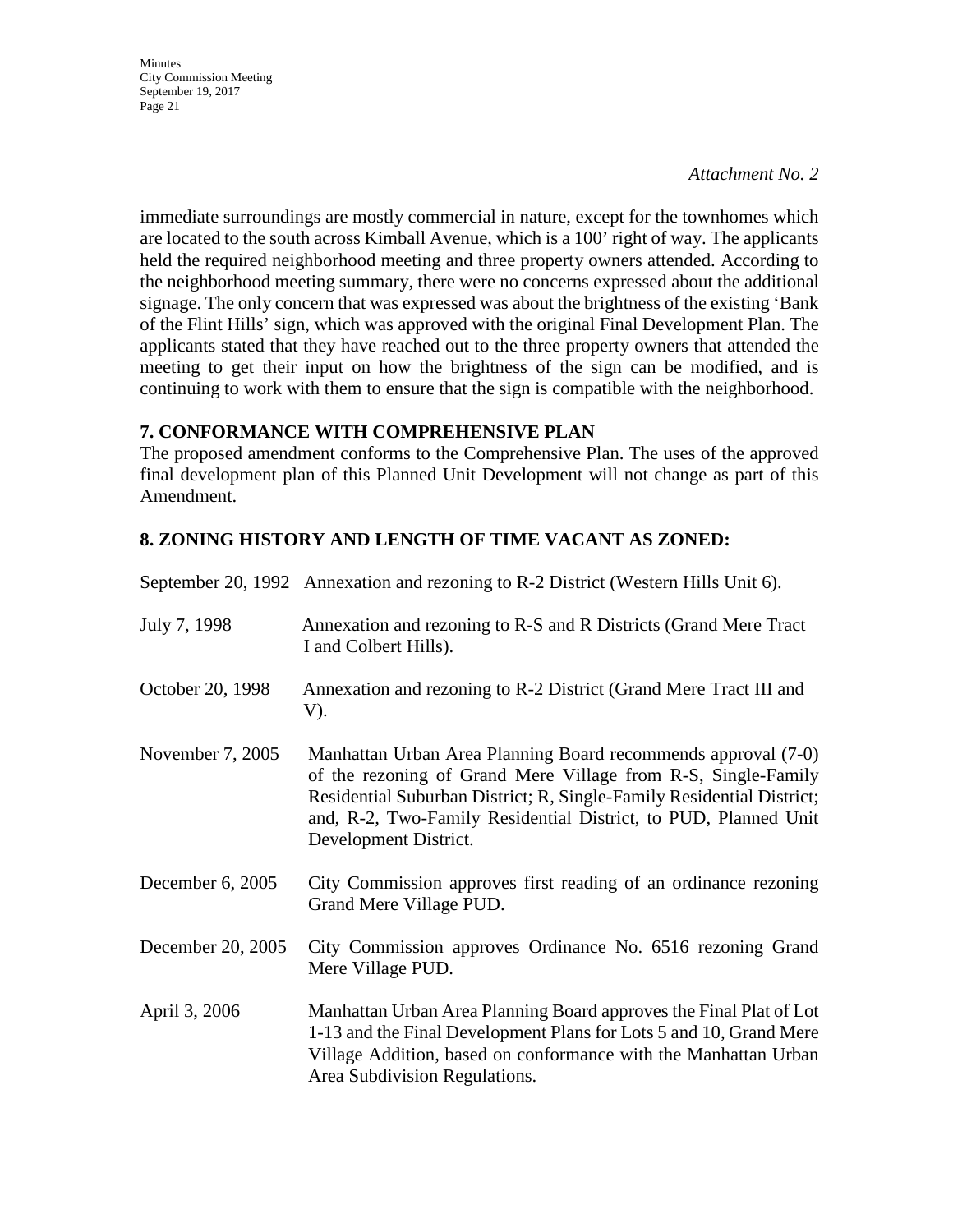*Attachment No. 2*

- April 18, 2006 City Commission accepts the easements and rights-of-way as shown on the Final Plat of Grand Mere Village Addition, based on conformance with the Manhattan Urban Area Subdivision Regulations.
- July 7, 2008 Manhattan Urban Area Planning Board approves the Final Development Plan for Homecare and Hospice on Lot 13 in Grand Mere Village Addition, based on conformance with the Manhattan Urban Area Subdivision Regulations.
- June 2, 2009 City Commission approves first reading of an ordinance renaming Vanesta Place and Market Place, located in Tact C, Grand Mere Village Addition, to Clock Tower Place; and, holds a public hearing and approves first reading of an ordinance vacating a portion of the pedestrian easement located in Tract A, Grand Mere Village Addition.
- June 16, 2009 City Commission approves Ordinance No. 6765 vacating a portion of the pedestrian easement located in Tract A, Grand Mere Village Addition; and, approves Ordinance No. 6766 renaming Vanesta Place and Market Place, located in Tact C, Grand Mere Village Addition, to Clock Tower Place.
- September 9, 2010 Manhattan Urban Area Planning Board approves the Final Development Plan for Fire House No. 5, a Municipally Owned and Operated Fire Station on Lot 6.
- January 5, 2012 Manhattan Urban Area Planning Board recommends approval, on a vote of 4-0, of an ordinance amending the Grand Mere Village Planned Unit Development District and Ordinance No. 6516 to add Group Day Care Centers as a Permitted Use and approved the Final Development Plan for a Proposed Group Day Center on Lot 12, Grand Mere Village Addition, with three conditions of approval.
- January 24, 2012 City Commission approves first reading of an ordinance amending the Grand Mere Village Planned Unit Development District and Ordinance No. 6516 to add Group Day Care Centers as a Permitted Use and approving the Final Development Plan for a Proposed Group Day Center on Lot 12, Grand Mere Village Addition, with three conditions of approval.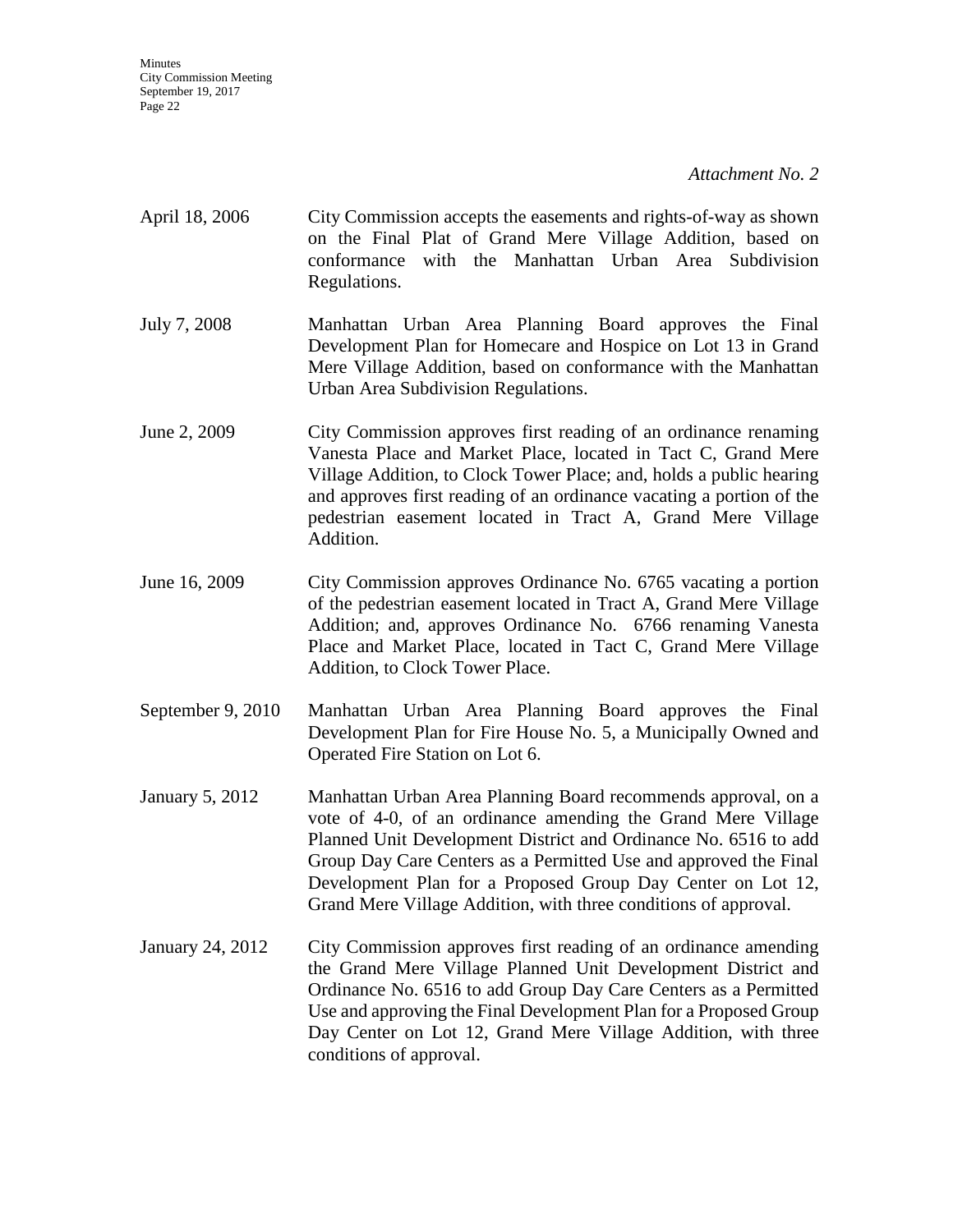*Attachment No. 2*

- February 7, 2012 City Commission approves Ordinance No. 6937 amending the Grand Mere Village Planned Unit Development District and Ordinance No. 6516 to add Group Day Care Centers as a Permitted Use and approving the Final Development Plan for a Proposed Group Day Center on Lot 12, Grand Mere Village Addition, with three conditions of approval.
- April 2, 2012 Manhattan Urban Area Planning Board approves the Final Plat of Lot 1 and Tract D, Grand Mere Village, Unit Two, Commercial PUD, a replat of Lots 3 and 8, and Tract D, Grand Mere Village Addition, based on conformance with the Manhattan Urban Area Subdivision Regulations; and, approves the Final Development Plan for Lot 1 and tract D, Grand Mere Village, Unit Two, Commercial PUD,
- April 24, 2012 City Commission accepts the easements and rights-of-way as shown on the Final Plat of Grand Mere Village, Unit Two, Commercial PUD, based on conformance with the Manhattan Urban Area Subdivision Regulations.
- October 20, 2014 Manhattan Urban Area Planning Board approves the Final Development Plan of Stonecreek Building, LLC - Lot 9, Grand Mere Village, Commercial Planned Unit Development, based on conformance with the approved PUD.
- February 2, 2015 Manhattan Urban Area Planning Board approves the Final Development Plan of Lot 2, Grand Mere Village, Commercial Planned Unit Development for the Bank of the Flint Hills, a coffee shop, and office space, based on conformance with the approved PUD.

**9. CONSISTENCY WITH INTENT AND PURPOSE OF THE ZONING ORDINANCE:** The intent and purpose of the Zoning Regulations is to protect the public health, safety, and general welfare; regulate the use of land and buildings within zoning districts to assure compatibility; and to protect property values.

The PUD Regulations are intended to provide a maximum choice of living environments by allowing a variety of housing and building types; a more efficient land use than is generally achieved through conventional development; a development pattern that is in harmony with land use density, transportation facilities and community facilities; and a development plan which addresses specific needs and unique conditions of the site which may require changes in bulk regulations or layout. The proposed PUD Amendment is consistent with the intent and purposes of the Zoning Regulations, and the intent of the PUD Regulations, subject to the conditions of approval.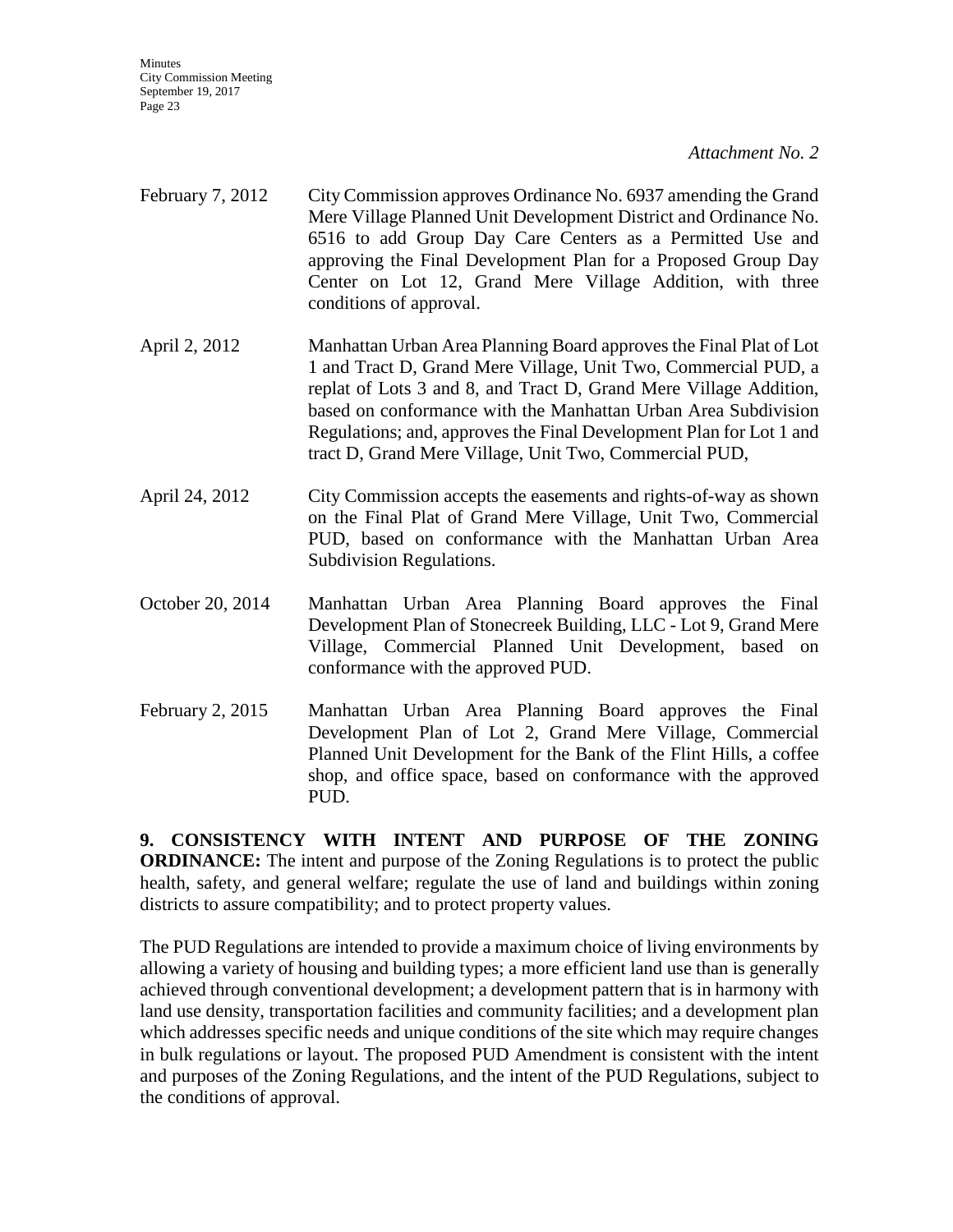**Minutes** City Commission Meeting September 19, 2017 Page 24

**10. RELATIVE GAIN TO THE PUBLIC HEALTH, SAFETY AND WELFARE THAT DENIAL OF THE REQUEST WOULD ACCOMPLISH, COMPARED WITH THE HARDSHIP IMPOSED UPON THE APPLICANT:** There appears to be no gain to the public that denial of the request would accomplish compared to the hardship imposed to the applicant. The additional signage described in this staff report does not overwhelm the current structure nor does it cause any adverse impacts upon the neighborhood or adjacent properties.

**11. ADEQUACY OF PUBLIC FACILITIES AND SERVICES:** Adequate public facilities and services are provided.

## **12. OTHER APPLICABLE FACTORS:** None.

**13. STAFF COMMENTS:** City Administration recommends approval subject to the following conditions:

- 1. Signs shall be provided as proposed in the application documents, and shall allow for exempt signage described in Article VI, Section 6-104  $(A)(1), (2), (4), (5), and (7), and (8); and Section 6-104 (B)(2), of the$ Manhattan Zoning Regulations.
- 2. The signs shall be constructed and maintained as described in the application documents.

## **ALTERNATIVES:**

- 1. Recommend approval of the proposed amendment of Ordinance Nos. 6516, 6765, and 6766, and the Final Development Plan of Lot 2, Grand Mere Village Planned Unit Development stating the basis for such recommendation.
- 2. Recommend denial of the proposed amendment of Ordinance Nos. 6516, 6765, and 6766, and the Final Development Plan of Lot 2, Grand Mere Village Planned Unit Development, stating the specific reasons for denial.
- 3. Table the proposed Amendment to a specific date, for specifically stated reasons.

## **POSSIBLE MOTION:**

The Manhattan Urban Area Planning Board recommends approval of the proposed amendment of Ordinance Nos. 6516, 6765, and 6766, and the Final Development Plan of Lot 2, Grand Mere Village Planned Unit Development, based on the findings in the Staff Report, subject to the 2 conditions of approval recommended by City Administration.

**PREPARED BY:** Doug May, Planner **DATE** August 7, 2017 MUAPB\_SR\_GrandMereVillage\_Lot2\_PUD Amendment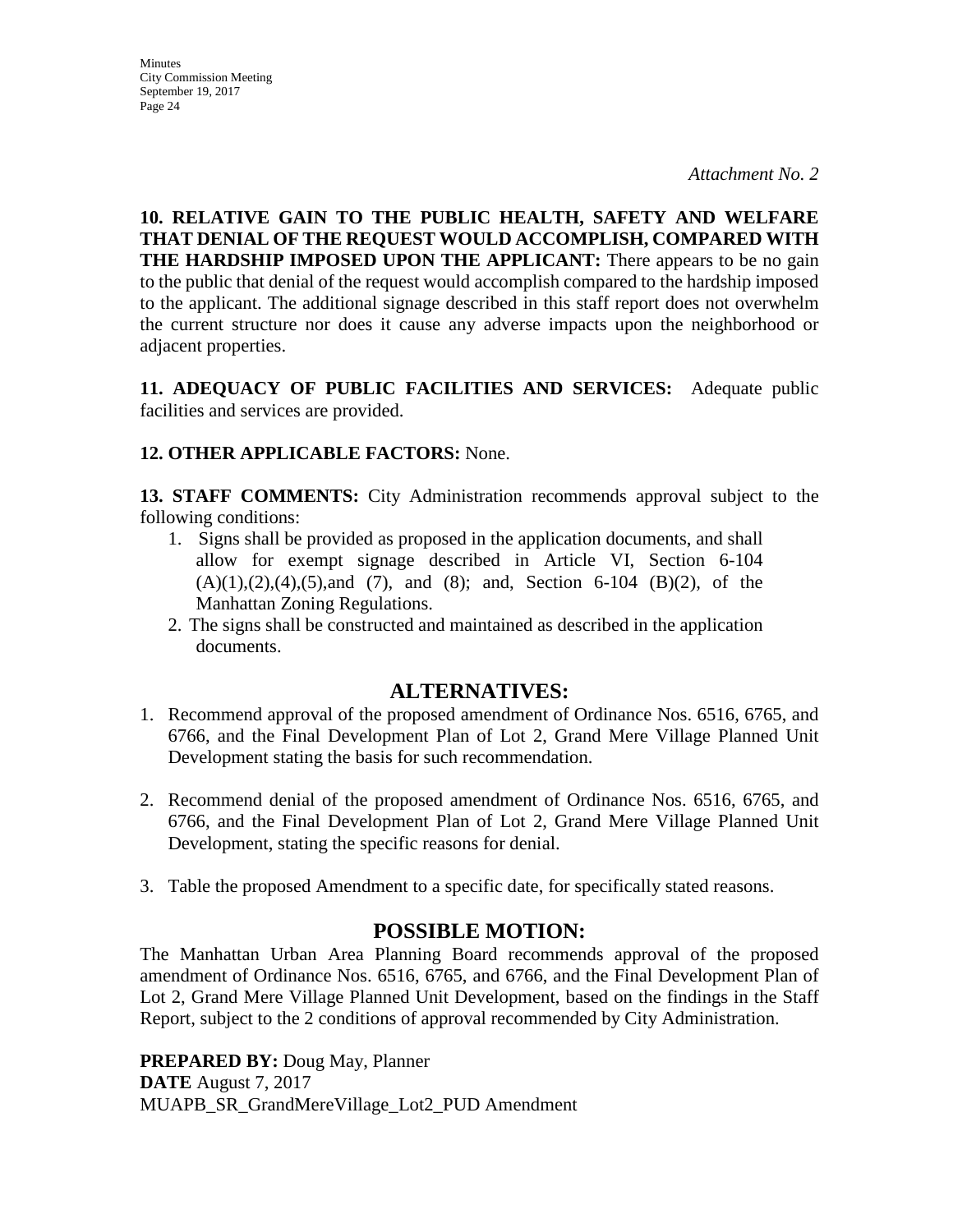## **STAFF REPORT**

## **ON AN APPLICATION TO REZONE PROPERTY**

**FROM:** PUD, Planned Unit Development

**TO:** C-5, Highway Service Commercial District

**APPLICANT:** Chip Corcoran

**ADDRESS:** 132 Abbie Ave, Kansas City, KS 66103

**OWNERS:** Spirit Master Funding VIII, LLC

**ADDRESS:** 2727 N. Hardwood Street, Dallas, TX 75201

**LEGAL DESCRIPTION:** Lot 1 of the LL&G Addition Planned Unit Development and Lot 2 of the LLG and RSW Addition, Manhattan, Pottawatomie County, Kansas

**LOCATION:** 325 E. Poyntz Avenue.

**AREA:** Area to be rezoned is 87,386 square feet (2.01acres). This total includes both the LL&G Addition lot 1 and the LLG and RSW Addition lot 2.

**DATE OF NEIGHBORHOOD MEETING:** July 18, 2017

**DATE OF PUBLIC NOTICE PUBLICATION:** July 7, 2017

**DATE OF PUBLIC HEARING: PLANNING BOARD:** August 21, 2017 **CITY COMMISSION:** September 19, 2017

## **THIRTEEN MATTERS TO BE CONSIDERED WHEN REZONING**

**1. EXISTING USE:** This property has an existing building located in the southern portion of the parcel along Frontage Road. The building was the location for Sirloin Stockade. The remainder of the property consists of parking for said establishment.

In addition to this rezone, the applicant is also presenting a final plat for this property. (*Please refer to the Poyntz Sarber Addition final plat memorandum.*) The purpose of the proposed plat and rezone is to allow for two new parcels and two new business to be built at this location.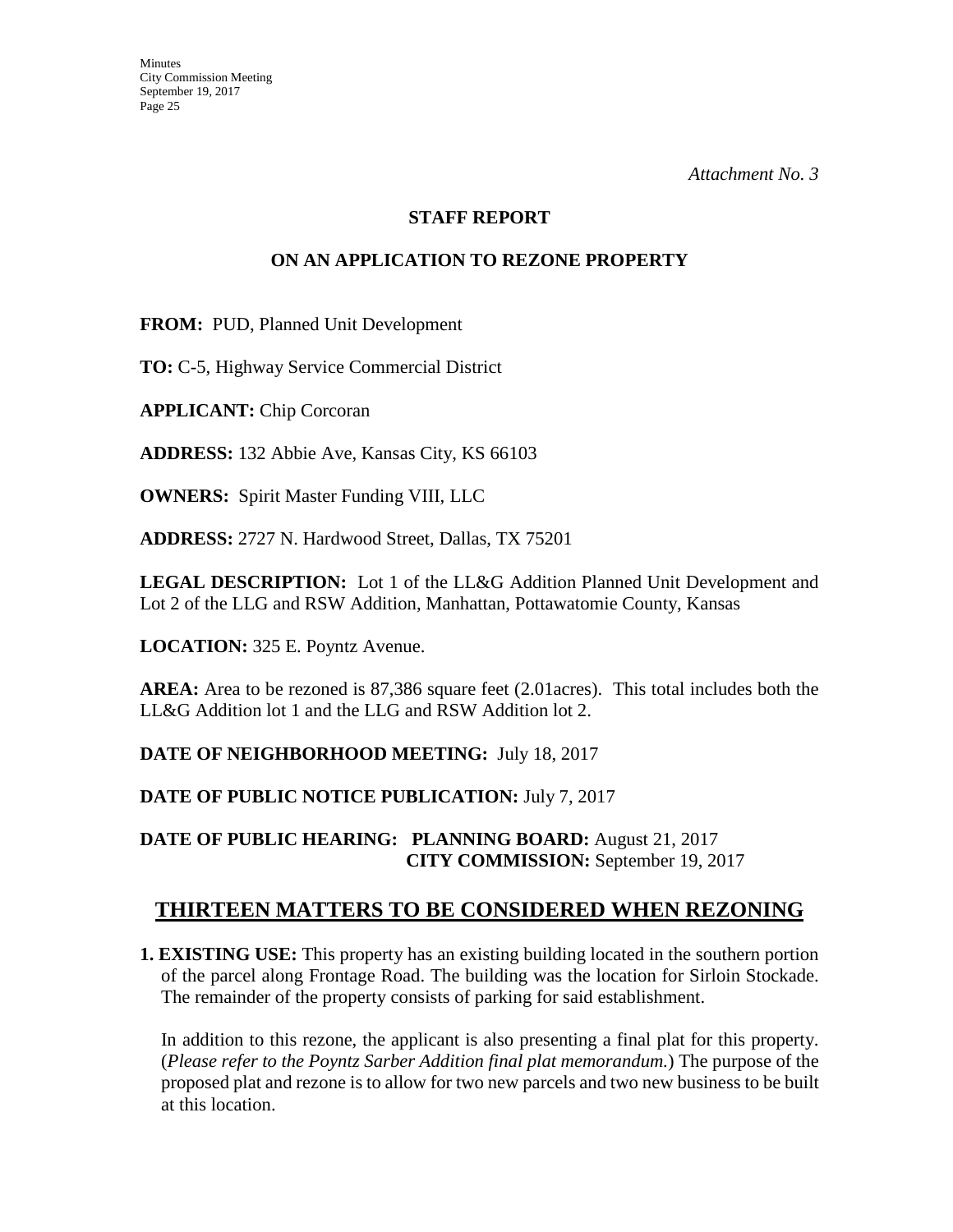**2. PHYSICAL AND ENVIRONMENTAL CHARACTERISTICS:** The site is a relatively flat piece of developed land. The subject site is not within the Community Special Flood Hazard Area. However, a small portion of it is located within 500' of the Kansas River levee. Any development on the site within the 500' that will disturb more than the top 12" of topsoil will require approval from the Army Corps of Engineers.

## **3. SURROUNDING LAND USE AND ZONING:**

- **NORTH:** Academy Sports and Outdoors and Ashley Home Store; PUD, Planned Unit Development
- **SOUTH:** Public Right of Way for Frontage Road and Poyntz Avenue. The railroad and Kansas River lie further south beyond the public right-of-ways; I-3, Light Industrial District
- **EAST:** Academy Sports and Outdoors; PUD, Planned Unit Development
- **WEST:** Ashley Home Store and Faith Furniture; C-5, Highway Service Commercial District
- **4. SUITABILITY OF SITE FOR USES UNDER CURRENT ZONING:** In 1989 this site was rezoned from C-5, Highway Service Commercial District, to a PUD, Planned Unit Development, for the development of the Sirloin Stockade restaurant. This location is surrounded by commercial development with the C-5 district being the prominent district in the area. Under the current PUD zoning, the only suitable use for this site is the Sirloin Stockade restaurant since the development plan for the PUD was developed specifically for the Sirloin Stockade.

Rezoning the site back to C-5 would be compatible with this location. The C-5 district allows for many types of compatible businesses in this area. The applicant specifically would like to create two lots to cater to two new restaurant businesses with drive-ins.

**5. GENERAL NEIGHBORHOOD CHARACTER:** The surrounding neighborhood is comprised of commercial businesses. Most of the commercial businesses are retail in nature. There is also an I-3, Light Industrial District, across Poyntz Avenue, but due to the proximity of the river, the only development on the south side of Poyntz Avenue is the railroad.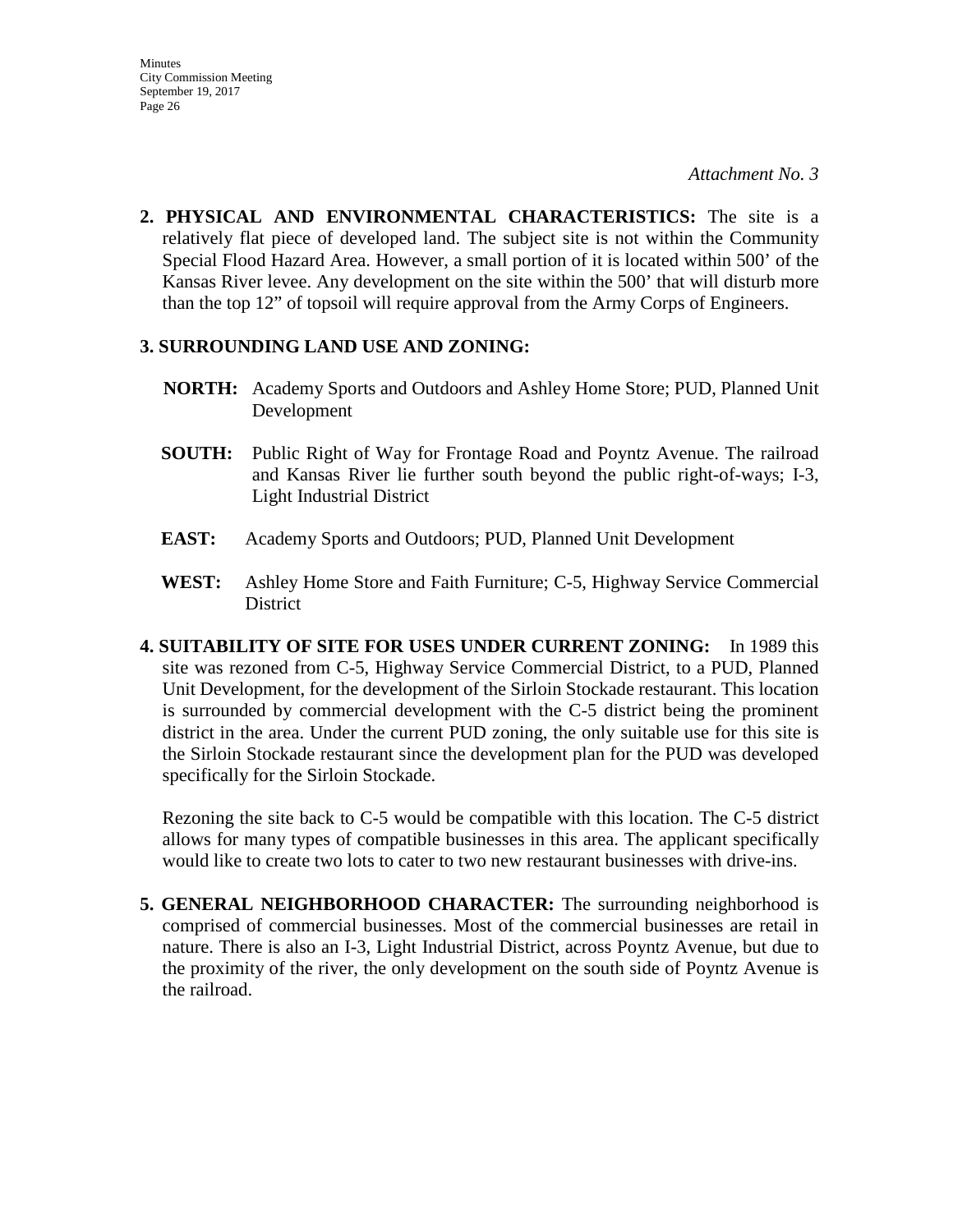*Attachment No. 3*

- **6. COMPATIBILITY OF PROPOSED DISTRICT WITH NEARBY PROPERTIES AND EXTENT TO WHICH IT MAY HAVE DETRIMENTAL AFFECTS:** The proposed rezoning should have minimal impacts on nearby properties. As previously mentioned, the C-5 district is already prominent in this area. However, there might be a slight increase in traffic due to the proposed type of restaurants to be developed on this site. The required parking for the combination of both restaurants will be less than the total required parking stalls for the previous restaurant, Sirloin Stockade; nevertheless, the two new restaurants will both operate drive-ins. This could attract more traffic movement in the area. To mitigate this affect, the applicant was required to perform a traffic study and adhere to the recommendations and requirements of Public Works.
- **7. CONFORMANCE WITH COMPREHENSIVE PLAN:** The Future Land Use map of the Manhattan Area 2035 Comprehensive Plan identifies this site as Community Commercial (CC). Policies of the CC designations are listed below:

### *CC-1: Characteristics*

*Community Commercial Centers provide a mix of retail and commercial services in a concentrated and unified setting that serves the broader community and may also provide a limited draw for the surrounding region. These centers are typically anchored by a larger national chain, between 120,000 and 250,000 square feet, which may provide sales of a variety of general merchandise, grocery, apparel, appliances, hardware, lumber, and other household goods. Centers may also be anchored by smaller uses, such as a grocery store, and may include a variety of smaller, complementary uses, such as restaurants, specialty stores (such as books, furniture, computers, audio, office supplies, or clothing stores), professional offices and health services. The concentrated, unified design of a Community Commercial Center allows it to meet a variety of community needs in a "one-stop shop" setting, minimizing the need for multiple vehicle trips to various commercial areas around the community. Although single use highway-oriented commercial activities will continue to occur in some areas, this pattern of development is generally not encouraged.* 

## *CC-2: Location*

*Community Commercial Centers should be located at the intersection of one or more major arterial streets in commercial nodes; rather than being developed in linear, "strip" configurations along major street corridors. They may be located adjacent to urban residential neighborhoods and may occur along major highway corridors as existing uses become obsolete and are phased out and redeveloped over time. Large footprint retail buildings (often known as "big-box" stores) are permitted only in areas of the City where adequate access and services can be provided.*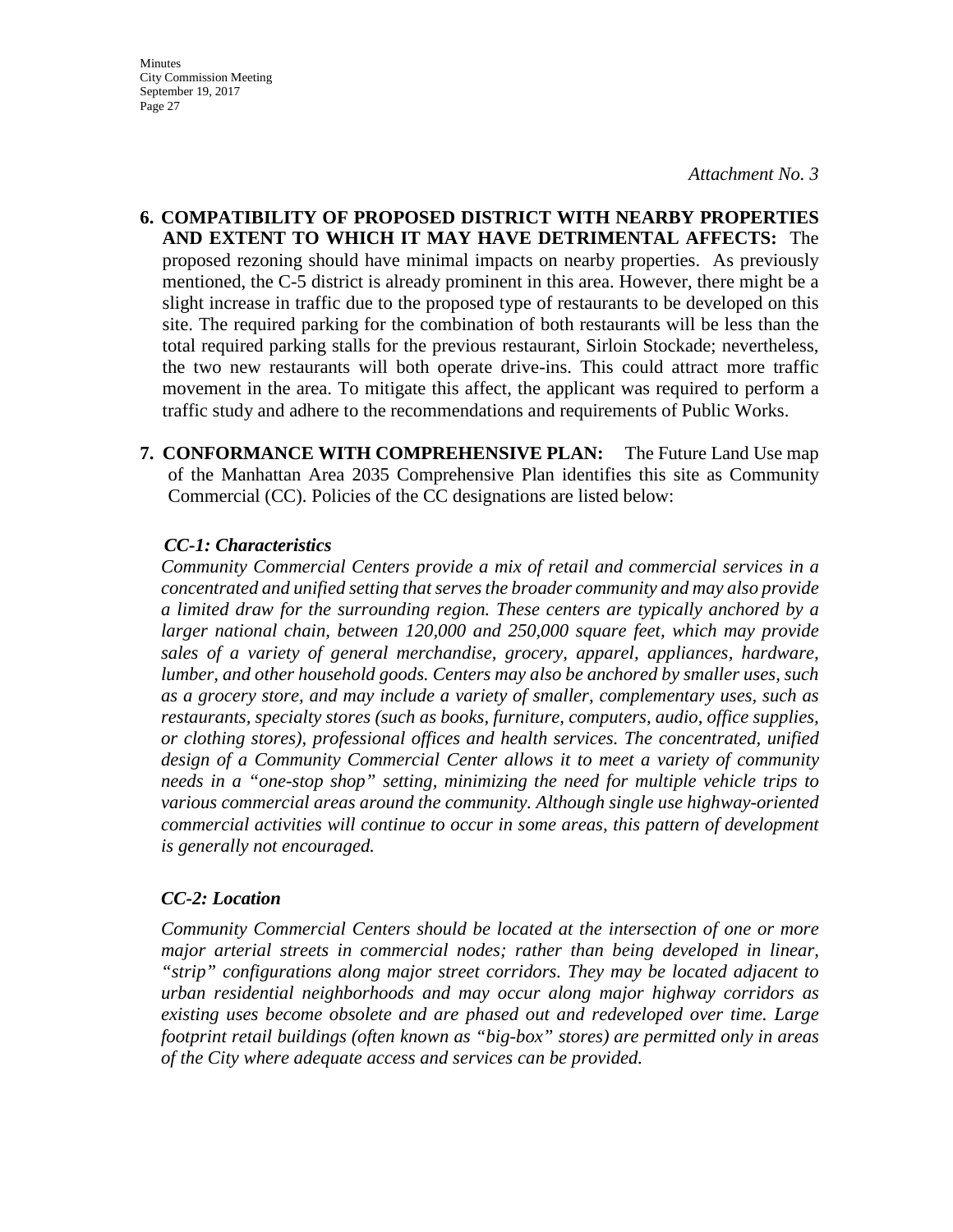## *CC-3: Size*

*Typically require a site of between 10 and 30 acres.* 

## *CC-4: Unified Site Design*

*Establish a unified site layout—landscaping, signage, pedestrian, and vehicular circulation—for the center to guide current and future phases of development. Site design features should be used to create visual interest and establish a more pedestrian-oriented scale for the center and between out lots.* 

### *CC-5: Building Design and Character*

*Require Community Commercial Centers to meet a basic level of architectural detailing, compatibility of scale with surrounding areas, pedestrian and bicycle access, and mitigation of negative visual impacts such as large building walls, parking areas, and service and loading areas. While these requirements apply to all community commercial development, they are particularly important to consider for larger footprint retail buildings, or "big-box" stores. A basic level of architectural detailing shall include, but not be limited to, the following:* 

- *Façade and exterior wall plane projections or recesses;*
- *Arcades, display windows, entry areas, awnings, or other features along facades facing public streets;*
- *Building facades with a variety of detail (materials, colors, and patterns); and*
- *High quality building materials.*

## *CC-6: Organization of Uses*

*Concentrate Community Commercial services within planned activity centers, or commercial nodes, throughout the community. Cluster complementary uses within walking distance of each other to facilitate efficient, "one-stop shopping", and minimize the need to drive between multiple areas of the center. Large footprint retail buildings, or "big-box" stores should be incorporated as part of an activity center or node along with complementary uses, such as high density residential, where feasible. Linear development patterns, particularly when parcels provide a single use and are developed independently, can require multiple access points and lead to disruption of traffic flow on adjacent streets. Although lot sizes and/or configurations in some areas may warrant the use of a more linear development pattern, it is generally discouraged.*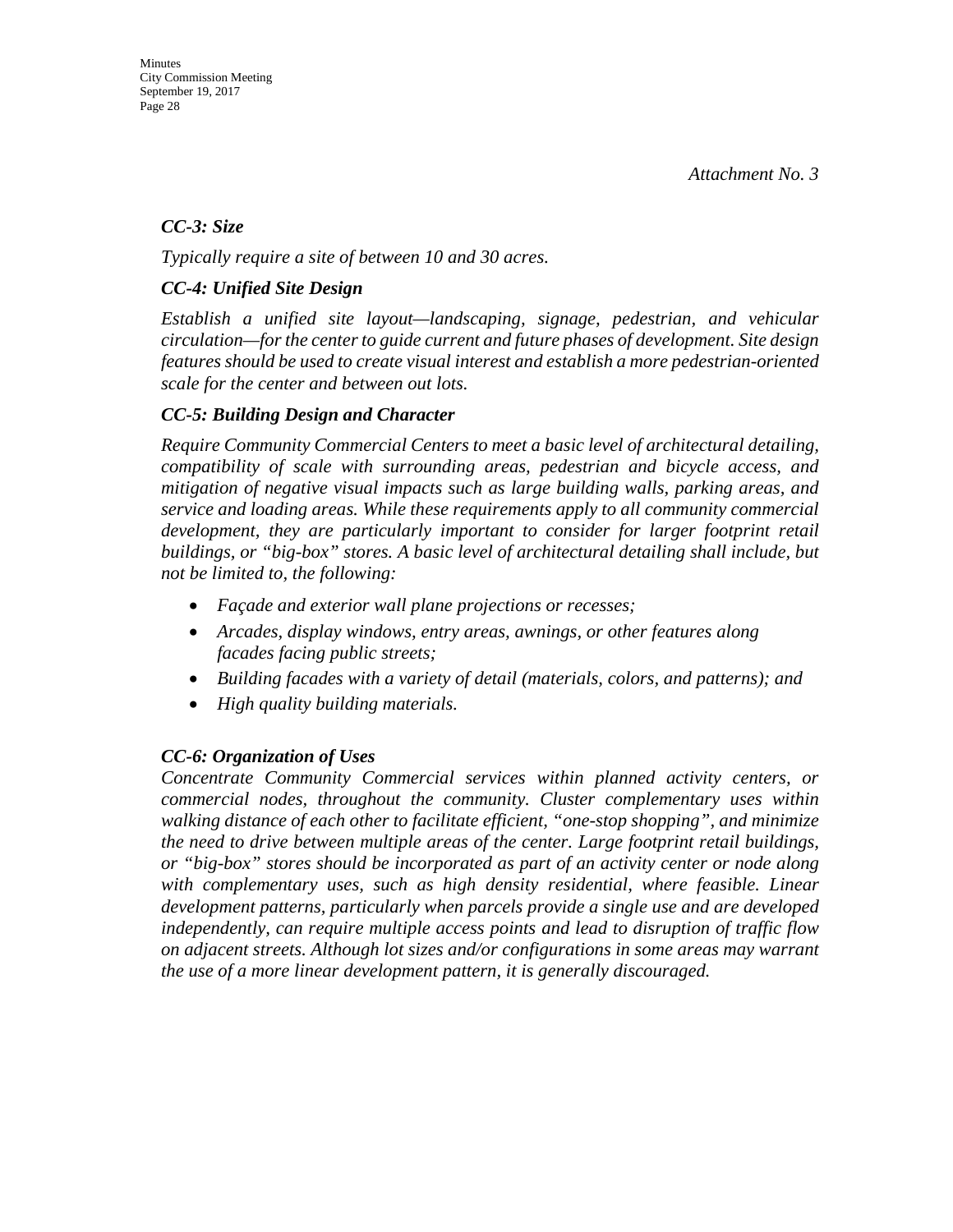## *CC-7: Circulation and Access*

*Provide clear, direct pedestrian connections through parking areas to building entrances, to surrounding neighborhoods and streets, and transit stops. Integrate main entrances or driveways with the surrounding street network to provide clear connections between uses for vehicles, pedestrians, and bicycles. Provide a limited number of vehicle access points to minimize impacts on surrounding uses and maintain an efficient traffic flow to and from the site.* 

## *CC-8: In fill and Redevelopment / Adaptive Reuse*

*Encourage the revitalization and/or redevelopment of underutilized Community Commercial areas over time to take advantage of existing infrastructure and promote the efficient use of available land. Support opportunities to repurpose large surface parking lots typical of Community Commercial areas by incorporating additional pad sites for office or commercial uses or high density residential along the street edge. Support the adaptive reuse of existing buildings in older strip commercial centers on smaller lots where infill and redevelopment is less viable.*

The proposed rezoning to the C-5 District conforms to the Comprehensive Plan.

## **8. ZONING HISTORY AND LENGTH OF TIME VACANT AS ZONED:**

| 1969            | The Property was annexed into Manhattan and zoned Light<br>Industrial.                                                                                                               |
|-----------------|--------------------------------------------------------------------------------------------------------------------------------------------------------------------------------------|
| 1970            | The property was rezoned to C-5, Highway Service Commercial<br>District.                                                                                                             |
| 1973            | The property was rezoned to PUD as a part of the K-Mart property.                                                                                                                    |
| 1982            | The property was rezoned to C-5, Highway Service Commercial<br>District.                                                                                                             |
|                 | December 5, 1989 The property was rezoned to PUD for Sirloin Stockade, Ordinance<br>No. 4618.                                                                                        |
| August 15, 1992 | The Final Development Plan of the PUD was amended to add<br>additional land for parking to the PUD. The additional land was also<br>rezoned to PUD at this time, Ordinance No. 4753. |
| April 4, 1995   | The Final Development Plan of the PUD was amended to expand the<br>restaurant, Ordinance No. 4912.                                                                                   |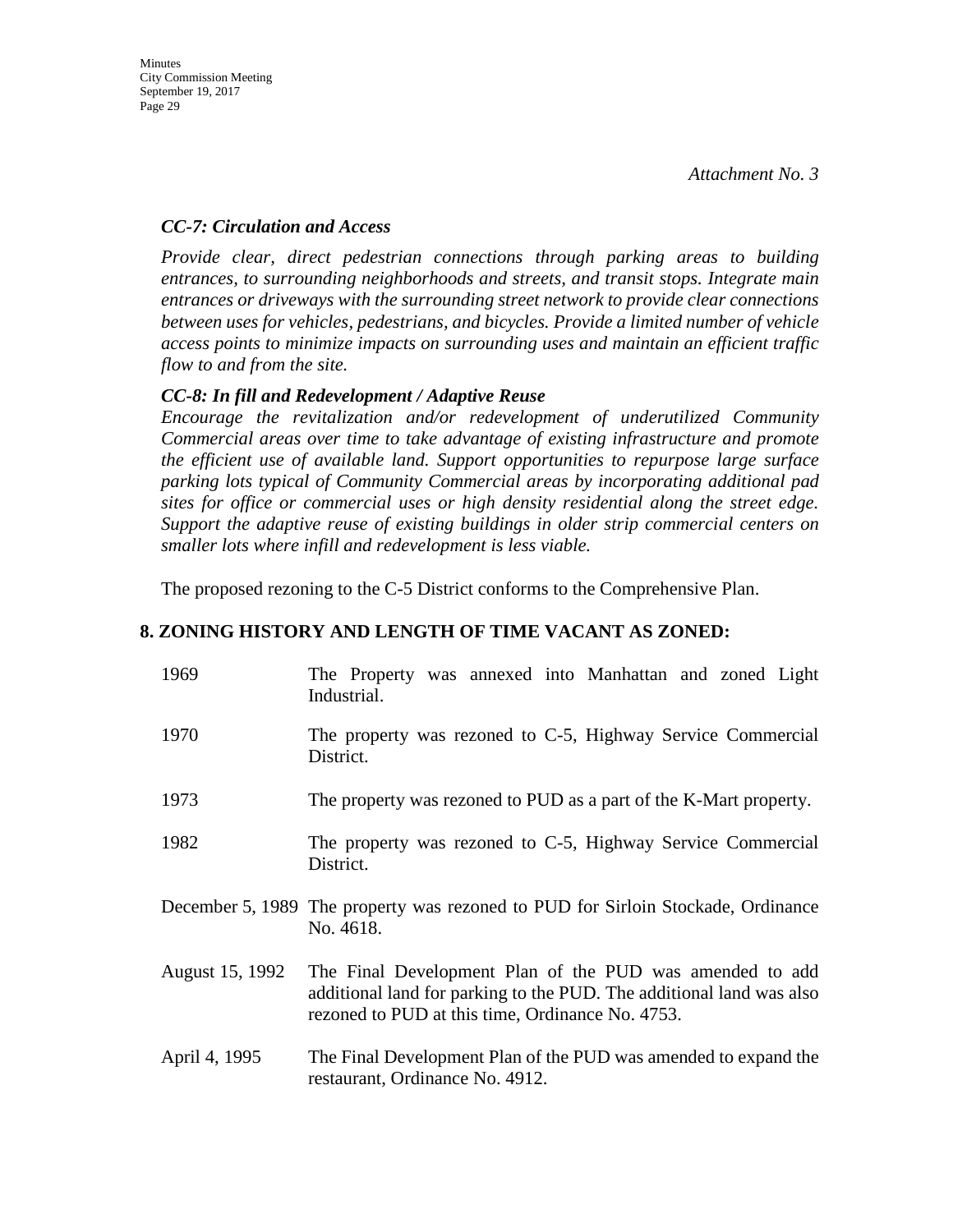- September 7, 2004 The land added for parking was officially platted, Lot 1 of the LLG and RSW Addition.
- June 5, 2017 The Sirloin Stockade closed, and the property has been vacant as of this date.

## **9. CONSISTENCY WITH INTENT AND PURPOSE OF THE ZONING ORDINANCE:**

 The intent and purpose of the Zoning Regulations is to protect the public health, safety, and general welfare; regulate the use of land and buildings within zoning districts to assure compatibility; and to protect property values.

 The C-5, Highway Service Commercial District is designed to provide for businesses offering accommodations, supplies, or services to motorists, and for certain specialized activities which require access to major streets and highways. The proposed rezoning will allow for two lots to be developed into drive-in type restaurants, which is a permitted by-right use in the C-5 District.

- **10. RELATIVE GAIN TO THE PUBLIC HEALTH, SAFETY AND WELFARE THAT DENIAL OF THE REQUEST WOULD ACCOMPLISH, COMPARED WITH THE HARDSHIP IMPOSED UPON THE APPLICANT:** Since the property is vacant at this time, if the rezoning request is denied, the public health, safety and welfare would remain the same as it is now. However, the existing PUD presents a hardship on the applicant for the possibility of redevelopment on this site. The site is aging, and with the existing PUD intact, redevelopment would be limited. If this request is approved, there could potentially be a gain to both the public and the applicant.
- **11. ADEQUACY OF PUBLIC FACILITIES AND SERVICES:** Public utilities currently serve the site. The size and location of these utilities may need to be addressed to accommodate the proposed development. The applicant has submitted Utility Release Forms for the non-municipal utilities that will serve the property. The details for all utilities will be addressed during the building permit process.
- **12. OTHER APPLICABLE FACTORS:** Staff identifies no further applicable factors.
- **13. STAFF COMMENTS:** City Administration recommends approval of the proposed rezoning of Lot 1, LL&G Planned Unit Development and Lot 2, LLG and RSW Addition from PUD, Planned Unit Development, to C-5, Highway Service Commercial District, based on the findings in the Staff Report.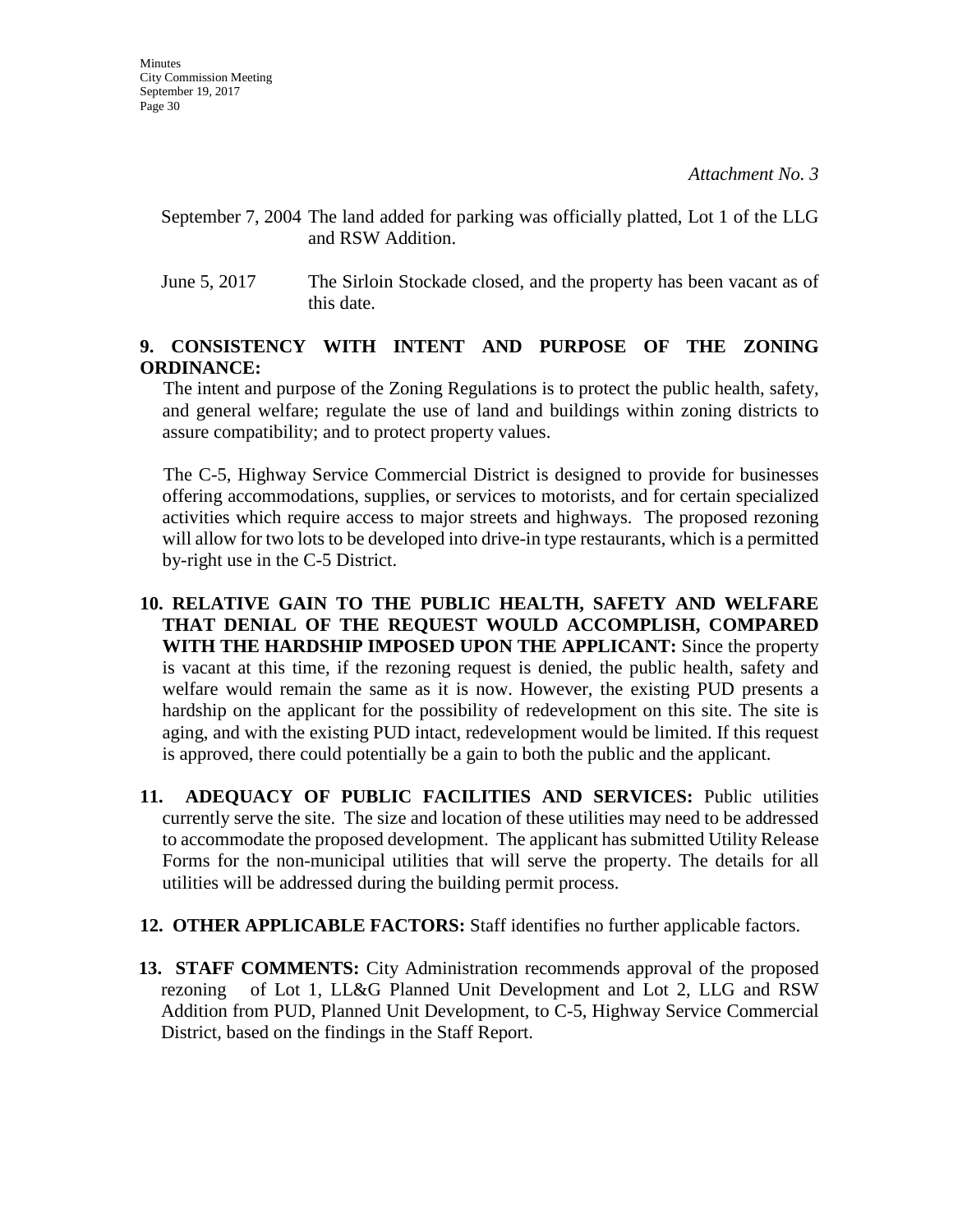## **ALTERNATIVES:**

- 1. Recommend approval of the proposed rezoning of Lot 1, LL&G Planned Unit Development and Lot 2, LLG and RSW Addition from PUD, Planned Unit Development to C-5, Highway Service Commercial District, stating the basis for such recommendation.
- 2. Recommend denial of the proposed rezoning, stating the specific reasons for denial.
- 3. Table the proposed rezoning to a specific date, for specifically stated reasons.

## **POSSIBLE MOTION:**

The Manhattan Urban Area Planning Board recommends approval of the proposed rezoning of Lot 1, LL&G Planned Unit Development and Lot 2, LLG and RSW Addition, generally located at the southwest corner of Sarber Lane and Frontage Road at 325 E. Poyntz Ave, from PUD, Planned Unit Development, to C-5, Highway Service Commercial District based on the findings in the Staff Report.

**PREPARED BY:** Carol Davidson, CFM, CPM, Senior Planner of the Community Development Department

**DATE:** August 2, 2017

CD MUAPB\_Poyntz Sarber Addition\_Rezone.docx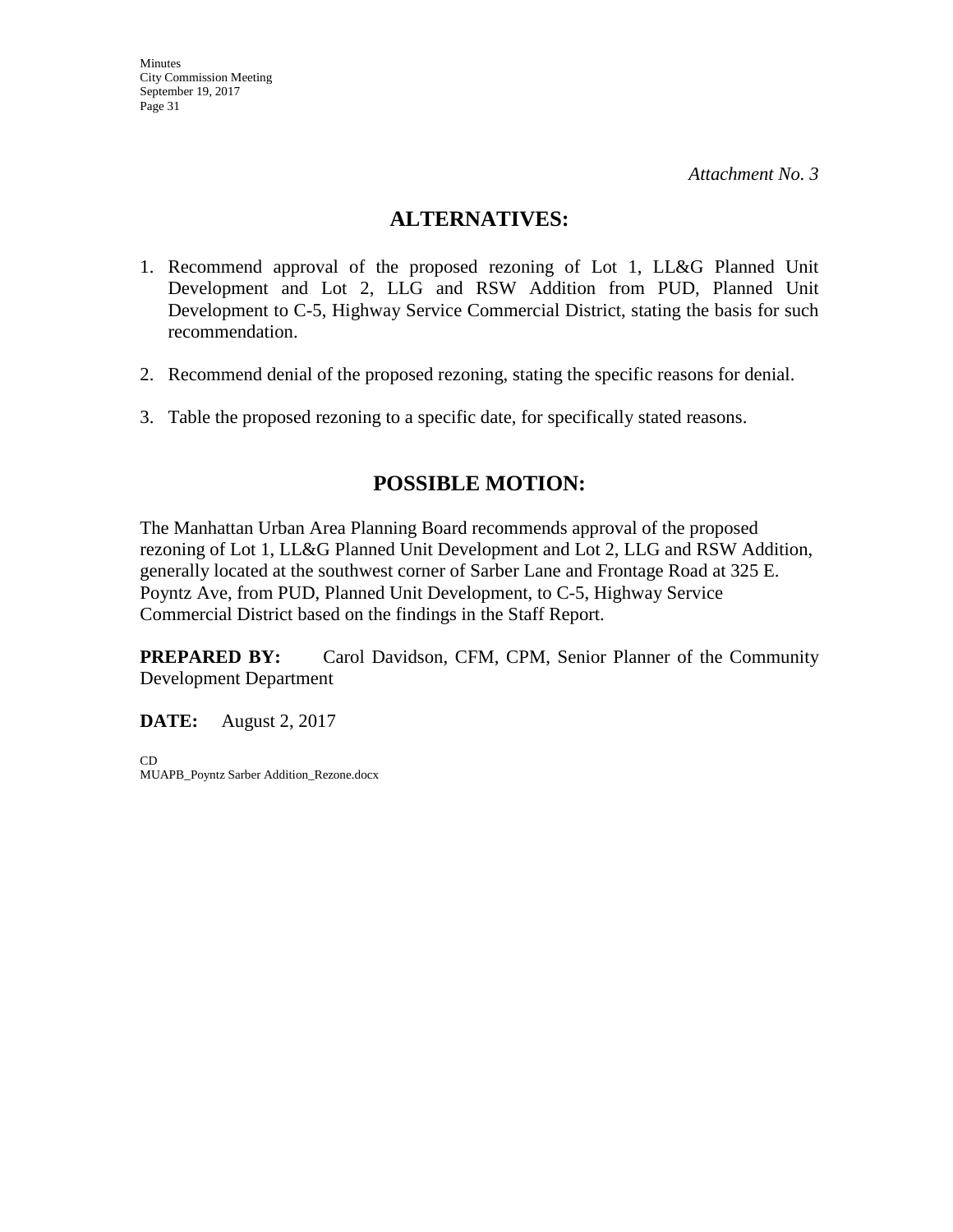#### **STAFF REPORT**

## **ON AN APPLICATION TO REZONE PROPERTY**

**APPLICATION:** To rezone the Stonehaven, Unit 2, Development

- **FROM:** County AG, Agricultural District R/AO, Single-Family Residential District with Airport Overlay District R-2/AO, Two-Family Residential District with Airport Overlay District I-5/AO, Business Park District with Airport Overlay District
- **TO:** Tract 1:R/AO, Single-Family Residential District with Airport Overlay District Tract 2: R-3/AO, Multiple-Family Residential District with Airport Overlay **District** Tract 3: C-2/AO, Neighborhood Shopping District with Airport Overlay District

*A fourth tract within the development is to remain zoned I-5, Business Park District. This area is land associated with the USDA Service Center. The majority of the single-family residential portion of the development is already zoned R, Single-Family Residential District.*

**APPLICANT**: Bayer Construction, Co., Inc., Neil Horton, Vice President

**OWNER:** Bayer Construction, Co., Inc., Neil Horton, Vice President Manhattan Properties of Kansas, LLC, Charlie Bush

**LEGAL DESCRIPTION:** The entire tract of land is located in Section 23, Township 10 South, Range 7 East. A portion of the land was platted in the Miller Ranch Office Park, Unit One and Unit Two or in Stonehaven, Unit One.

**LOCATION:** Generally located south of Miller Parkway, near the intersections of Miller Parkway and Arbor Drive and Miller Parkway and Amherst Avenue.

**AREA:** The total area of rezoning is 124.15 acres. Tract 1: An approximately 80.4-acre tract of land Tract 2: An approximately 17.7-acre tract of land Tract 3: An approximately 20.8-acre tract of land Tract 4: An approximately 5.2-acre tract of land *(Tract 4 is to remain as I-5* 

*District)*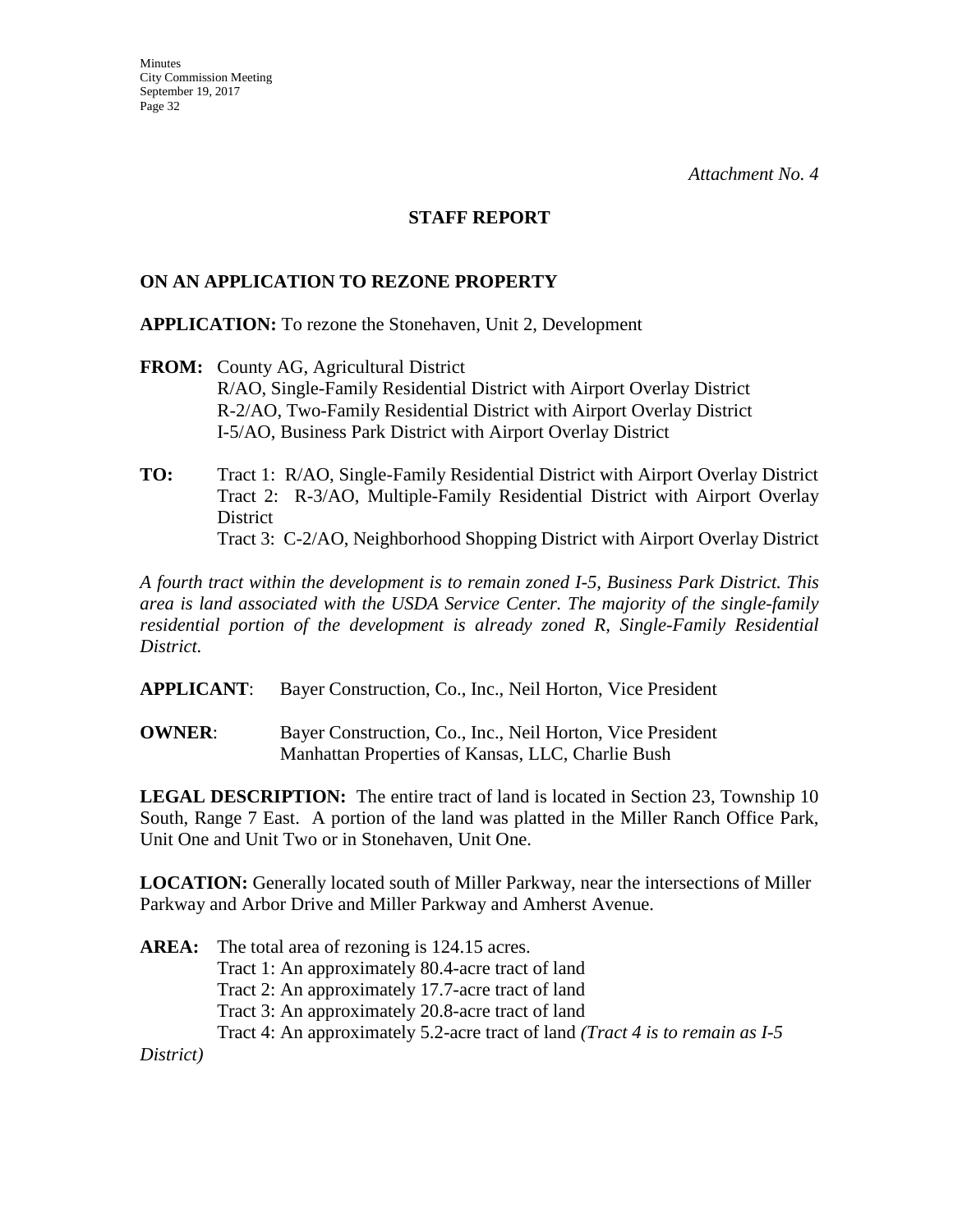## **DATE OF NEIGHBORHOOD MEETING:** May 10, 2017

## **DATE OF PUBLIC NOTICE PUBLICATION:** June 26, 2017

## **DATE OF PUBLIC HEARING: PLANNING BOARD:** July 17, 2017 **CITY COMMISSION:** August 1, 2017

The proposed rezoning is for an approximately 124-acre development to the south of Miller Parkway and west of K-18/Fort Riley Boulevard. The proposed development, as shown on the Preliminary Plat and discussed in the application documents would be to create 70 single-family lots, 40 single-family attached or two-family dwelling lots, one lot for an assisted living facility, eight commercial lots and one business park lot. The business park lot is associated with the existing USDA Service Center building. Additionally, five tracts are to be created with the Preliminary Plat. Four of the tracts are proposed to be conveyed to the City as parkland. The other tract will be for an entrance monument sign for the residential development. The five tracts are to be zoned R District.

The annexation related to this development is to bring the eastern 20-acres of the site into the City. A small 0.06-acre tract is also outside of the City at the southeast corner of the development.

The proposed rezoning corresponds to the uses as shown on the Preliminary Plat.

## **THIRTEEN MATTERS TO BE CONSIDERED WHEN REZONING**

**1. EXISTING USE:** Open rangeland.

**2. PHYSICAL AND ENVIRONMENTAL CHARACTERISTICS:** The site is typical Flinthills landform consisting of open range land and wooded ravines. On the east side of the development is a manmade lake formed by a natural spring that was dammed many decades ago. The site generally is on a ridgeline to the north and west of K-18/Fort Riley Boulevard. Generally, the development naturally drains to the southeast or to the southwest. All stormwater eventually flows to the Kansas River to the south.

## **3. SURROUNDING LAND USE AND ZONING:**

**NORTH:** Miller Parkway right-of-way, vacant rangeland, single-family homes, owner-occupied, two-family attached dwellings and multiple-family dwellings; R/AO, Single-Family Residential District with Airport Overlay District, R-1/AO, Single-Family Residential District, Burton Townhomes Residential PUD, Planned Unit Development District, Townhomes at Miller Ranch Residential PUD/AO, Oaktree Townhomes Residential PUD/OA.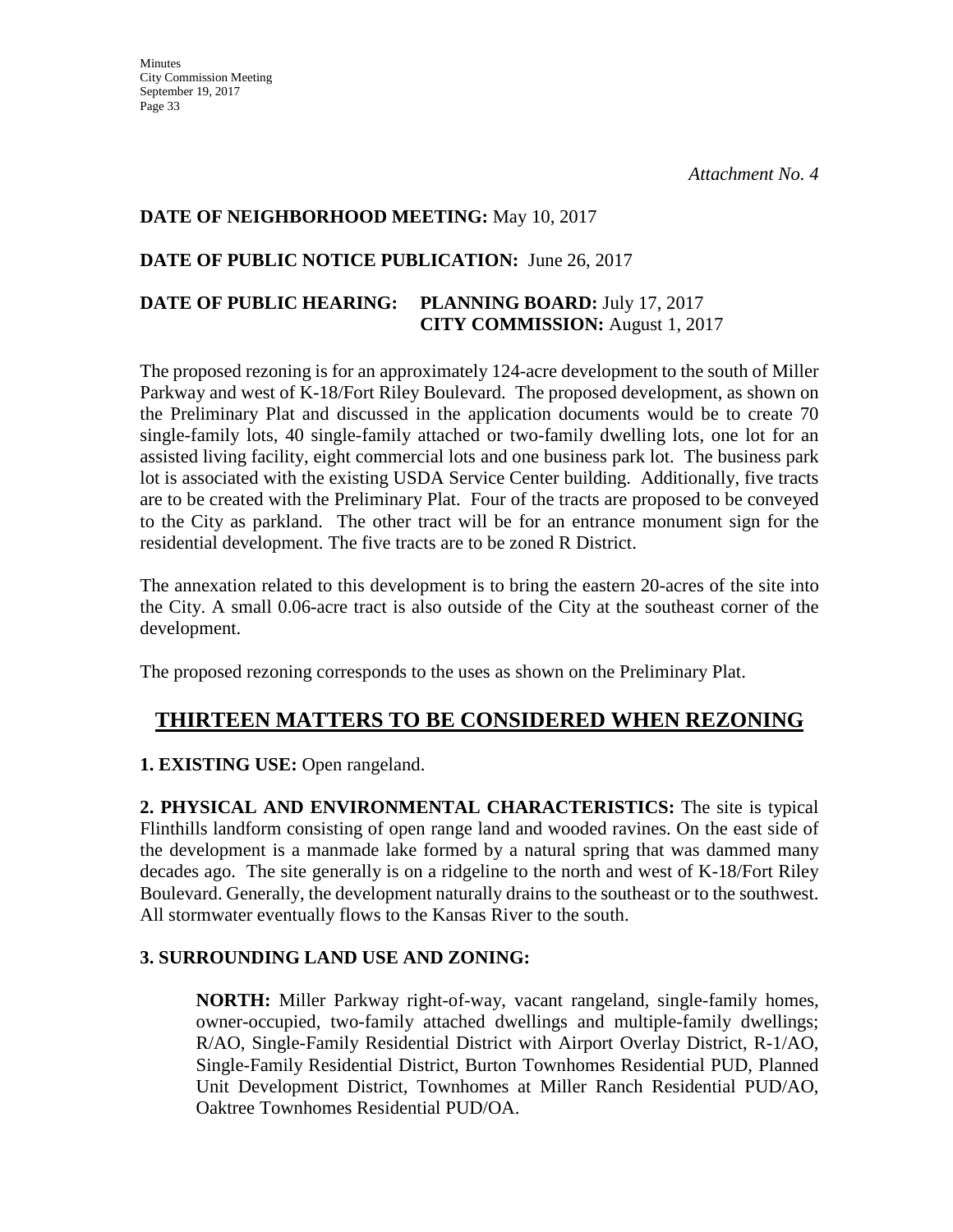**SOUTH:** K-18/Fort Riley Boulevard right-of-way, vacant rangeland, single-family home, row crop agricultural land, and the Stagg Hill golf course; Riley County zoned AG General Agriculture.

**EAST:** K-18/Fort Riley Boulevard right-of-way, single-family homes in the Oak Hallow Subdivision, and vacant rangeland; Riley County zoned AG General Agriculture and City of Manhattan R District

**WEST:** Single-family homes and row crop agricultural land; R/AO Districts and Riley County zoned AG General Agriculture.

**4. GENERAL NEIGHBORHOOD CHARACTER:** The general area is a mixture of undeveloped land to the south, southeast, and southwest, and the established Arbor Heights, Miller Ranch, and Lee Mill Heights neighborhoods. These neighborhoods are a mix of single-family homes with a wide variety of lots size, single-family attached dwellings and multiple-family dwellings. The Arbor Heights neighborhood is the most established neighborhood in the area, which was first platted in the mid-1960s. The Miller Ranch neighborhood was first developed in the late 1990s. Lee Mill Heights is the newest neighborhood in the area, having been developed in 2004. The area immediately adjacent to the proposed development was the area generally first developed in the Lee Mill Heights neighborhood.

**5. SUITABILITY OF SITE FOR USES UNDER CURRENT ZONING:** The majority of development was zoned with the Miller Ranch Office Park or the Stonehaven developments. The land adjacent to Miller Parkway was annexed and rezoned to I-5, Business Park District in 1998. The I-5 District is designed to encourage administrative, research and assembly activities in a setting that is compatible with surrounding or abutting residential districts. The permitted uses range from business and professional offices, convention centers and meeting rooms, corporate headquarters, and hospitals. No retail uses are permitted in the I-5 District. The full list of permitted uses and conditional uses for the I-5 District is attached.

The Stonehaven development was annexed and rezoned to R/AO Districts and R-2/AO Districts in 2005. A Preliminary Plat for the area was also approved in 2005. One hundred single-family homes, one large lot for a townhome development and a large lot for a church was proposed. A Final Plat was never approved for this development. At most, a singlefamily home could be constructed on the land zoned R District in its current configuration. Because no platted rights-of-way extends to the land zoned R-2 District, no two-family dwellings could occur.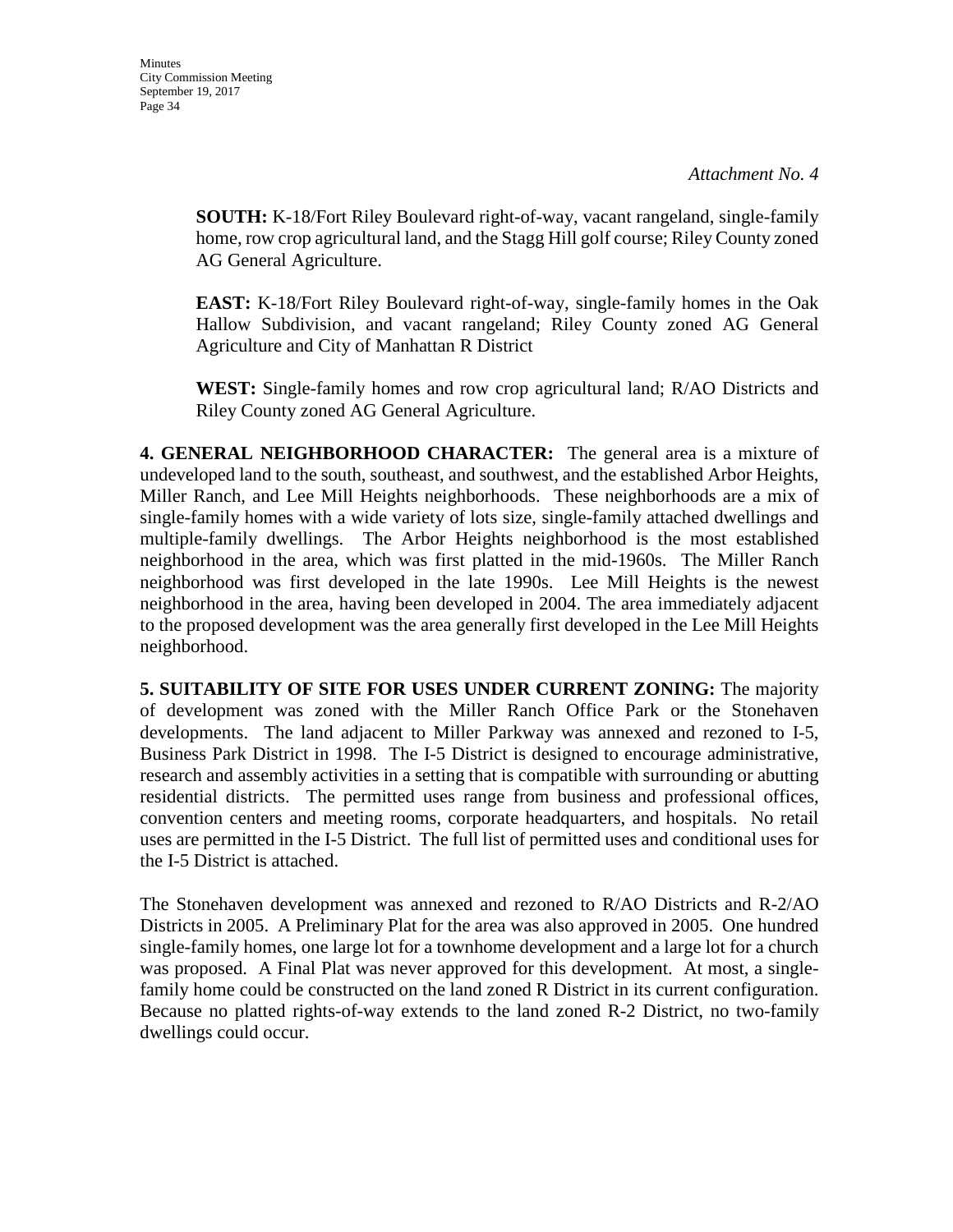*Attachment No. 4*

The approximately 20-acre tract near the intersection of Arbor Drive and Miller Parkway has not been annexed or rezoned into the City. The Stonehaven Preliminary Plat labeled the area as Future Commercial Planned Unit Development. In 2009, the applicant proposed to annex and rezone this area to C-2/AO Districts. The applicant withdrew the request due to concerns by the neighborhood at the public hearing at a City Commission meeting. The area has remained in rural Riley County and is zoned AG, Agricultural District.

The current uses are suitable under the current zoning districts.

## **6. COMPATIBILITY OF PROPOSED DISTRICT WITH NEARBY PROPERTIES AND EXTENT TO WHICH IT MAY HAVE DETRIMENTAL AFFECTS:** The area proposed to be rezoned to R, Single-Family Residential District, should not be detrimental to the nearby properties. The R District is identical to a large portion of the single-family neighborhoods in Arbor Heights, Miller Ranch and Lee Mill Heights. As shown on the Preliminary Development Plan, the proposed lot sizes are similar in size to single-family lots throughout the area.

The Preliminary Plat shows and the application materials state that the area to be rezoned to R-3, Multiple-Family Residential District is planned for single-family attached dwellings or two-family dwellings and a senior living facility. The senior living facility would be considered a nursing home by the Zoning Regulations and would require a Conditional Use Permit to be approved by the Board of Zoning Appeals prior to a building permit being issued.

Although accomplished by a different development pattern, the proposed uses for the R-3 District would be similar in use to the single-family attached dwellings in the Townhomes at Miller Ranch PUD or the multiple-family dwellings in the Inverness Townhome PUD and the Oaktree Townhomes PUD.

The Conditional Use Permit process for the senior living facility will include a public hearing by the Board of Zoning Appeals to evaluate the proposed use and site design within the context of the surrounding area. This process would occur separately if the annexation, rezoning and platting process is approved, but prior to a building permit being issued.

The proposal to rezone the area along Miller Parkway to C-2, Neighborhood Shopping District, will change the permitted uses from a business park area to retail and service commercial area. The majority of the proposed commercial area is currently zoned I-5, Business Park District, which allows for a range of fairly intense business and industrial assembly uses, including business and professional offices, convention center, corporate headquarters, hospital and final product manufacturing and assembly uses. Either because of low market demand for these uses in Manhattan and/or the location, the majority of the I-5 District lots have not developed. The complete list of permitted and conditional uses in the I-5 District is attached.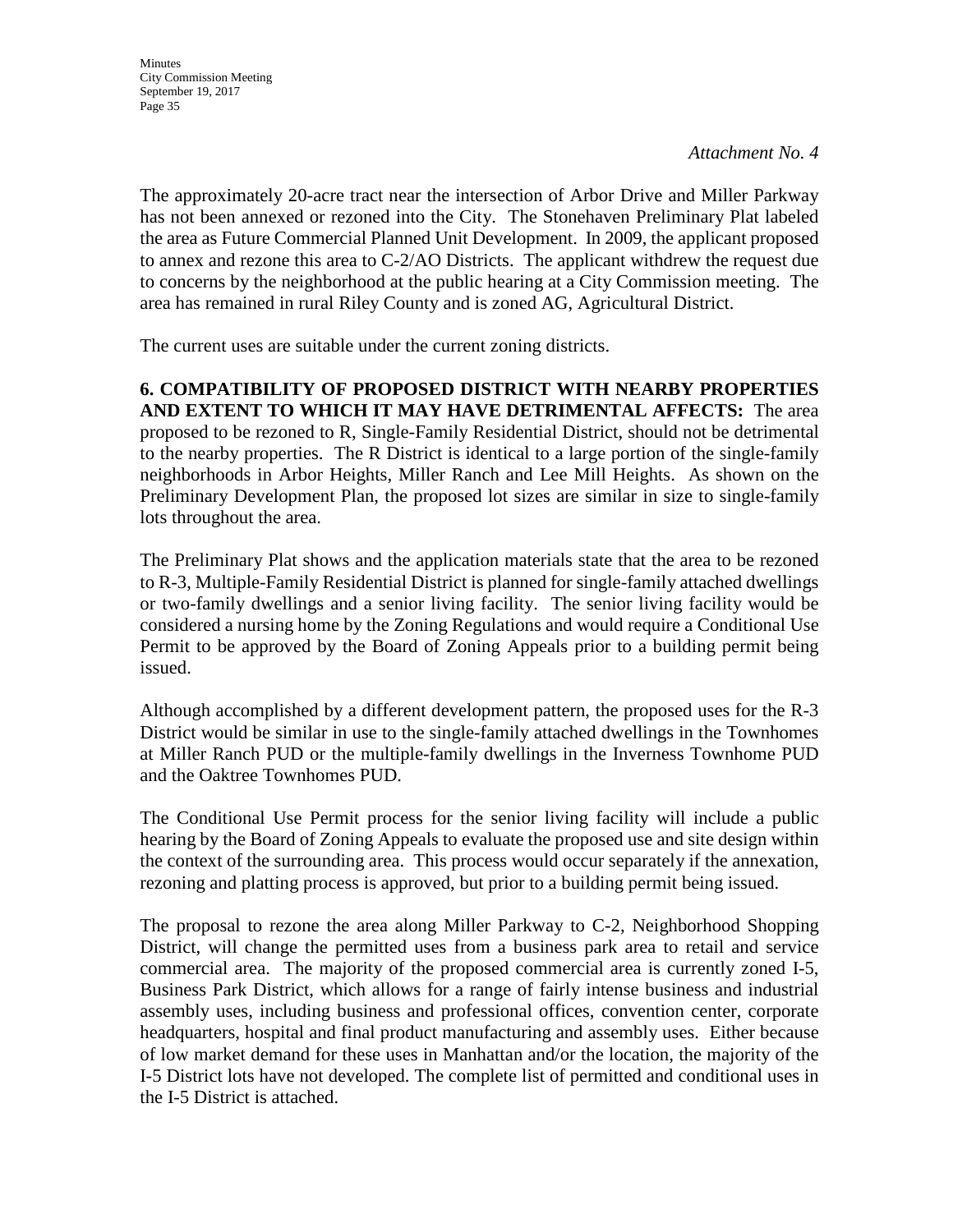#### *Attachment No. 4*

The C-2 District is designed to provide a broad range of neighborhood scale retail shopping facilities and services located to serve one or more residential areas. The district permits a long list of retail and service commercial uses, including business and professional offices, convenience stores, food stores (grocery stores), restaurants with no drive-ins, movie theatres and other retail stores (*See attached C-2 District regulations)*. There will likely be an increase in light, traffic and noise compared to the I-5 District; however, comparing the list of the permitted uses between the two zoning districts, it should not be a substantial increase.

The C-2 District also contains a number of use limitations to help minimize any adverse impacts on adjacent residential areas. Specifically, prohibiting "big box retail stores" over 35,000 square feet in area, no amplified outdoor sounds associated with restaurants, taverns, fraternal and service clubs, and requiring shielded lighting to prevent glare onto adjacent residential properties or on to the public street

Additionally, the proposed commercial area is separated from the residential areas to the north by Miller Parkway, a major collector street corridor, with a landscaped median within a right-of-way that is at least 120 foot wide. Because of the landscaped median, access to the development will only occur at existing intersections. The Preliminary Plat shows a larger 50-foot-wide front yard setback, double the normal 25-foot setback, which is identical to the I-5 District requirements. Within that building setback is a 30-foot-wide utility and landscape easement along Miller Parkway, which is also similar to a requirement of the I-5 District. These measures should minimize any visual impacts from the buildings or lights on the adjacent residential areas (*See the Preliminary Plat memorandum for more information*).

The applicants held a neighborhood meeting on May 10, 2017. The meeting summary noted that 66 neighbors attended the meeting. Based on the written meeting comments and follow-up emails provided in the application documents, many attendees voiced their concerns over the proposed commercial zoning (specifically a convenience store proposed to be located near the intersection of Arbor Drive and Miller Parkway), the thought that more commercial land is not needed in Manhattan, the impacts that the development would have on the roadway and traffic on Miller Parkway, and impacts on the surrounding neighborhoods.

The complete collection of correspondence from the neighborhood meeting is provided.

Likewise, City of Manhattan has received written questions and comments about the development. Generally, these questions related to the permitted uses allowed in the proposed zoning districts, impacts on adjacent infrastructure and concerns about intersection safety and increases in traffic. These questions and applicable responses have been provided.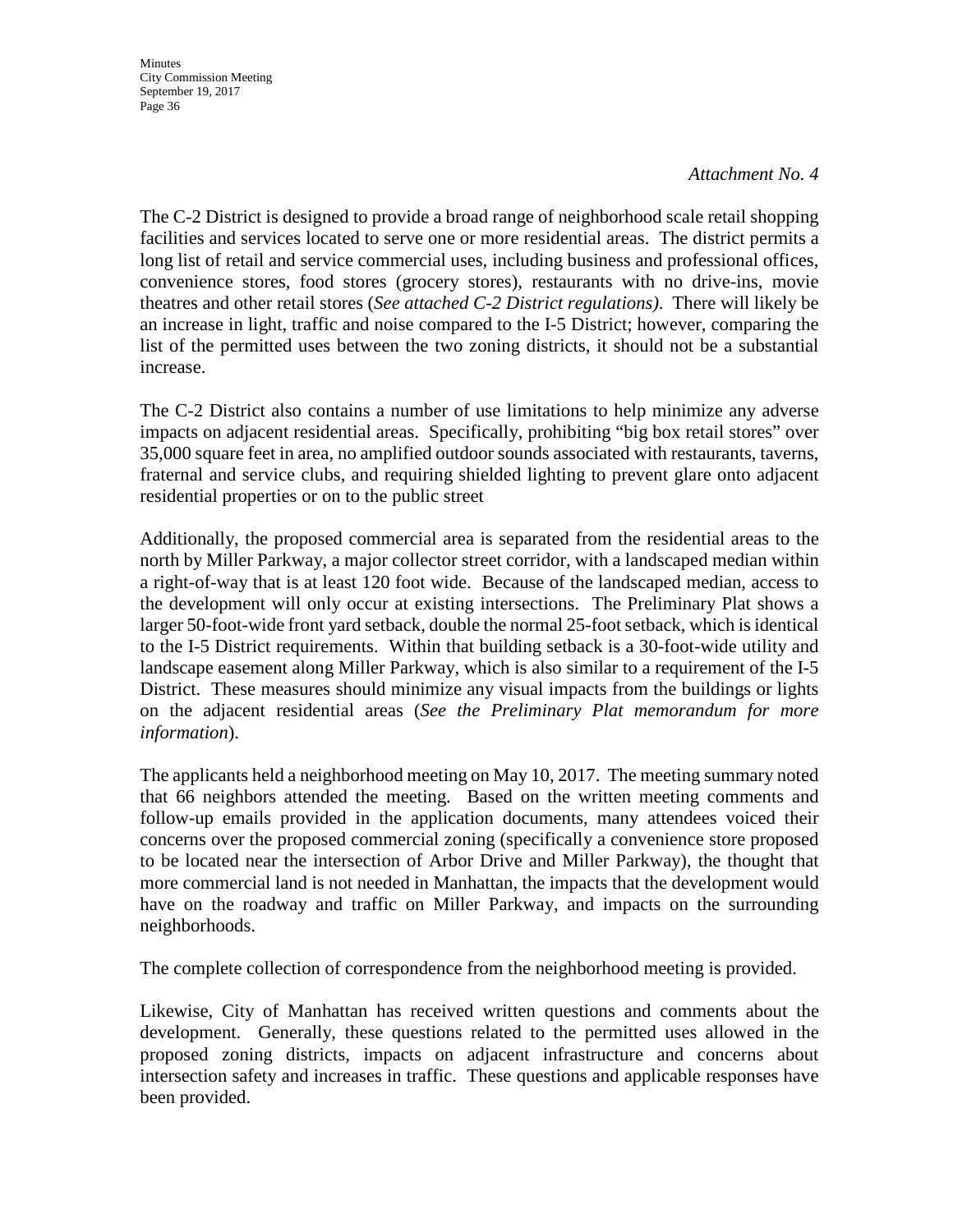#### *Attachment No. 4*

A number of the concerns are related to specific design elements or technical topics of the Preliminary Plat, such as safe design of intersections throughout the area. These concerns are addressed in the Preliminary Plat memorandum or are related to specific design criteria that are beyond the scope of the Preliminary Plat and will be addressed during the final design of the project (i.e. intersection design), if the proposed development is approved.

Considering that the residential portions of the development are similar in character and scale to the surrounding area, minimal impacts are anticipate on surrounding neighborhoods by the request to rezone parts of the development to R District and R-3 District.

As stated above, the I-5 District has permitted uses that could be as intense as any use permitted in the C-2 District. The C-2 District is designed to provide retail and service uses to serve one or more residential neighborhoods. Being located along a major collector street and expressway corridor (K-18) and the intersection of two major collectors (Miller Parkway and Amherst Avenue), the site meets the district's intent. The C-2 District includes several use limitations to minimize any adverse impacts on adjacent residential properties. The applicant has proposed design features in the subdivision to create a greater separation of commercial buildings from the front property line and Miller Parkway and to provide more landscape buffering between Miller Parkway and buildings and off-street parking lots than would normally occur in the C-2 District. Finally, the development site will be separated by elevation from established residential neighborhoods to the north and west. Miller Parkway is essentially built upon a ridge the divides the two areas. The Lee Mill Heights and Grande Bluffs of Lee Mill Heights neighborhoods are separated by a similar ridgeline and a ravine from the development site. Considering these factors, the proposed rezoning of part of the development to the C-2 District should have minimal adverse impacts on adjacent properties.

## **7. CONFORMANCE WITH COMPREHENSIVE PLAN:**

Stonehaven, Unit Two, is shown on the Southwest Future Land Use Map of the Manhattan Urban Area Comprehensive Plan as Residential Low/Medium Density, (RLM); Office/Research (OR); Neighborhood Commercial Center (NCC); and Environmentally Sensitive Areas (*See attached Future Land Use Map*).

The proposed development falls within the Miller Parkway Corridor (MPC) Special Planning Area. The intent and policies for this special planning area include:

## *Background and Intent*

*The Miller Parkway Corridor will continue to develop as a series of mixed-use neighborhoods. Development should be focused around an open space network created by the area's many natural drainages, preserving existing trees and vegetation and providing pedestrian and bicycle linkages between neighborhoods and Warner Park,*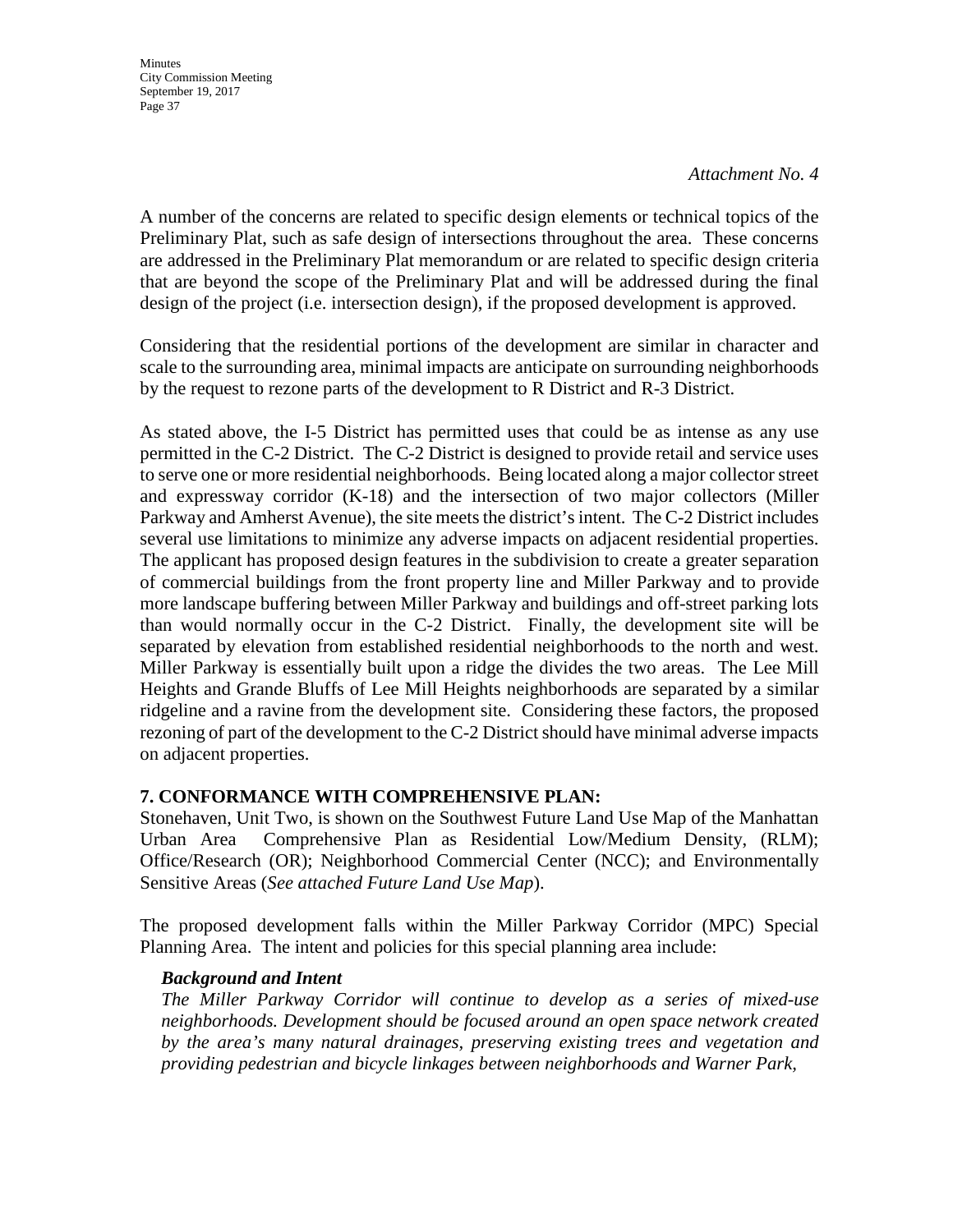*Anneberg park and the new city park near the west end of Miller Parkway. The Miller Parkway Corridor will contain a variety of housing types and densities, including some higher density residential use, and will include a neighborhood commercial center.* 

*Policies* 

## *MPC-1: Mixture of Housing Types*

*Include a mix of housing types and densities within the Miller Ranch residential neighborhoods.* 

### *MPC-2: Preservation of Drainage Areas*

*Incorporate drainage ways, wetlands, and other sensitive natural features into the overall design of neighborhoods as buffers and open space amenities.* 

### *MPC-3: Future ROW Preservation*

*Identify and preserve right-of-way for the future extension of Miller Parkway and Wreath Avenue on development proposals and through platting and other tools.* 

### *MPC-4: Establish a Neighborhood Commercial Center*

*Encourage the development of a neighborhood center at the planned intersection of Miller Parkway and Scenic Drive to provide a range of services for residents of Miller Ranch and surrounding neighborhoods, and to minimize the need for cross-town trips to meet day-to-day needs.* 

#### *MPC-5: Airport Air space Regulations*

*Ensure development is consistent with established airspace regulations for the Manhattan Regional Airport and the Airport Master Plan.* 

#### *MPC-6: Multi-modal Connectivity*

*Continue to explore and implement opportunities to enhance multi-modal connections both* 

Applicable RLM policies *(in italics)* of the Comprehensive Plan include:

## *RLM 1: Characteristics*

*The Residential Low/Medium Density designation incorporates a range of single-family, single-family attached, duplex, and town homes, and in appropriate cases include complementary neighborhood-scale supporting land uses, such as retail, service commercial, and office uses in a planned neighborhood setting, provided they conform with the policies on Neighborhood Commercial Centers. Small-scale multiple-family buildings and condominiums may be permissible as part of a planned unit development, or special mixed-use district, provided open space requirements are adequate to stay within desired densities.*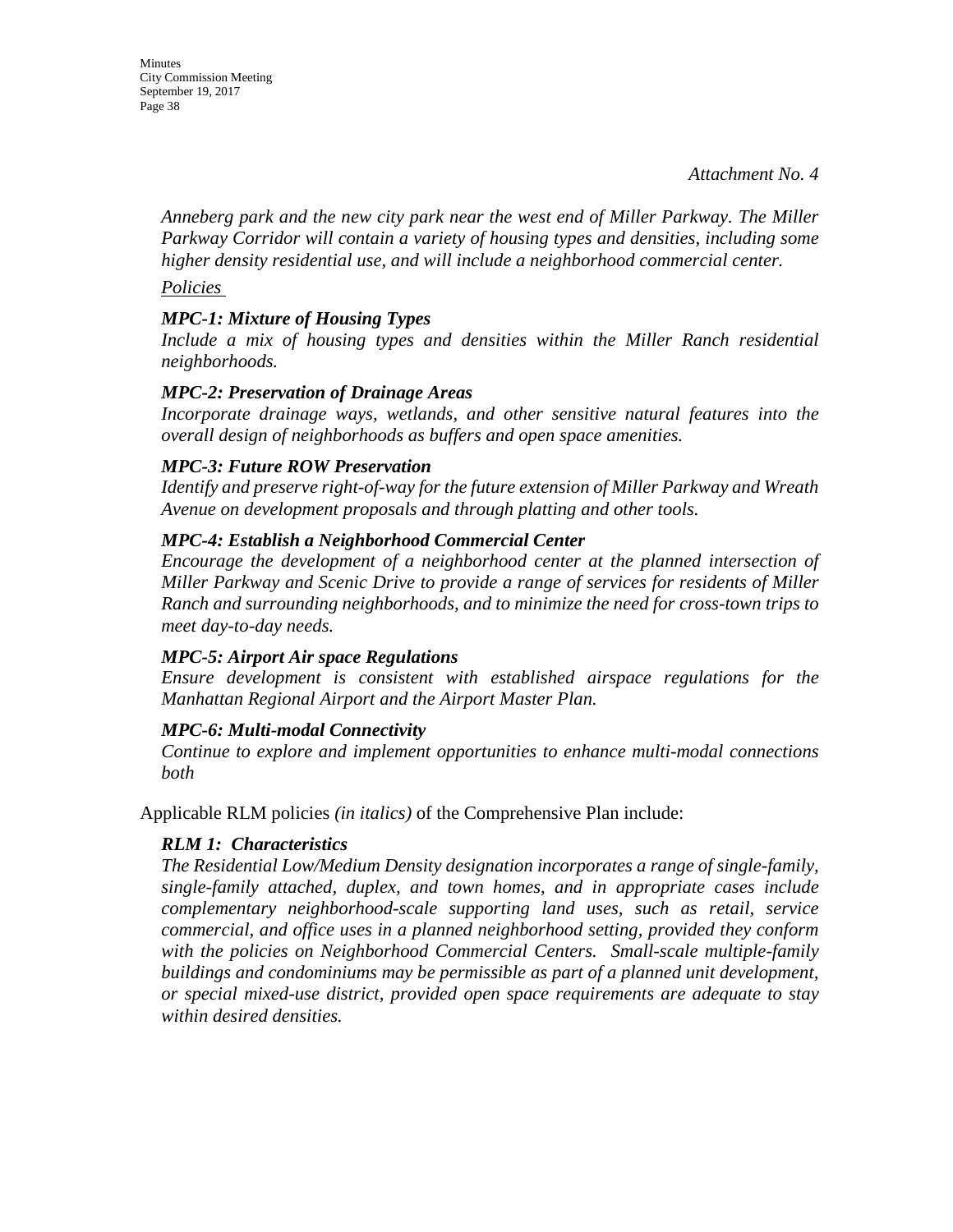### *RLM 2: Appropriate Density Range*

*Densities in the Residential Low/Medium designation range between less than one dwelling unit/acre up to 11 dwelling units per net acre.* 

#### *RLM 3: Location*

*Residential Low/Medium Density neighborhoods typically should be located where they have convenient access and are within walking distance to community facilities and services that will be needed by residents of the neighborhood, including schools, shopping areas, and other community facilities. Where topographically feasible, neighborhoods should be bounded by major streets (arterials and/or collectors) with a direct connection to work, shopping and leisure activities.* 

#### *RLM 4: Variety of Housing Styles*

*To avoid monotonous streetscapes, the incorporation of a variety of housing models and sizes is strongly encouraged in all new development.* 

Applicable OR policies *(in italics)* of the Comprehensive Plan include:

### *OR-1: Characteristics*

*The Office/Research designation is intended to provide concentrated areas of high quality employment facilities, such as corporate office headquarters, research and development facilities, educational facilities, or supporting services in a planned setting. Ancillary commercial services and medium to high density residential may be incorporated in appropriate settings. Office/Research developments may be*  incorporated into a master planned neighborhood, as part of the KSU Campus, or *located in close proximity to residential areas. Activities within an employment area typically take place indoors, and outdoor storage or other more industrial types of uses are typically not permitted. Some specialized research parks may include limited prototype production, or bioscience or agricultural research, such as in the K-State Research Park. This category may also include smaller office complexes consisting of a single building or several buildings that are not located within a typical office park setting. These smaller office complexes shall meet the intent of the policies within this section, to the extent that they apply. The Poyntz Avenue Corridor, located between 17th Street and Juliette Avenue, is another designated office district with some unique characteristics and issues that are addressed more specifically in the adopted Poyntz Avenue Corridor District Plan.* 

#### *OR-2: Location*

*Office/Research facilities should have direct access to existing or planned arterial and collector streets and should not rely on local or residential streets for access. Multimodal access should be considered in the location of employment areas.*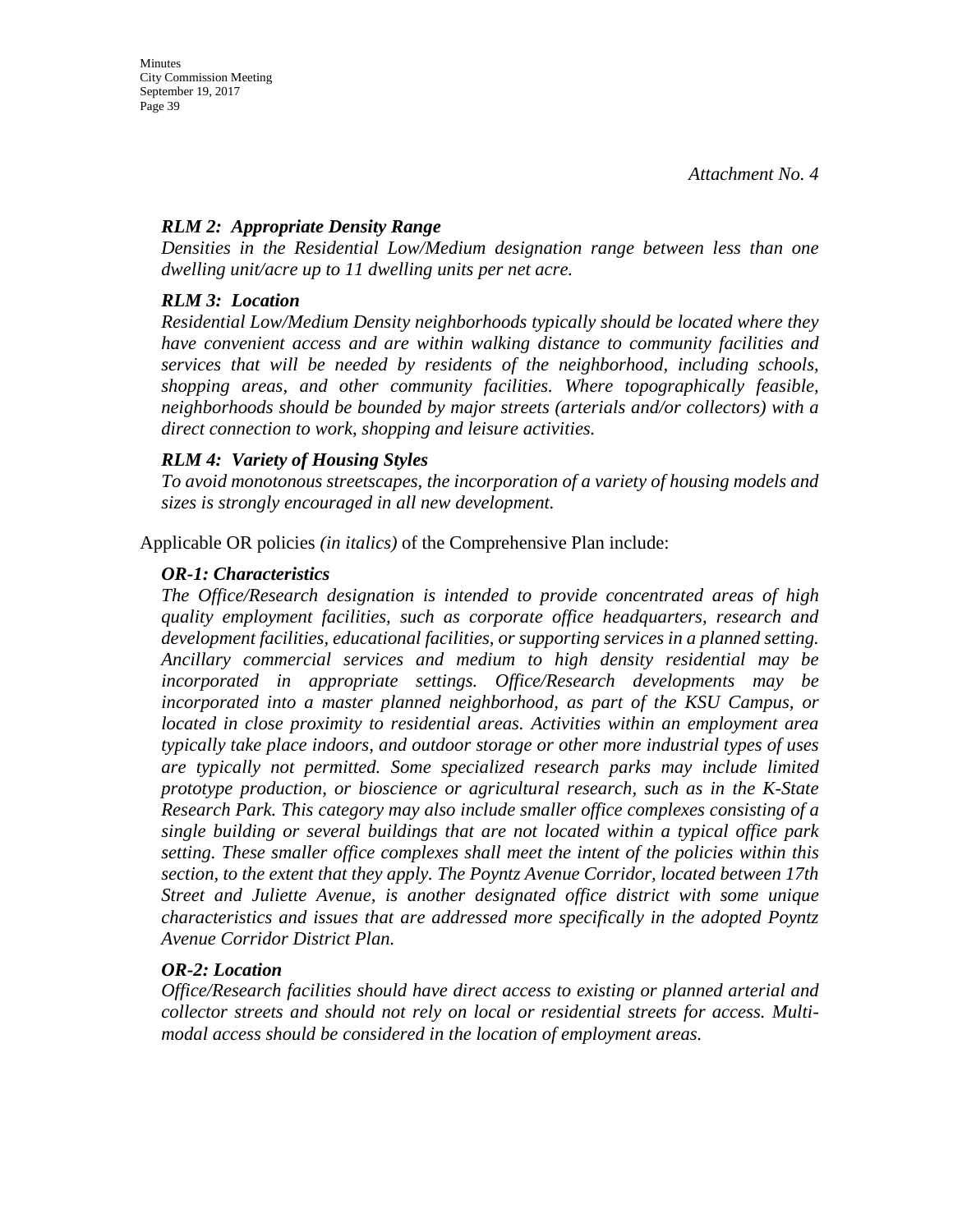## *OR-3: Site Layout and Design*

*Integrate Office/Research developments into the surrounding context, whether multiple buildings as part of a planned campus, or stand-alone buildings integrated as part of the urban or suburban fabric.*

### *OR-4: Unified Character*

*Encourage a unified character for larger Office/Research developments achieved through the use of similar or complementary elements, such as materials, signage, landscaping and screening, and other site layout details.* 

#### *OR-5: Common Areas*

*Provide plazas, courtyards, patios, quads, and other common outdoor gathering spaces for employees and visitors as part of standalone Office/Research developments. Provide access to adjacent trails or parks where applicable.* 

### *OR-6: Multimodal Connectivity*

*Ensure Office/Research development areas are served by a system of collector and local streets, as well as sidewalks and pedestrian and bicycle pathways, which provide connectivity to surrounding neighborhoods, adjacent services, and existing or planned transit.* 

*Provide clear, direct pedestrian linkages to and between building entrances, outdoor gathering spaces, parking areas, and transit stops.* 

#### *OR-7: Outdoor Storage*

*Contain the functions of Office/Research facilities within buildings to the extent feasible. Accessory outdoor storage facilities typically should be of a limited nature and completely screened.*

Applicable NCC policies *(in italics)* of the Comprehensive Plan include:

## *NCC-1: Characteristics*

*Neighborhood Commercial Centers are intended to provide a range of services for residential areas, including supermarkets, restaurants, convenience stores, drycleaners, drugstores, filling stations, smaller specialty shops, retail and health services, and business and professional offices. Neighborhood centers will vary in scale and character. Smaller, limited use centers may be fully integrated into the surrounding neighborhood and be accessed comfortably by foot or bicycle; while larger centers will function more independently, providing ample parking and numerous stores. Mixed-Use Neighborhood Centers that also incorporate residential uses are appropriate in a master planned setting. Neighborhood Centers often serve more than one nearby neighborhood in order to maintain sufficient economy of scale.*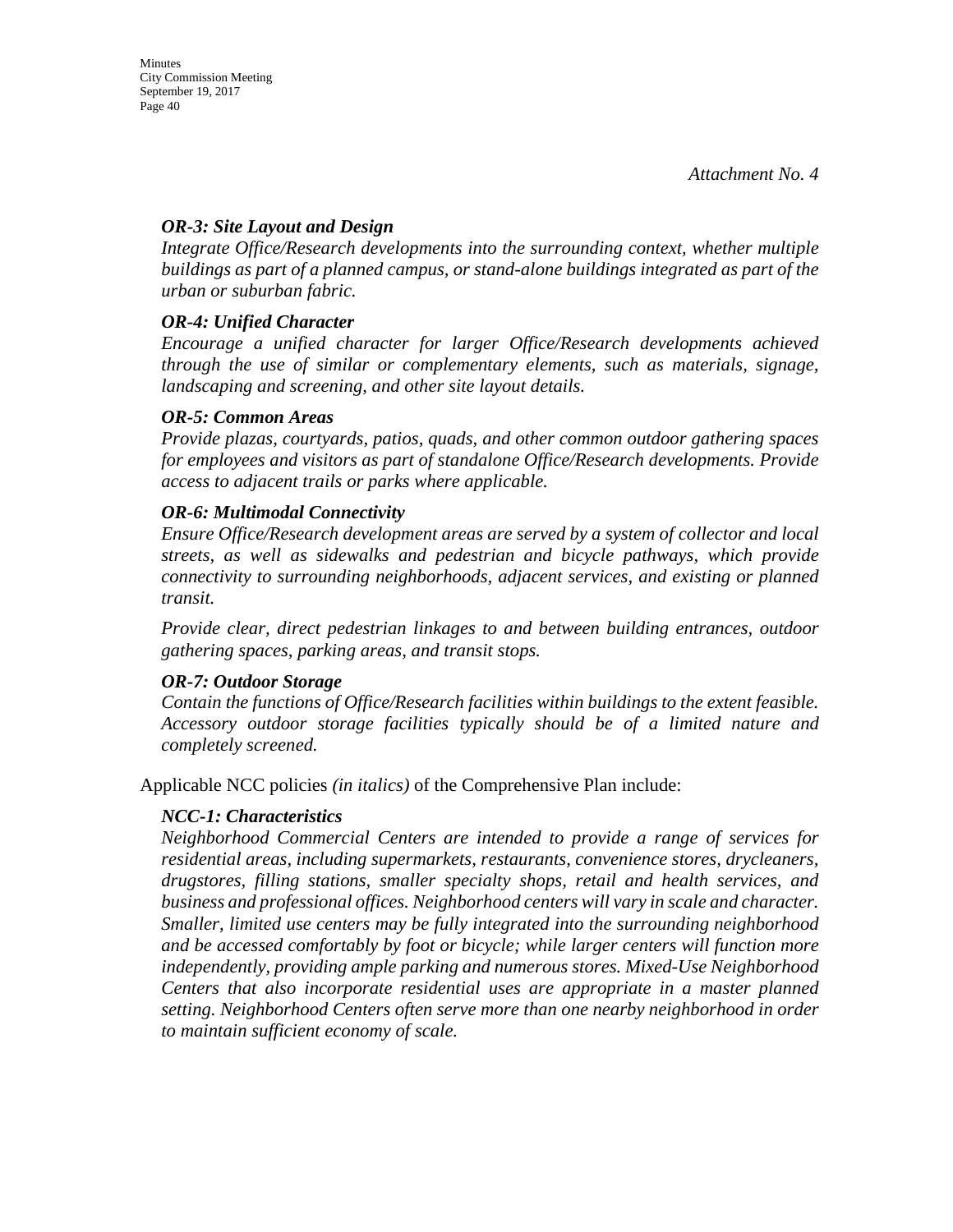## *NCC-2: Location*

*Neighborhood centers should generally be located at the intersection of arterial and collector streets. However, smaller centers with limited uses may be appropriate within a residential area at the intersection of two collector streets, or at the intersection of a collector and a local street, provided they are designed to be compatible with the surrounding neighborhood and meet a minimum level of design criteria.* 

### *NCC-3: Size*

*Neighborhood centers typically require a site of approximately 10 acres, but may vary, ranging from as small as 1-3 acres to as large as 15-20 acres depending on the size of its service area and the extent of its mixed-use characteristics.* 

#### *NCC-4: Circulation and Access*

*Integrate main entrances and driveways with the surrounding street network to provide clear connections between uses for vehicles, pedestrians, and bicycles. Provide clear, direct pedestrian connections between uses within the center, to the surrounding neighborhood, and to transit stops.* 

### *NCC-5: Transitions between Uses*

*Provide attractive transitions between the center and surrounding neighborhoods, while not limiting access between the center and the neighborhood for all modes of travel. Transitions can be accomplished by stepping down the height of taller structures when developing towards nearby residences, providing landscape buffers or screening, or similar means. Use creative design to avoid simply "walling" off residential areas from neighborhood centers.* 

Chapter 4 of the Manhattan Urban Area Comprehensive Plan is devoted to establishing goals and policies related to the Environmental Sensitive Area (see attached). As mentioned, the area designated as the Environmental Sensitive Area is associated with a spring-fed lake that is to be dedicated as a park. This lake is in relatively pristine condition and is part of the overall water quality and stormwater control plan for the development. The applicant's overall approach to preserving this lake and controlling stormwater runoff and water quality conforms to the goals and policies outlined in Chapter 4.

Based on the Preliminary Plat, the RLM, Residential Low/Medium Density designated area has a total density of approximately 1.55 dwelling units per net acre. The R District portion of the development is to have a density of 1.24 dwelling units per net acre. The R-3 District portion of the development is to have a density of 2.77 dwelling units per net acre. The development will provide for a variety of residential types, in terms of number of dwelling units and sizes of lots.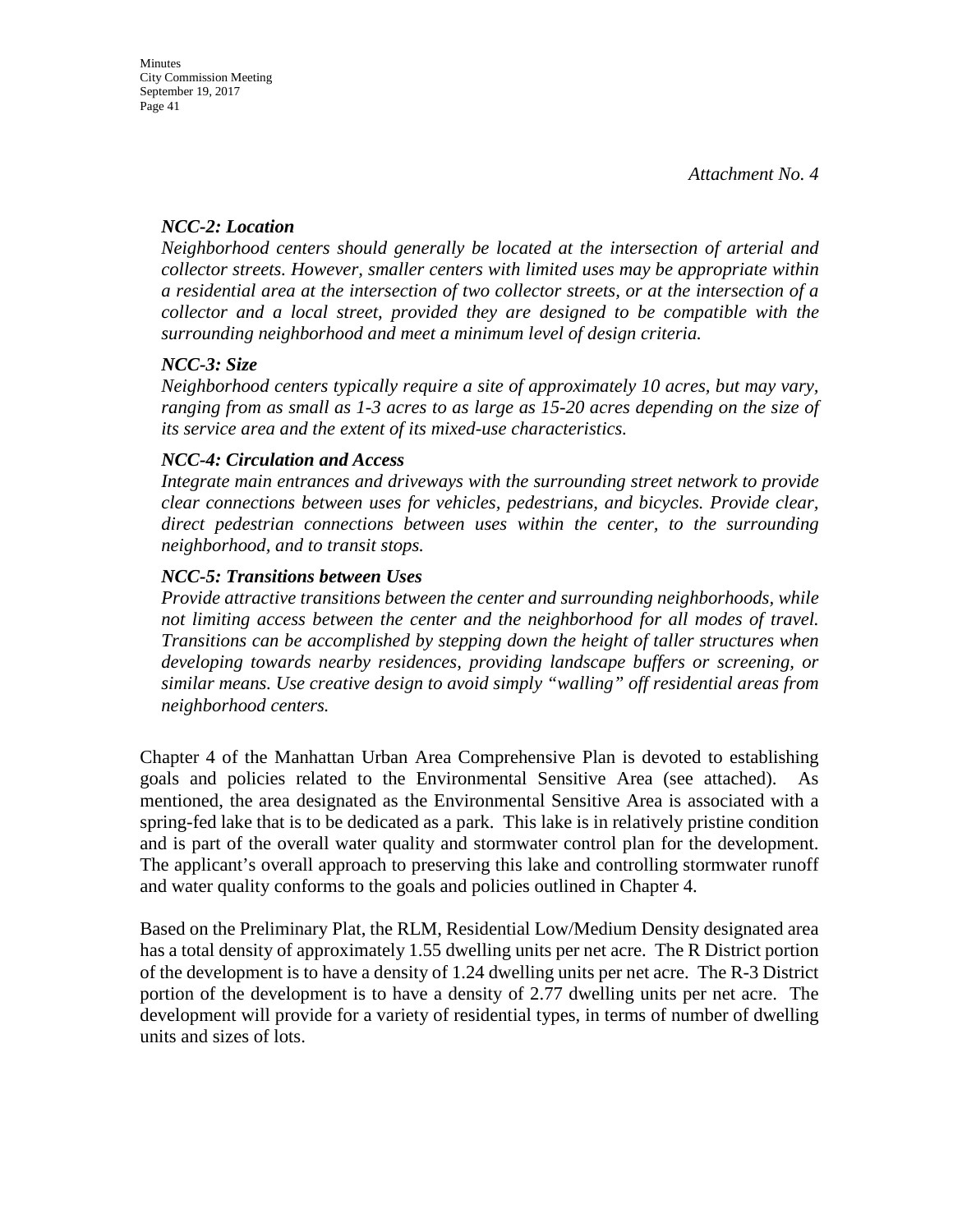*Attachment No. 4*

The area to be rezoned to C-2 District is approximately 21 acres. Of the 21 acres, approximately 7.40 acres is designated as NCC, Neighborhood Commercial Center in the Comprehensive Plan, which is the portion closest to the Arbor Drive/Miller Parkway/K-18 intersections. The proposed rezoning of this area to C-2, Neighborhood Shopping District, conforms to the NCC policies of the Comprehensive Plan.

The remaining portions of the development that are proposed to be zoned C-2 District (located to the west along Miller Parkway) are designated as OR, Office/Research on the Future Land Use Map and correspond to the current I-5, Business Park District zoning on these parts of the site. This area includes the USDA Service Center, which is not proposed to be rezoned. This area was annexed and rezoned to the I-5 District as part of the Miller Ranch Master Planned Neighborhood in 1999.

The NCC and OR land use designations have different policies, namely the land use characteristics, however there are also several similarities. The OR land use designation is intended to provide for high-quality employment facilities, such as corporate headquarters, research and development facilities, and educational facilities. Ancillary commercial services are envisioned for this business designation. The intended site layout within an OR area can be part of a planned campus, or integrated into the surrounding urban or suburban fabric and have a unified character of building design, materials, landscape, and/or signage.

The NCC designation is characterized as providing a range of services for nearby residential areas. These services can include supermarkets, restaurants, other retail shops and convenience stores. This land use designation can be accomplished in a wide range of scales, from a small commercial center to serve the surrounding nearby neighborhood by foot or bicycle, up to large centers that serve several neighborhoods or the region. The NCC designation notes that attractive transitions between the commercial center and the surrounding neighborhood should be provided, while not limiting travel between the two land uses (i.e. bicycle and pedestrian access). This transition can be accomplished by "stepping down" the height of the commercial buildings as they get closer to the residential areas and increasing landscape and screening buffers between the different uses.

The two land use designations share similarities in terms of location at the intersection of arterials and collectors and through provision of multi-modal connectivity. Miller Parkway and Amherst Avenue are both considered collector streets, with high levels of multi-modal connectivity with sidewalks on both sides and bicycle lanes.

Although the land use types are different (employment vs. retail), the intensity of the retail and business uses could be very similar. A hospital or large office campus could be as intense as a grocery store, restaurant or convenience store, depending on the setting and how it interacts with the surrounding neighborhoods and transportation networks. Both designations are intended to be located along higher-order streets, such as Miller Parkway and Amherst Avenue.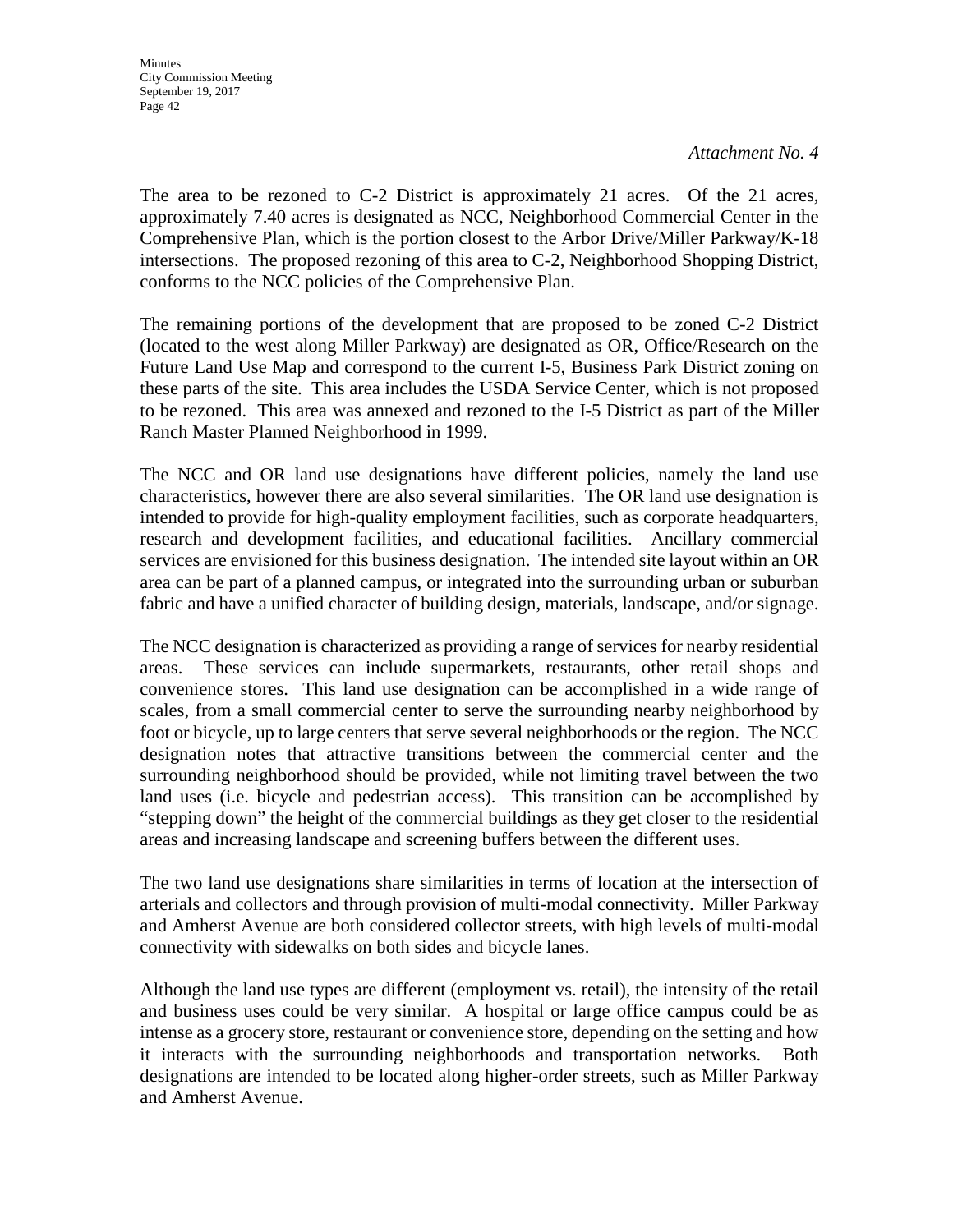*Attachment No. 4*

The proposed rezoning of Stonehaven, Unit Two, generally conforms to the policies of the Manhattan Urban Area Comprehensive Plan, including the policies of the Miller Parkway Corridor Special Planning Area.

## **8. ZONING HISTORY AND LENGTH OF TIME VACANT AS ZONED:**

The development site is a combination of vacant land associated with Stonehaven, Unit One, Miller Ranch Office Park, and vacant land in rural Riley County. The applicant petitioned to annex and rezoned the portion of the development in rural Riley County in 2009 as the Stonehaven Shopping Center. The applicants ultimately withdrew their petition to annex and rezone the property due to neighborhood concerns.

The USDA Service Center is the only developed lot within the development.

| <b>Miller Ranch Office Park</b> |                                                                                                                                                                                                                                                                                              |  |
|---------------------------------|----------------------------------------------------------------------------------------------------------------------------------------------------------------------------------------------------------------------------------------------------------------------------------------------|--|
| 1993                            | Manhattan Urban Area Planning Board approves Preliminary Plat<br>of Miller Ranch Addition                                                                                                                                                                                                    |  |
| September 10, 1998              | Manhattan Urban Area Planning Board recommended approval of<br>the rezoning of a 12.9 acre tract of land from County G-1, General<br>Agricultural District and PUD, to I-5, Business Park District. Note:<br>This 12.9 acres includes the 1.2 acre tract that was not previously<br>annexed. |  |
| October 6, 1998                 | City Commission approved first reading of an ordinance rezoning the<br>12.9 acres to $I-5$ .                                                                                                                                                                                                 |  |
| October 20, 1998                | City Commission considers second reading of Ordinance No. 6035,<br>annexing the 1.2 acre tract, and second reading of Ordinance No.<br>6036, rezoning the entire 12.9 acres to I-5.                                                                                                          |  |
| November 2, 1998                | Manhattan Urban Area Planning Board recommends approval of<br>annexation of Miller Ranch Addition, Unit 2, and Miller Ranch<br>Office Park (Total 66 acres). Western portion of Miller Ranch<br>Office Park comprises 16.6 acres.                                                            |  |
| November 17, 1998               | City Commission approves first reading of annexation of all 66<br>acres.                                                                                                                                                                                                                     |  |
| January 4, 1999                 | Manhattan Urban Area Planning Board approves Preliminary Plat of<br>Miller Ranch office Park and Final Plat of Lots 1 and 2 of the Unit 1.                                                                                                                                                   |  |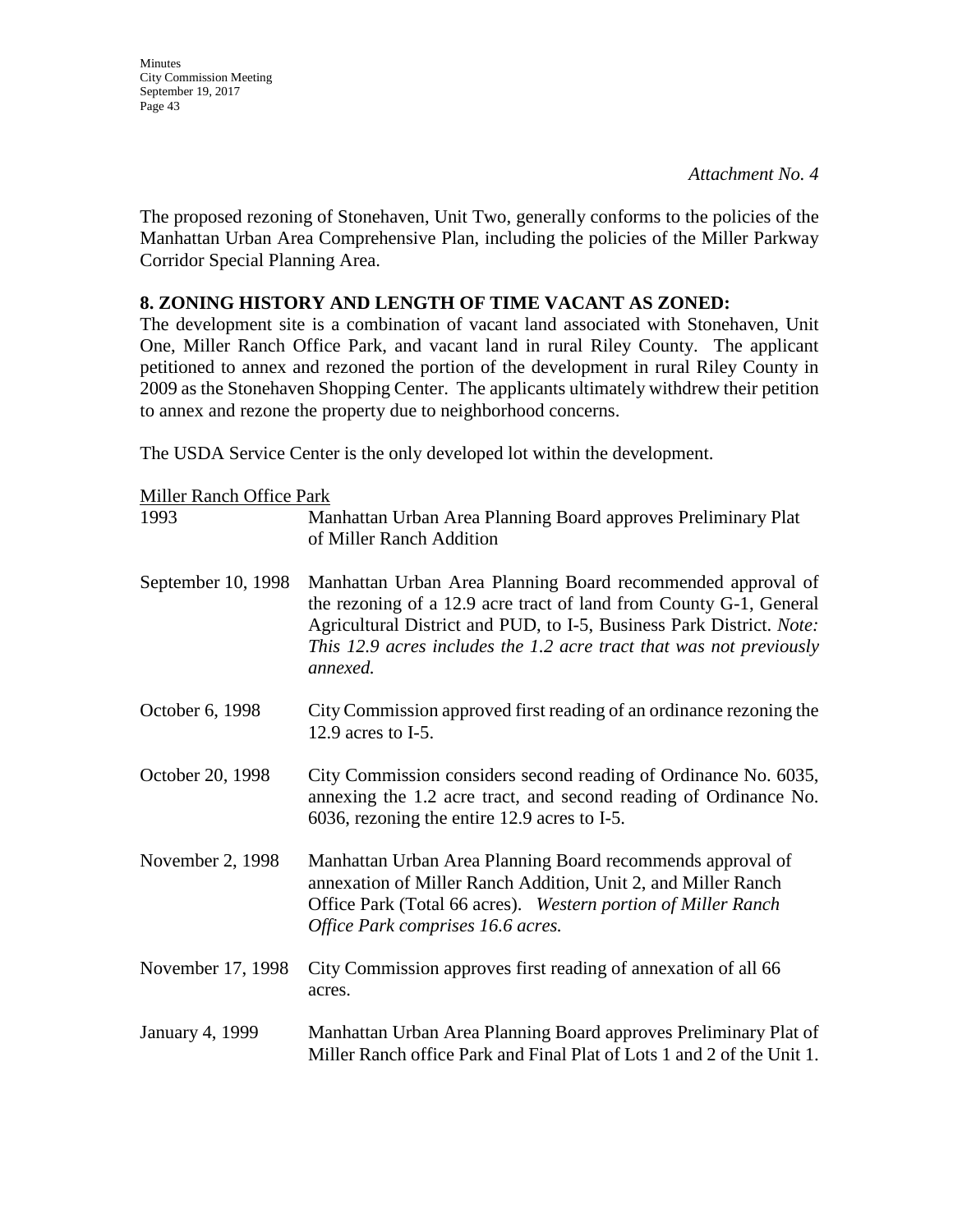*Attachment No. 4*

| February 1, 1999  | Manhattan Urban Area Planning Board recommends approval of<br>rezoning 16.6 acre western portion of Miller Ranch Office Park, from<br>County G-1, General Agricultural District, to I-5, Business Park<br>District, based on the findings in the Staff Report.                                                                                                                                                                                                                                                                                                                                                                                  |
|-------------------|-------------------------------------------------------------------------------------------------------------------------------------------------------------------------------------------------------------------------------------------------------------------------------------------------------------------------------------------------------------------------------------------------------------------------------------------------------------------------------------------------------------------------------------------------------------------------------------------------------------------------------------------------|
| February 16, 1999 | City Commission approves first reading of an ordinance rezoning<br>the 16.6 acre western portion of Miller Ranch Office Park, from<br>County G-1, General Agricultural District, to I-5, Business Park<br>District.                                                                                                                                                                                                                                                                                                                                                                                                                             |
| March 2, 1999     | City Commission considers second reading of Ordinance<br>No. 6060 and Ordinance No. 6061, annexing and zoning the 16.6<br>acre western portion of Miller Ranch Office Park, from County G-<br>1, General Agricultural District, to I-5, Business Park District.                                                                                                                                                                                                                                                                                                                                                                                 |
| November 1, 1999  | Manhattan Urban Area Planning Board approves Final Plat of Miller<br>Ranch Office Park, Unit 2                                                                                                                                                                                                                                                                                                                                                                                                                                                                                                                                                  |
| Stonehaven        |                                                                                                                                                                                                                                                                                                                                                                                                                                                                                                                                                                                                                                                 |
| August 1, 2005    | Manhattan Urban Area Planning Board tables the annexation,<br>rezoning and Preliminary Plat of the Stonehaven Addition, to the<br>August 15, 2005, Planning Board meeting.                                                                                                                                                                                                                                                                                                                                                                                                                                                                      |
| August 15, 2005   | Manhattan Urban Area Planning Board tables the annexation,<br>rezoning and Preliminary Plat of the Stonehaven Addition, to the<br>September 8, 2005, Planning Board meeting.                                                                                                                                                                                                                                                                                                                                                                                                                                                                    |
| September 8, 2005 | Manhattan Urban Area Planning Board recommends approval of<br>annexation an approximate 105-acre tract of land; and the rezoning<br>of an approximate 101-acre tract of land, which includes the<br>proposed Stonehaven Addition and the Miller Ranch Water Tower,<br>from County G-1, General Agricultural District, to R, Single-Family<br>Residential District with AO, Airport Overlay District, and the<br>rezoning of an approximate 4.4-acre tract of land to R-2, Single-<br>Family Residential District with AO, Airport Overlay District; and,<br>approves the Preliminary Plat of the Stonehaven Addition, with three<br>conditions. |
| October 18, 2005  | City Commission approves first reading of annexation and rezoning<br>of the Stonehaven Addition.                                                                                                                                                                                                                                                                                                                                                                                                                                                                                                                                                |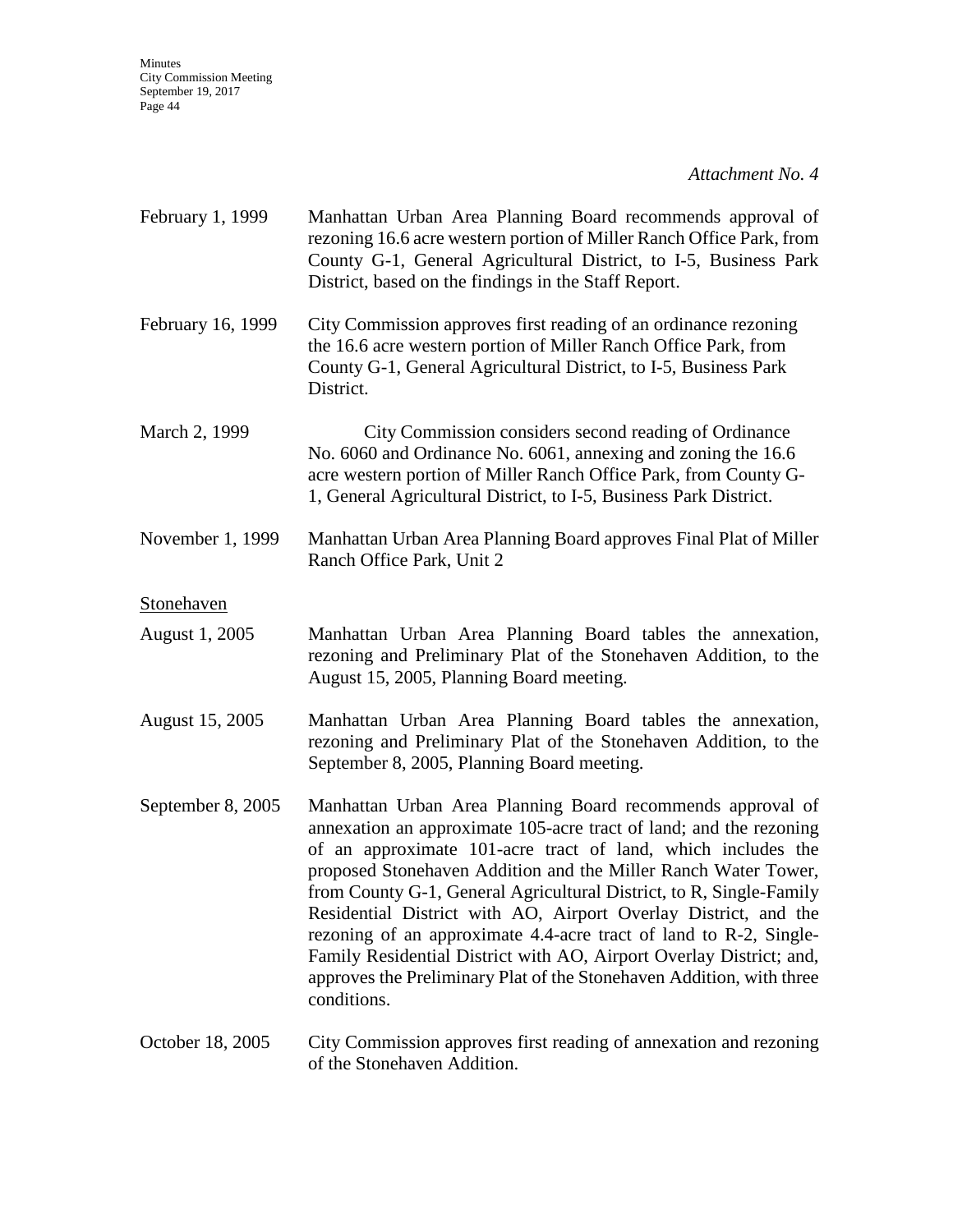*Attachment No. 4*

| November 1, 2005                  | City Commission approves Ordinance Nos. 6505, 6506 and 6507,<br>annexing and rezoning of the Stonehaven Addition.                                   |
|-----------------------------------|-----------------------------------------------------------------------------------------------------------------------------------------------------|
| December 5, 2005                  | Manhattan Urban Area Planning Board approves the Final Plat of<br>Stonehaven Addition, Unit One.                                                    |
| December 20, 2005                 | City Commission accepts the easements and rights-of-ways as shown<br>on the Final Plat of Stonehaven Addition, Unit One.                            |
| May 18, 2009                      | Manhattan Urban Area Planning Board reinstates the approved<br>Preliminary Plat and extends approval of the Preliminary Plat until<br>May 18, 2011. |
| <b>Stonehaven Shopping Center</b> |                                                                                                                                                     |

July 6, 2009 Manhattan Urban Area Planning Board recommends annexation and rezoning of the 26-acre tract of land, generally located southwest of the intersection of Fort Riley Boulevard and Miller Parkway, along the west side of Fort Riley Boulevard, from County G-1, General Agricultural District, to C-2, Neighborhood Shopping District with AO, Airport Overlay District.

July 21, 2009 City Commission considers first reading of ordinances annexing and rezoning the 26-acre site.

*The applicant withdrew the Stonehaven Shopping Center application to annexation and rezone the 26-acre site following the City Commission first reading of the ordinance to annex and rezone.*

**9. CONSISTENCY WITH INTENT AND PURPOSE OF THE ZONING ORDINANCE:** The intent and purpose of the Zoning Regulations is to protect the public health, safety, and general welfare; regulate the use of land and buildings within zoning districts to assure compatibility; and to protect property values.

The R, Single-Family Residential District, is designed to provide a dwelling zone at a density no greater than one dwelling unit per 10,000 square feet. The R-3, Multiple-Family Residential District is designed to provide for multiple-family development at a density no greater than one dwelling unit per 1,000 square feet. The C-2, Neighborhood Shopping District is designed to provide a broad range of retail shopping facilities and services located to serve one or more residential areas. The Preliminary Plat creates lots that meet these minimum lot requirements. Building setbacks, lot coverage, and other use limitation requirements of the zoning districts will be applied at the time of building permits.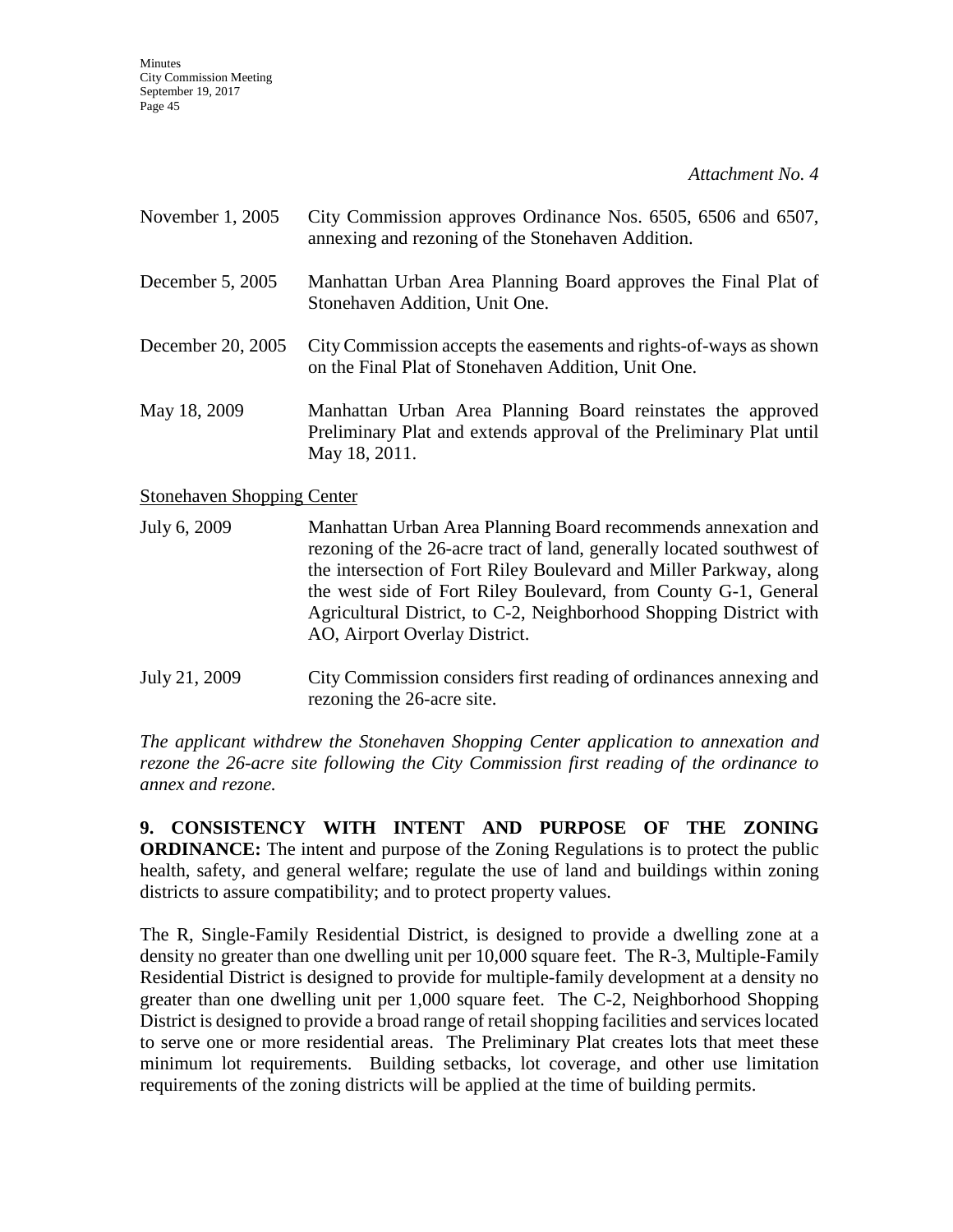**Minutes** City Commission Meeting September 19, 2017 Page 46

This Airport Overlay District is intended to promote the use and development of land in a manner that is compatible with the continued operation and utility of the Manhattan Municipal Airport so as to protect the public investment in, and benefit provided by, the facility to the region. The district also protects the public health, safety, convenience, and general welfare of citizens who utilize the facility or live and work in the vicinity by preventing the creation or establishment of obstructions or incompatible land uses that are hazardous to the airport's operation or the public welfare. A large portion of the development is within the applicable Airport Conical Zone, similarly to areas of Lee Mill Heights.

The intent and purpose of the Zoning Regulations are met, with the approval of the Preliminary Plat.

**10. RELATIVE GAIN TO THE PUBLIC HEALTH, SAFETY AND WELFARE THAT DENIAL OF THE REQUEST WOULD ACCOMPLISH, COMPARED WITH THE HARDSHIP IMPOSED UPON THE APPLICANT:** There appears to be no gain to the public that denial would accomplish. The proposed rezoning generally conforms to the Comprehensive Plan and should not adversely impact adjacent property owners. It may be a hardship to the applicant if the rezoning is denied.

**11. ADEQUACY OF PUBLIC FACILITIES AND SERVICES:** Adequate public services, sanitary sewer, water, and public streets can be extended to serve the development. The details of how the public infrastructure will be extended to the development will be established with the Preliminary Plat review.

**12. OTHER APPLICABLE FACTORS:** Staff identifies no further applicable factors.

**13. STAFF COMMENTS:** City Administration recommends approval of the proposed rezoning of the Stonehaven, Unit Two from Riley County AG, Agricultural District; R/AO, Single-Family Residential District with Airport Overlay District; R-2/AO, Two-Family Residential District with Airport Overlay District; and I-5/AO, Business Park District with Airport Overlay District, to R/AO, Single-Family Residential District with Airport Overlay District; R-3/AO, Multiple-Family Residential District with Airport Overlay District; and, C-2/AO, Neighborhood Shopping District with Airport Overlay District, based on the findings in the Staff Report.